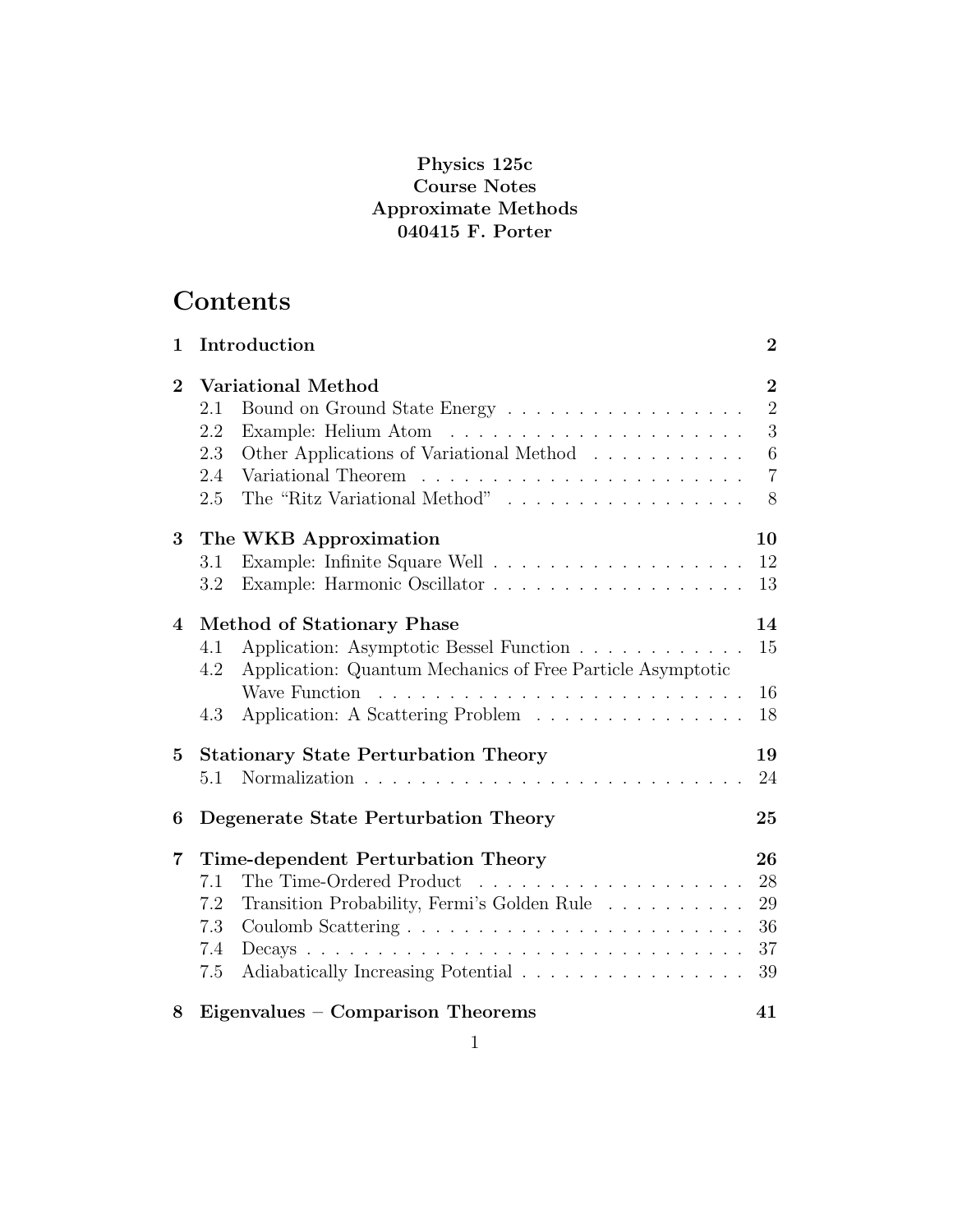# **1 Introduction**

Typically, problems in quantum mechanics are difficult to solve exactly with analytic methods. We thus resort to approximate methods, or to numerical methods. In this note, I review several approximate approaches.

# **2 Variational Method**

There are many applications of the technique of varying quantities to find a useful extremum. This is the gist of the "variational method". As a means of finding approximate solutions to the Schrödinger equation, a common approach is to guess an approximate form for a solution, parameterized in some way. The parameters are varied until an extremum is found. We illustrate this approach with examples.

#### **2.1 Bound on Ground State Energy**

Given a system with Hamiltonian  $H$ , and ground state energy  $E_0$ , we may note that for any state vector  $|\psi\rangle$  we must have:

$$
\frac{\langle \psi | H | \psi \rangle}{\langle \psi | \psi \rangle} \ge E_0. \tag{1}
$$

This suggests that we may be able to use some set of functions  $\psi$ , parameterized in some way, to obtain an upper limit on the ground state energy, even if we cannot solve the problem exactly. With careful choice of "trial" function, we may even be able to get a good approximation to the energy level. Thus, the program is to find the minimum of the quantity in Eqn. 1 over variations in the parameter space to get a "least" upper bound on *E*<sup>0</sup> for our trial wave functions:

$$
\frac{\delta \frac{\langle \psi_{\{\theta\}} | H | \psi_{\{\theta\}} \rangle}{\langle \psi_{\{\theta\}} | \psi_{\{\theta\}} \rangle}}{\delta \{\theta\}} = 0.
$$
\n(2)

Here, the parameter set to be varied is denoted {*θ*}.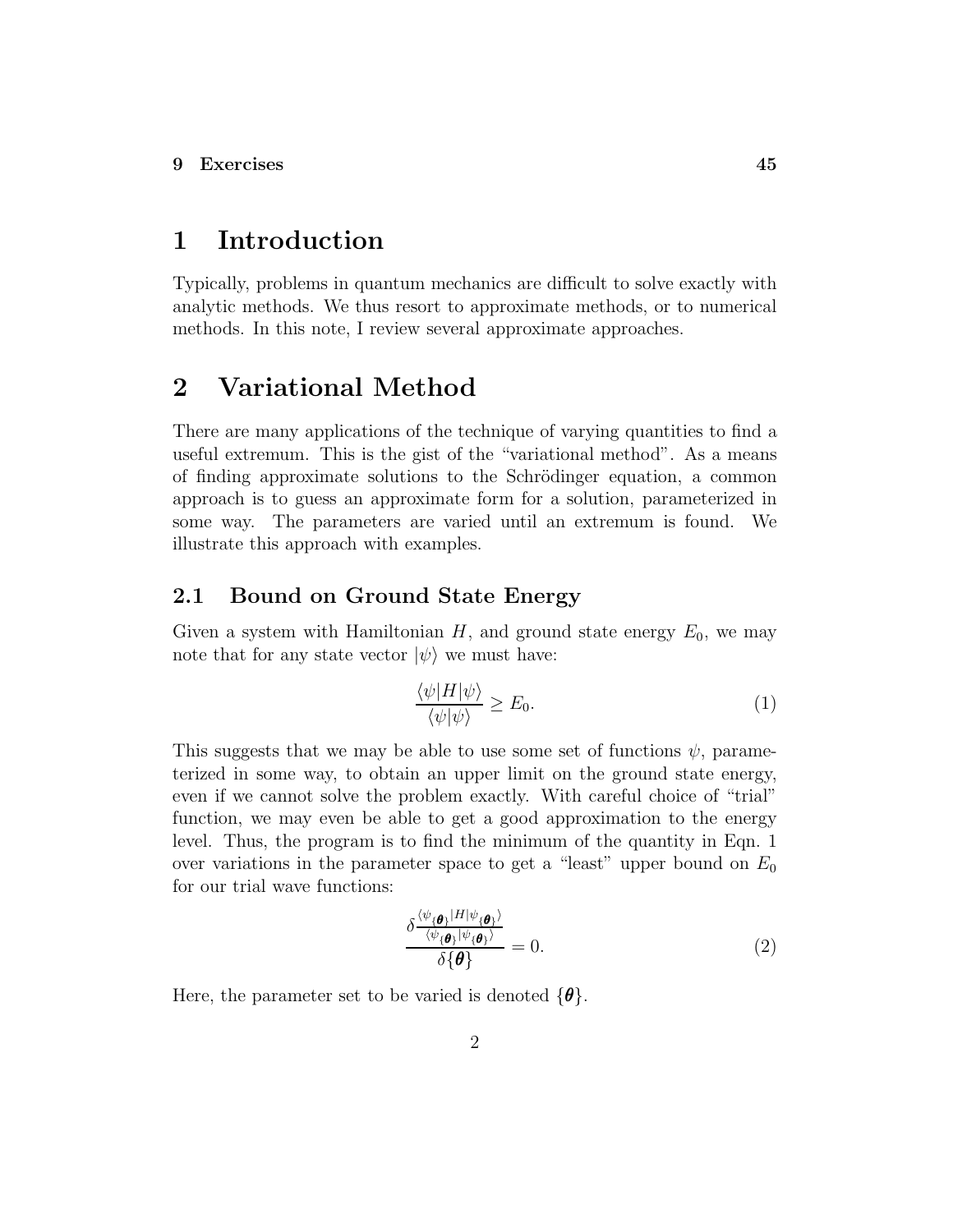### **2.2 Example: Helium Atom**

The Coulombic Hamiltonian for the helium atom is:

$$
H = \frac{p_1^2}{2m} + \frac{p_2^2}{2m} - \frac{2\alpha}{|\mathbf{x}_1|} - \frac{2\alpha}{|\mathbf{x}_2|} + \frac{\alpha}{|\mathbf{x}_1 - \mathbf{x}_2|} \tag{3}
$$

$$
= -\frac{1}{2m}(\nabla_1^2 + \nabla_2^2) - \frac{2\alpha}{|\mathbf{x}_1|} - \frac{2\alpha}{|\mathbf{x}_2|} + \frac{\alpha}{|\mathbf{x}_1 - \mathbf{x}_2|},
$$
(4)

where  $\alpha = e^2$ , *m* is the mass of the electron, and we are neglecting the motion of the nucleus. Let

$$
r_1 = |\mathbf{x}_1|,\tag{5}
$$

$$
r_2 = |\mathbf{x}_2|,\tag{6}
$$

$$
r_{12} = |\mathbf{x}_1 - \mathbf{x}_2|.
$$
 (7)

Toward guessing a "good" trial wave function, note that, if the interaction term  $\alpha/r_{12}$  were not present, the ground state wave function would be simply a product of two hydrogenic ground state wave functions in  $x_1$  and  $x_2$ :

$$
\psi(\mathbf{x}_1, \mathbf{x}_2) = \frac{Z^3}{\pi a_0^3} e^{-\frac{Z}{a_0}(r_1 + r_2)}, \quad a_0 = \frac{1}{m\alpha}.
$$
\n(8)

There is no reason to expect that the  $\alpha/r_{12}$  term to be especially "small" compared with the other terms, so the perturbation theory approach (discussed later) may not work especially well here. However, let us use the above wave function here in the variational method, and let *Z* be a variable parameter, to get an upper bound on the helium ground state energy.

We need to evaluate the expectation value of *H*. The kinetic energy of one electron is:

$$
\langle \psi | \frac{p_1^2}{2m} | \psi \rangle = \int_{(\infty)} d^3(\mathbf{x}_1) \frac{Z^3}{\pi a_0^3} e^{-Zr_1/a_0} \frac{p_1^2}{2m} e^{-Zr_1/a_0} \n\int_{(\infty)} d^3(\mathbf{x}_2) \frac{Z^3}{\pi a_0^3} e^{-2Zr_2/a_0}
$$
\n(9)

$$
= Z^2 \times \text{kinetic energy of hydrogen atom ground state (10)}
$$

$$
= Z^2 \frac{1}{2} m \alpha^2. \tag{11}
$$

Thus,

$$
\langle \psi | \frac{p_1^2}{2m} + \frac{p_2^2}{2m} | \psi \rangle = Z^2 m \alpha^2.
$$
 (12)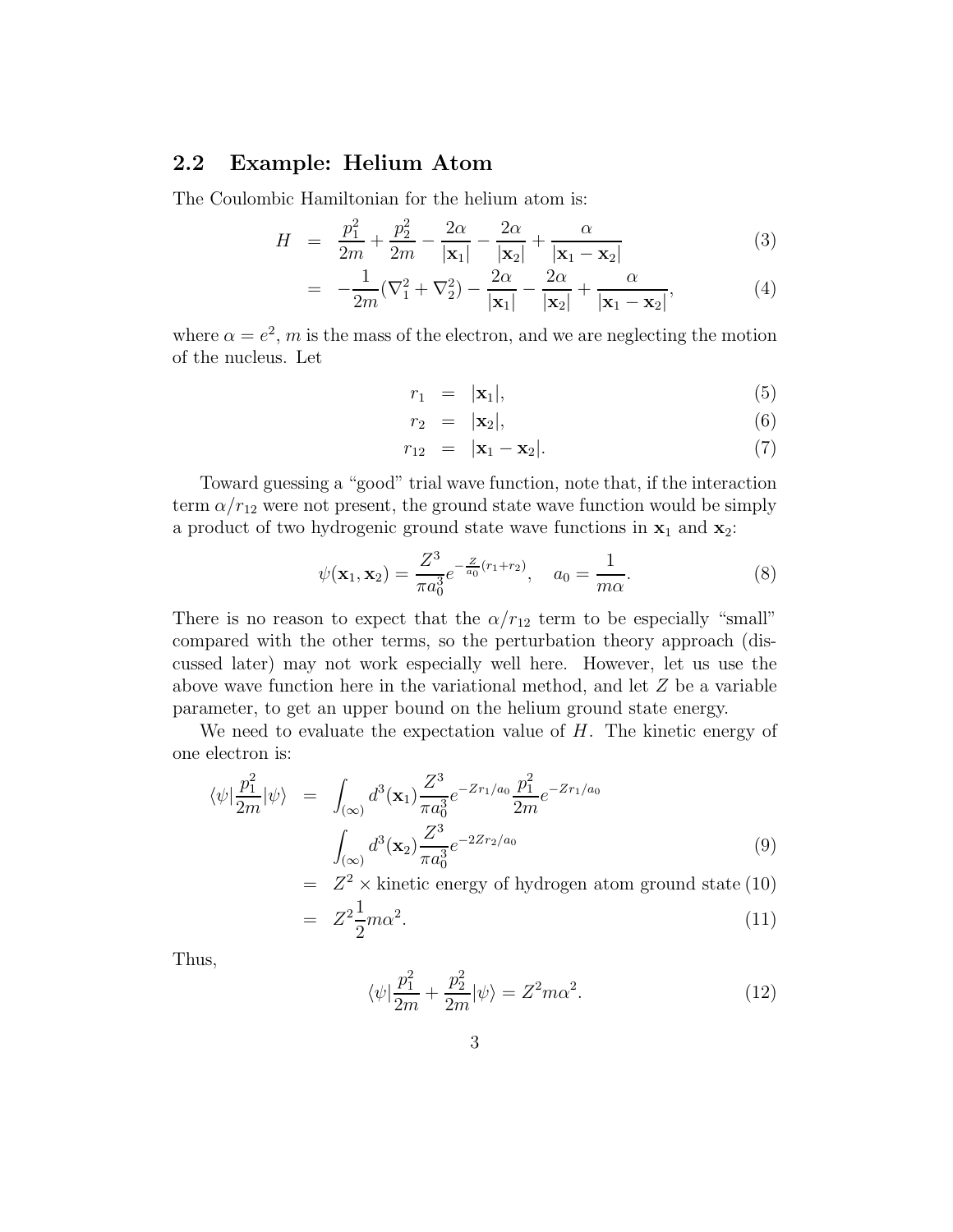Similarly,

$$
\langle \psi | - \frac{2\alpha}{r_1} | \psi \rangle = 2Z \times \text{potential energy of hydrogen atom ground state}
$$
  
= -2Zm $\alpha^2$ . (13)

A remark is in order: The "2" on the left hand side is for the Coulomb potential felt by electron number one in the  $Z = 2$  field of the helium nucleus. Note that this "2" is from the Hamiltonian for helium - it is not a variational parameter. The factor of *Z* that appears on the right side is a variational parameter, since it arises from the trial wave function  $(\langle 1/r_1 \rangle = Z/a_0)$ . Thus, we so far have:

$$
\langle \psi | \frac{1}{2m} (p_1^2 + p_2^2) - 2\alpha \left( \frac{1}{|\mathbf{x}_1|} + \frac{1}{|\mathbf{x}_2|} \right) | \psi \rangle = \frac{1}{2} m \alpha^2 (2Z^2 - 8Z). \tag{14}
$$

It remains to evaluate the "interaction energy" between the two electrons, for our trial wave function:

$$
\langle \psi | \frac{\alpha}{r_{12}} | \psi \rangle = \alpha \int_{(\infty)} \int_{(\infty)} d^3(\mathbf{x}_1) d^3(\mathbf{x}_2) \left( \frac{Z^3}{\pi a_0^3} \right)^2 \frac{e^{-\frac{2Z}{a_0}(r_1 + r_2)}}{|\mathbf{x}_1 - \mathbf{x}_2|}.
$$
 (15)

Let us digress for a moment here to obtain a couple of handy integrals.

**Theorem:** Let *u*, *v*, and *w* be three positive real numbers (one of which may also be zero). Then

1.

$$
I(u, v; \mathbf{x}, \mathbf{x}') \equiv \int_{(\infty)} d^3(\mathbf{y}) \frac{\exp(-u|\mathbf{y} - \mathbf{x}| - v|\mathbf{y} - \mathbf{x}'|)}{|\mathbf{y} - \mathbf{x}||\mathbf{y} - \mathbf{x}'|}
$$

$$
= \frac{4\pi (e^{-v\Delta} - e^{-u\Delta})}{\Delta(u^2 - v^2)}, \qquad (16)
$$

where  $\Delta \equiv |\mathbf{x} - \mathbf{x}'|$ .

2.

$$
J(u, v, w) \equiv \int_{(\infty)} d^3(\mathbf{x}) \int_{(\infty)} d^3(\mathbf{y}) \frac{\exp(-u|\mathbf{x}| - v|\mathbf{y}| - w|\mathbf{x} - \mathbf{y}|)}{|\mathbf{x}||\mathbf{y}||\mathbf{x} - \mathbf{y}|}
$$

$$
= \frac{(4\pi)^2}{(u+v)(v+w)(w+u)}.
$$
(17)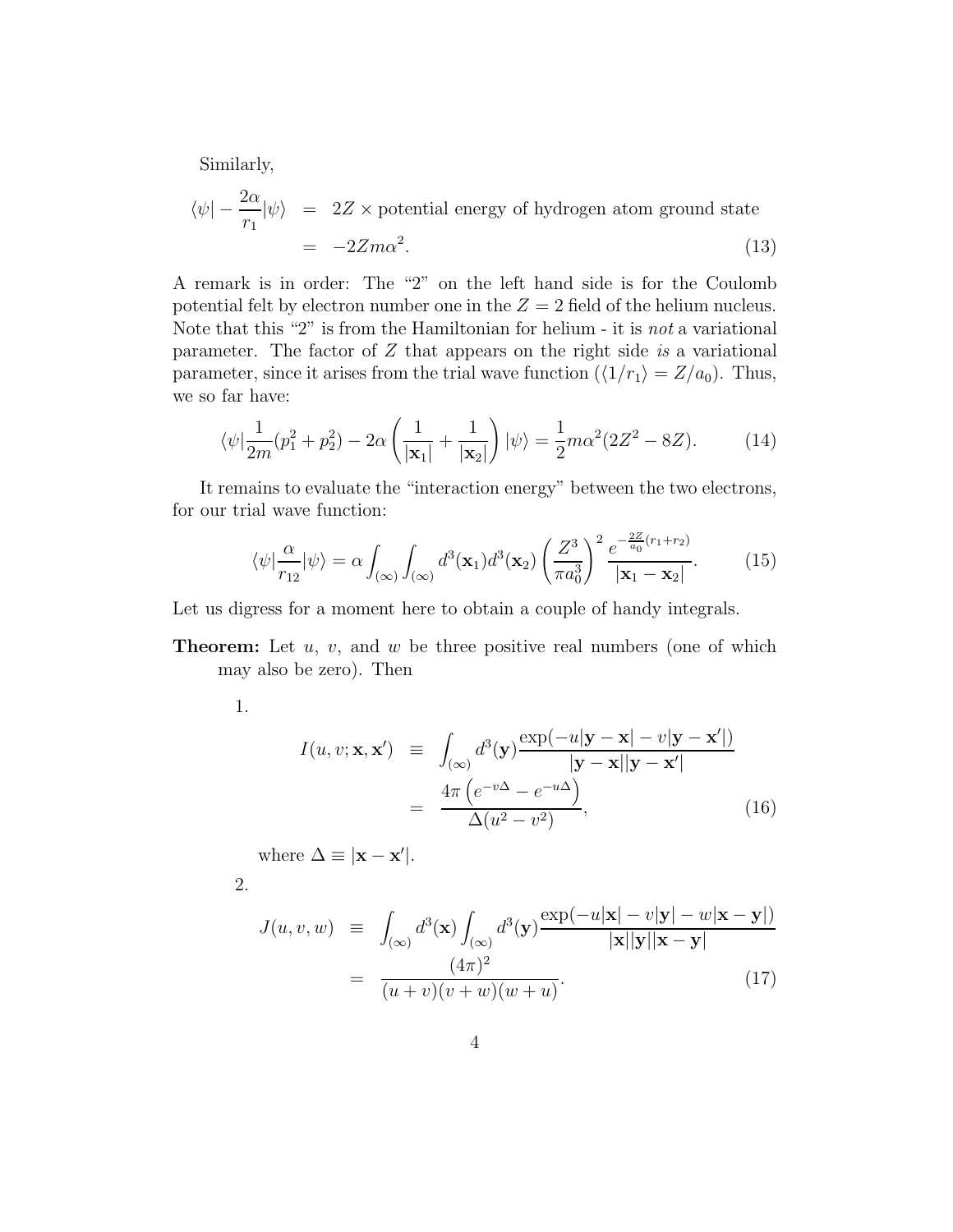**Proof:** (sketch)

1. Let **z** = **y**−**x**, and let  $|z| = r$ . Then we may make the replacement

$$
d^{3}(\mathbf{y}) \rightarrow d^{3}(\mathbf{z}) = r^{2} dr d\cos\theta d\phi.
$$
 (18)

Pick the 3-axis to be along  $\mathbf{x} - \mathbf{x}'$  for the integration over angles:

$$
|\mathbf{y} - \mathbf{x}'| = |\mathbf{z} + \mathbf{x} - \mathbf{x}'| = \sqrt{r^2 + \Delta^2 + 2r\Delta\cos\theta}.
$$
 (19)

Thus,

$$
I(u, v; \mathbf{x}, \mathbf{x}') = 2\pi \int_0^\infty r e^{-ur} dr \int_{-1}^1 d\cos\theta \frac{\exp(-v\sqrt{r^2 + \Delta^2 + 2r\Delta\cos\theta})}{\sqrt{r^2 + \Delta^2 + 2r\Delta\cos\theta}}.
$$
\n(20)

Integrating over cos *θ* yields

$$
I(u, v; \mathbf{x}, \mathbf{x}') = \frac{2\pi}{v\Delta} \int_0^\infty dr e^{-ur} \left[ e^{-v|r - \Delta|} - e^{-v(r + \Delta)} \right]. \tag{21}
$$

Finally, integrate over *r* to obtain

$$
I(u, v; \mathbf{x}, \mathbf{x}') = \frac{4\pi \left( e^{-v\Delta} - e^{-u\Delta} \right)}{\Delta(u^2 - v^2)}.
$$
 (22)

2. Let  $x = |\mathbf{x}|$ ,  $y = |\mathbf{y}|$ , and write:

$$
J(u, v, w) = 4\pi \int_0^{\infty} x^2 dx 2\pi \int_0^{\infty} y^2 dy \int_{-1}^1 d\cos\theta
$$
 (23)  

$$
\frac{\exp(-ux - vy - w\sqrt{x^2 + y^2 - 2xy\cos\theta})}{xy\sqrt{x^2 + y^2 - 2xy\cos\theta}}.
$$

The integration then proceeds similarly as above.

We apply this theorem now to our problem.

$$
\langle \psi | \frac{\alpha}{r_{12}} | \psi \rangle = \alpha \left( \frac{Z^3}{\pi a_0^3} \right)^2 \int_{(\infty)} \int_{(\infty)} d^3(\mathbf{x}) d^3(\mathbf{y}) \frac{e^{-\frac{2Z}{a_0}(|\mathbf{x}| + |\mathbf{y}|)}}{|\mathbf{x} - \mathbf{y}|}
$$
  
=  $\alpha \left( \frac{Z^3}{\pi a_0^3} \right)^2 \partial_u \partial_v J(u = 2Z/a_0, v = 2Z/a_0, 0)$  (24)

$$
= \frac{1}{2}m\alpha^2 \frac{5}{4}Z.
$$
 (25)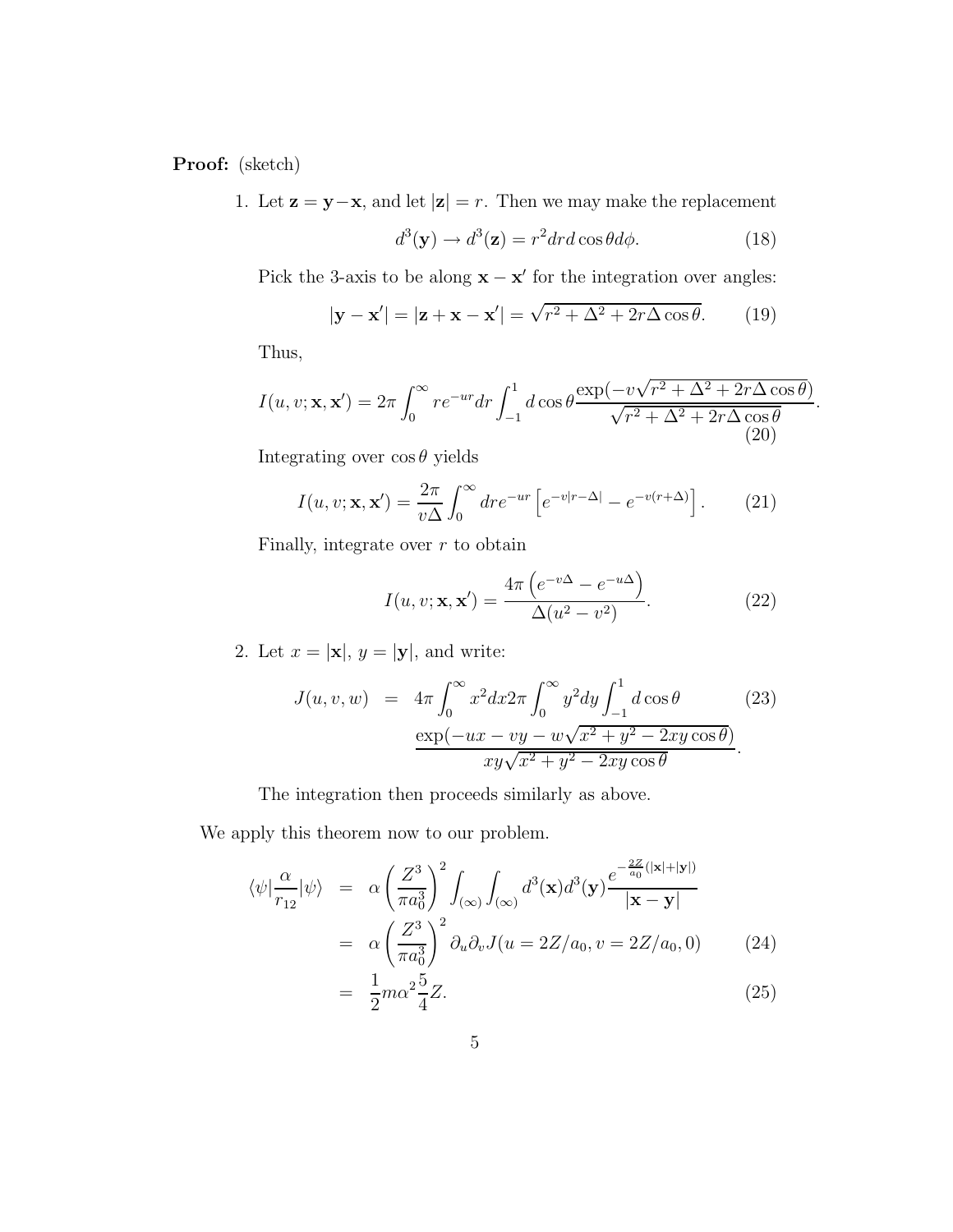Thus,

$$
\langle \psi | H | \psi \rangle = \frac{1}{2} m \alpha^2 \left( 2Z^2 - \frac{27}{4} Z \right). \tag{26}
$$

The minimum is at  $Z = 27/16$ . Hence

$$
\langle \psi | H | \psi \rangle_{\text{min}} = -\frac{1}{2} m \alpha^2 \left[ 2 \left( \frac{27}{16} \right)^2 \right] \tag{27}
$$

$$
= -77.0 \text{ eV.} \tag{28}
$$

Experimentally, the ground state energy of helium, from the first and second ionization energies, is

$$
E_0 = -(24.59 + 54.41) = -79.00 \text{ eV}.
$$
 (29)

We have come within about 2.5% of the right value by our variational method with the "hydrogen" trial function. More careful variational calculations give good agreement. Note that the best value was obtained for  $Z = 27/16$  instead of  $Z = 2$ . This is suggestive of the "screening" of the nucleus from each electron by the other electron, reducing the effective charge by  $\frac{5}{16}e$ .

### **2.3 Other Applications of Variational Method**

We may derive other potentially useful relations in connection with the variational approach. For example, let  $\{\psi_n|n=0,1,2,\ldots\}$  be an orthonormal set of true eigenfunctions of *H*,  $H\psi_n = E_n\psi_n$ , with  $E_0 < E_1 \leq \dots$  Then we can expand our trial wave function (assumed to be normalized) in this basis:

$$
\psi = \sum_{n=0}^{\infty} c_n \psi_n.
$$
\n(30)

We then obtain the bound:

$$
\langle \psi | H | \psi \rangle = |c_0|^2 E_0 + \sum_{n=1}^{\infty} |c_n|^2 E_n \tag{31}
$$

$$
\geq |c_0|^2 E_0 + E_1 \sum_{n=1}^{\infty} |c_n|^2 \tag{32}
$$

$$
\geq (1 - |c_0|^2)(E_1 - E_0) + E_0. \tag{33}
$$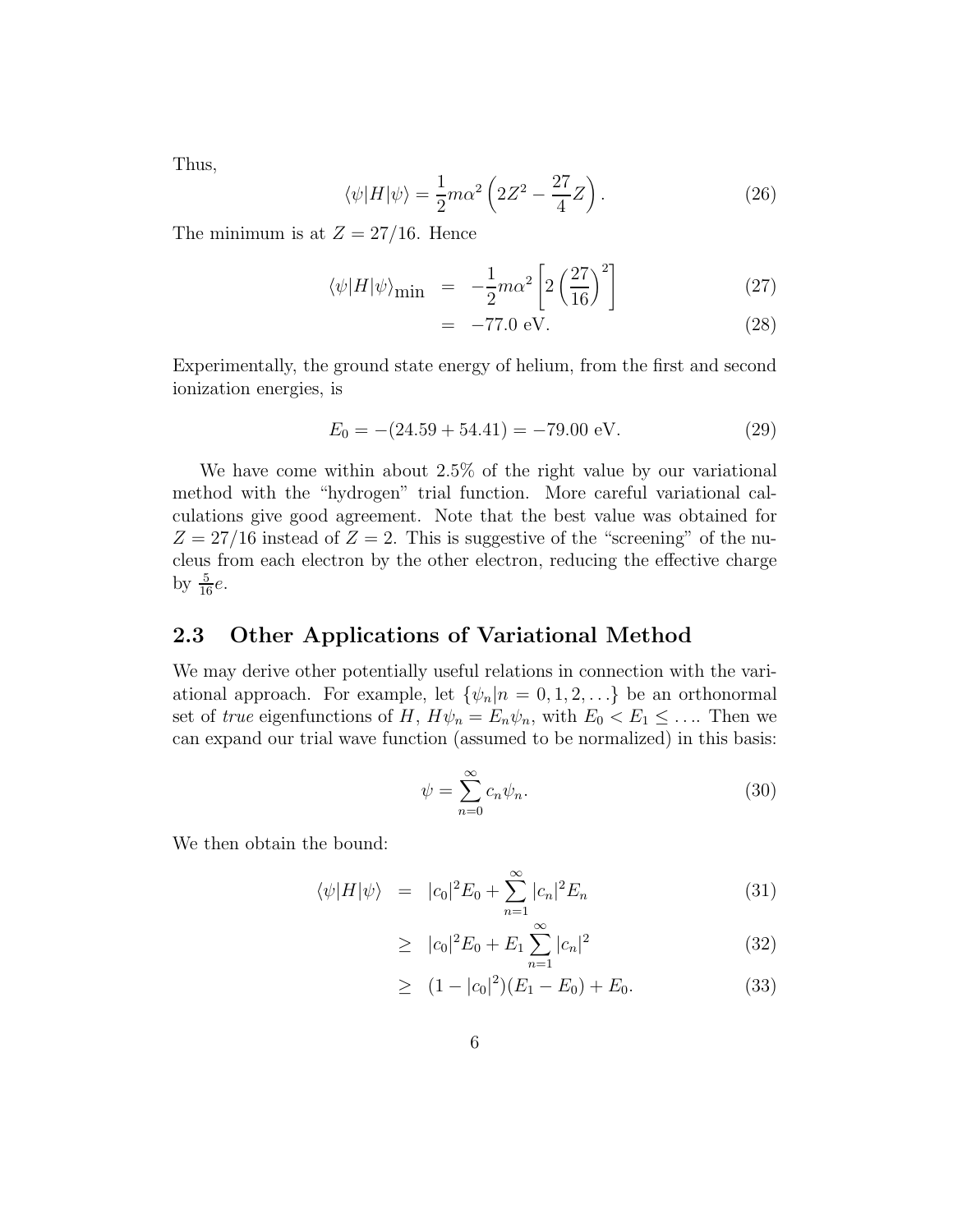Thus,

$$
1 - |c_0|^2 = 1 - |\langle \psi | \psi_0 \rangle|^2 \le \frac{\langle \psi | H | \psi \rangle - E_0}{E_1 - E_0},\tag{34}
$$

giving us a bound on how close our trial wave function is to the true ground state wave function. Of course, this is useful only if we have sufficient knowledge of the spectrum.

Likewise, we can obtain a lower bound on *E*0:

**Theorem:** If we have a normalized function  $|\psi\rangle$  such that

$$
E_0 \le \langle \psi | H \psi \rangle \le E_1,\tag{35}
$$

then

$$
E_0 \ge \langle \psi | H | \psi \rangle - \frac{\langle H \psi | H \psi \rangle - \langle \psi | H | \psi \rangle^2}{E_1 - \langle \psi | H | \psi \rangle}.
$$
 (36)

The proof of this will be left to the reader. To use this theorem, a lower bound on  $E_1 - \langle \psi | H | \psi \rangle$  may be inserted.

### **2.4 Variational Theorem**

We may put our intuition on a firmer foundation with the following "Variational Theorem":

**Theorem:** Let  $\psi \in \mathcal{H}$  (such that  $0 < \langle \psi | \psi \rangle < \infty$ ), and define the following functional on  $\mathcal{H}$ :

$$
E(\psi) \equiv \frac{\langle \psi | H | \psi \rangle}{\langle \psi | \psi \rangle},\tag{37}
$$

where  $H$  is the Hamiltonian operator, with a discrete spectrum. Then, any vector  $\psi$  for which the variation of *E* is stationary [that is,  $\delta E(\psi)$  =  $[0]$  is an eigenvector in the discrete spectrum of  $H$ , and the corresponding eigenvalue of *H* is  $E(\psi)$ .

**Proof:** Write:

$$
E(\psi)\langle\psi|\psi\rangle = \langle\psi|H|\psi\rangle.
$$
 (38)

Take the variation of both sides:

$$
\delta E \langle \psi | \psi \rangle + E \langle \delta \psi | \psi \rangle + E \langle \psi | \delta \psi \rangle = \langle \delta \psi | H | \psi \rangle + \langle \psi | H | \delta \psi \rangle. \tag{39}
$$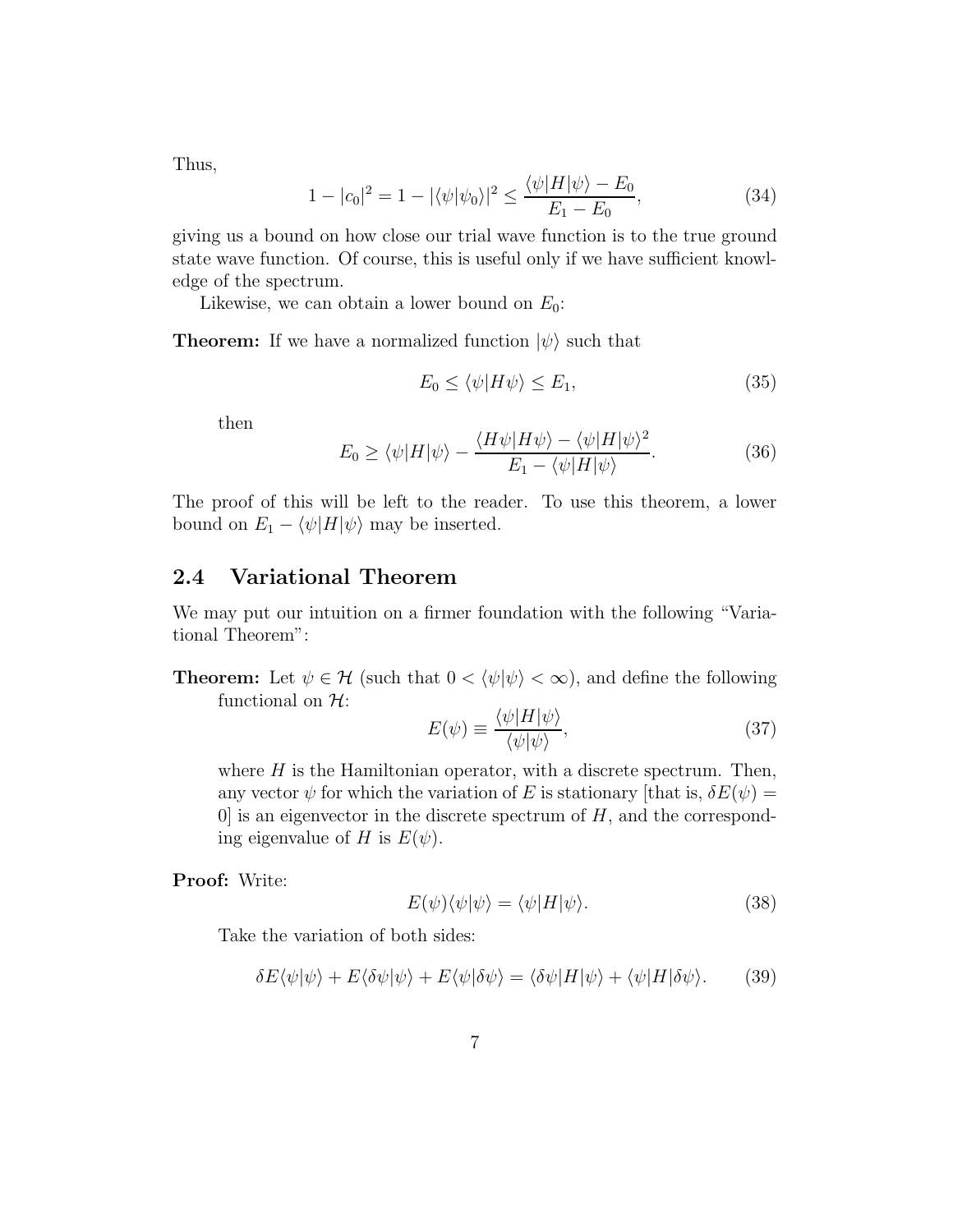Thus,

$$
\langle \psi | \psi \rangle \delta E = \langle \delta \psi | H - E | \psi \rangle + \langle \psi | H - E | \delta \psi \rangle. \tag{40}
$$

If  $(H - E)|\psi\rangle = 0$ , then  $\delta E = 0$ , that is, if  $\psi$  is an eigenstate of *H* with eigenvalue  $E(\psi)$ , then *E* is stationary. Suppose, instead, that  $\delta E = 0$ . In this case,

$$
\langle \delta \psi | H - E | \psi \rangle + \langle \psi | H - E | \delta \psi \rangle = 0. \tag{41}
$$

Note that  $\psi$  is complex, and the variation of the real and imaginary parts are independent (the normalization is not constrained). We may deal with this by considering the variation of  $i\psi$ . If  $\delta E = 0$ , we have:

$$
\langle \delta(i\psi)|H - E|\psi\rangle + \langle \psi|H - E|\delta(i\psi)\rangle = 0.
$$
 (42)

Hence,

$$
-i\langle \delta(\psi)|H - E|\psi\rangle + i\langle \psi|H - E|\delta(\psi)\rangle = 0.
$$
 (43)

Combining with Eq. 41, we obtain:

$$
\langle \delta \psi | H - E | \psi \rangle = 0 \tag{44}
$$

$$
\langle \psi | H - E | \delta \psi \rangle = 0. \tag{45}
$$

This must hold for all variations  $\delta \psi$ , implying that:

$$
H|\psi\rangle = E|\psi\rangle,\tag{46}
$$

completing the proof.

### **2.5 The "Ritz Variational Method"**

We can modify our notion of taking a single trial wave function, with parameters to be varied, to a set of orthonormal trial wave functions. In particular, we could try to use an orthonormal set of solutions to a simpler, but preferably related, problem.

Consider a finite set of such functions:

$$
\{|n\rangle : n = 0, 1, 2, \dots, N\}.
$$
 (47)

Our trial wave function is constructed according to:

$$
|\psi\rangle = \sum_{n=0}^{N} a_n |n\rangle.
$$
 (48)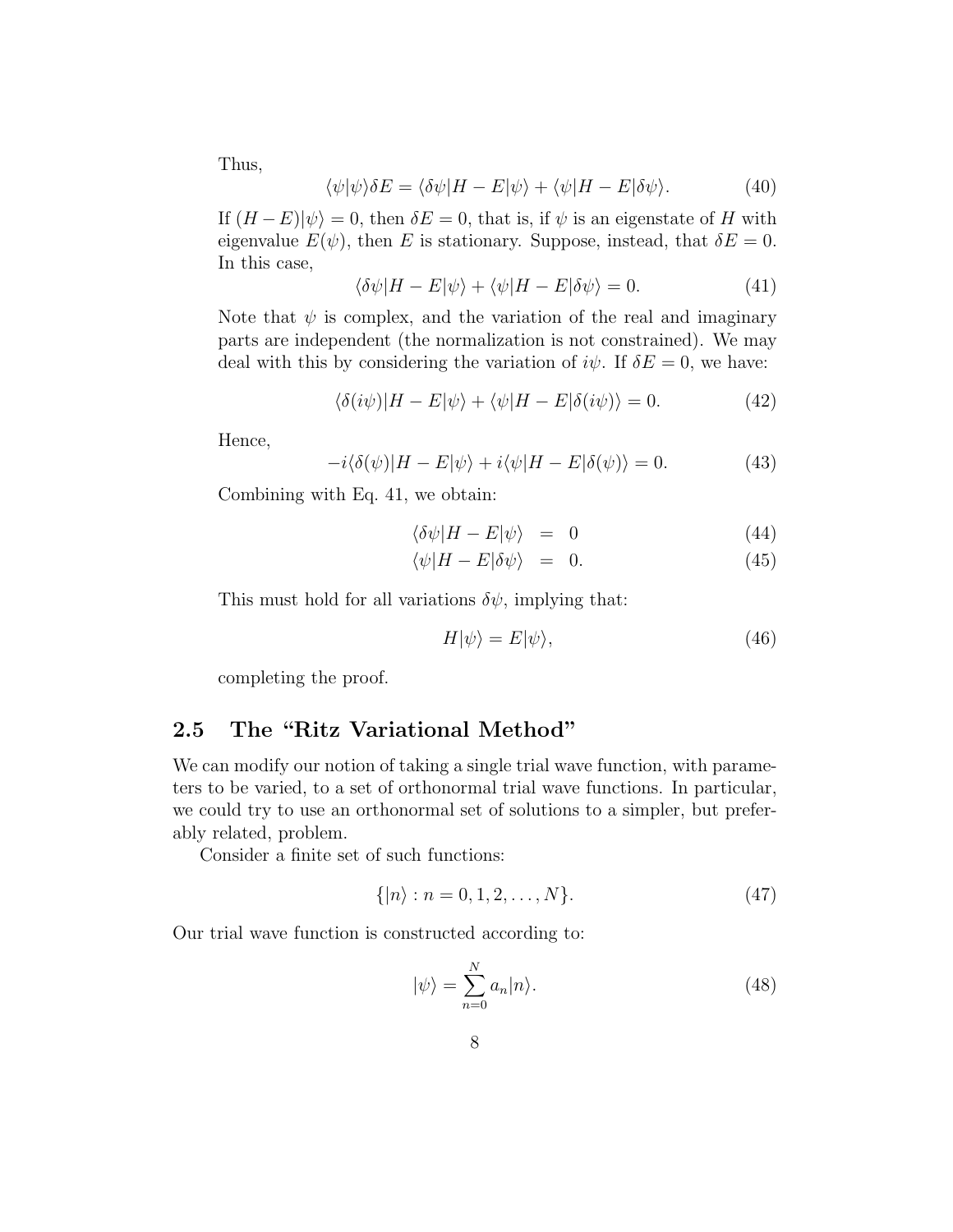The  $a_n$  are  $N+1$  complex parameters to be varied. Let us impose the normalization canstraint  $\mathbf{v}$ 

$$
\sum_{n=0}^{N} |a_n|^2 = 1,
$$
\n(49)

so that  $\langle \psi | \psi \rangle = 1$ .

We wish to find the parameters such that the variation of the expectation of *H* vanishes:

$$
\delta(\langle \psi | H | \psi \rangle) = 0,\tag{50}
$$

subject to the constraint 49. Thus,

$$
0 = \delta \left( \sum_{\substack{n=0 \ m=0}}^{N} \langle \psi | m \rangle \langle m | H | n \rangle \langle n | \psi \rangle \right) \tag{51}
$$

$$
= \delta \left( \sum_{\substack{n=0 \ m=0}}^{N} a_m^* a_n \langle m | H | n \rangle \right), \tag{52}
$$

subject to

$$
0 = \delta(1) = \delta\left(\sum_{n=0}^{N} |a_n|^2\right) = \delta\left(\sum_{\substack{n=0 \ n=0}}^{N} a_m^* a_n \delta_{mn}\right).
$$
 (53)

We may impose the constraint with the method of Lagrange multipliers:

$$
0 = \delta \left( \sum_{m,n} a_m^* a_n \langle m | H | n \rangle \right) - \delta \left( \lambda \sum_{m,n} a_m^* a_n \delta_{mn} \right) \tag{54}
$$

$$
= \sum_{m,n} \left[ \delta a_m^* a_n \left( \langle m | H | n \rangle - \lambda \delta_{mn} \right) + a_m^* \delta a_n \left( \langle m | H | n \rangle - \lambda \delta_{mn} \right) \right] \tag{55}
$$

$$
= \sum_{m,n} \left[ \delta a_m^* a_n \left( \langle m | H | n \rangle - \lambda \delta_{mn} \right) + \delta a_m a_n^* \left( \langle m | H | n \rangle^* - \lambda \delta_{mn} \right) \right], \tag{56}
$$

where the last equation was obtain via a relabeling of the *m, n* indices. As in the previous section, we note that the real and imaginary parts may be varied separately, and hence:

$$
\sum_{m,n} \delta a_m^* a_n \left( \langle m | H | n \rangle - \lambda \delta_{mn} \right) = 0, \tag{57}
$$

$$
\sum_{m,n} \delta a_m a_n^* \left( \langle m | H | n \rangle^* - \lambda \delta_{mn} \right) = 0. \tag{58}
$$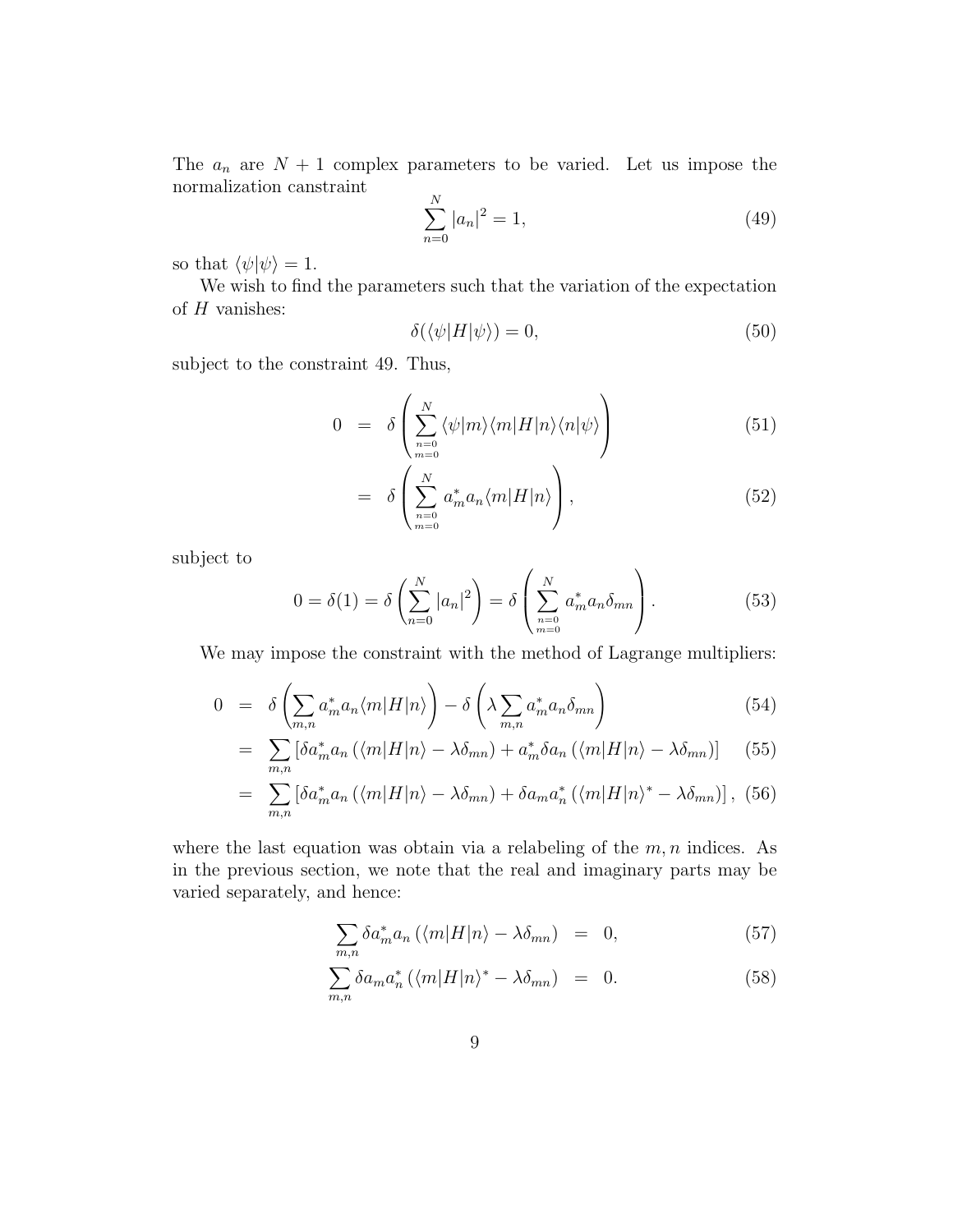We may also vary each of the individual  $a_n$ 's separately, setting all  $\delta a_n = 0$ except for one. This gives:

$$
\sum_{n} a_n \left( \langle m | H | n \rangle - \lambda \delta_{mn} \right) = 0. \tag{59}
$$

This may be rewritten, in our finite basis:

$$
\langle m | \left[ \sum_{n} a_n (H - \lambda I) | n \rangle \right] = 0, \text{ or } (60)
$$

$$
\langle m|(H - \lambda I) \sum_{n} a_n |n\rangle = 0, \quad \forall m. \tag{61}
$$

That is,  $\sum_n a_n^{(i)} |n\rangle$ ,  $i = 0, 1, ..., N$  are eigenvectors of *H*, in this reduced basis, with eigenvalues  $\lambda^{(i)}$ .

If we managed to pick "good" functions  $|n\rangle$ , then the first few  $E^{(i)} = \lambda^{(i)}$ may be good approximations to the first few energy levels of the full problem.

# **3 The WKB Approximation**

The WKB (for Wentzel-Kramers-Brillouin) method makes use of the wave nature of the solutions to the Schrödinger equation between classical turning points. We'll give a simple-minded treatment here; refinements are possible.

We wish to consider the problem of stationary states in a one-dimensional potential well (or equivalent one-dimensional potential for three-dimensional problems with spherical symmetry). Label the states by  $n$ , where  $n =$  $0, 1, \ldots$ , and  $E_0 \le E_1 \le \ldots$  Consider  $E_n$ , with classical turning points  $x_1, x_2$ . The energy  $E_n$  corresponds to the  $(n+1)$ th state, or the *n*<sup>th</sup> "excited" state." The wave function will be oscillatory, with roughly  $n+1$  half-waves between the classical turning points. Fig. 1 illustrates this for the fourth excited state.

Let's see how we can use this idea to estimate the energy levels. Consider an oscillatory solution of the form:

$$
\psi(x) = A(x)\sin\phi(x),\tag{62}
$$

where  $A(x) > 0$ , and  $\phi(x)$  is a phase increasing monotonically with x. Whenever  $\phi(x) = k\pi$ , where *k* is an integer, there is a node in  $\psi(x)$ . Consider the change in  $\phi$  between turning points:

$$
\Delta \phi = \phi(x_2) - \phi(x_1). \tag{63}
$$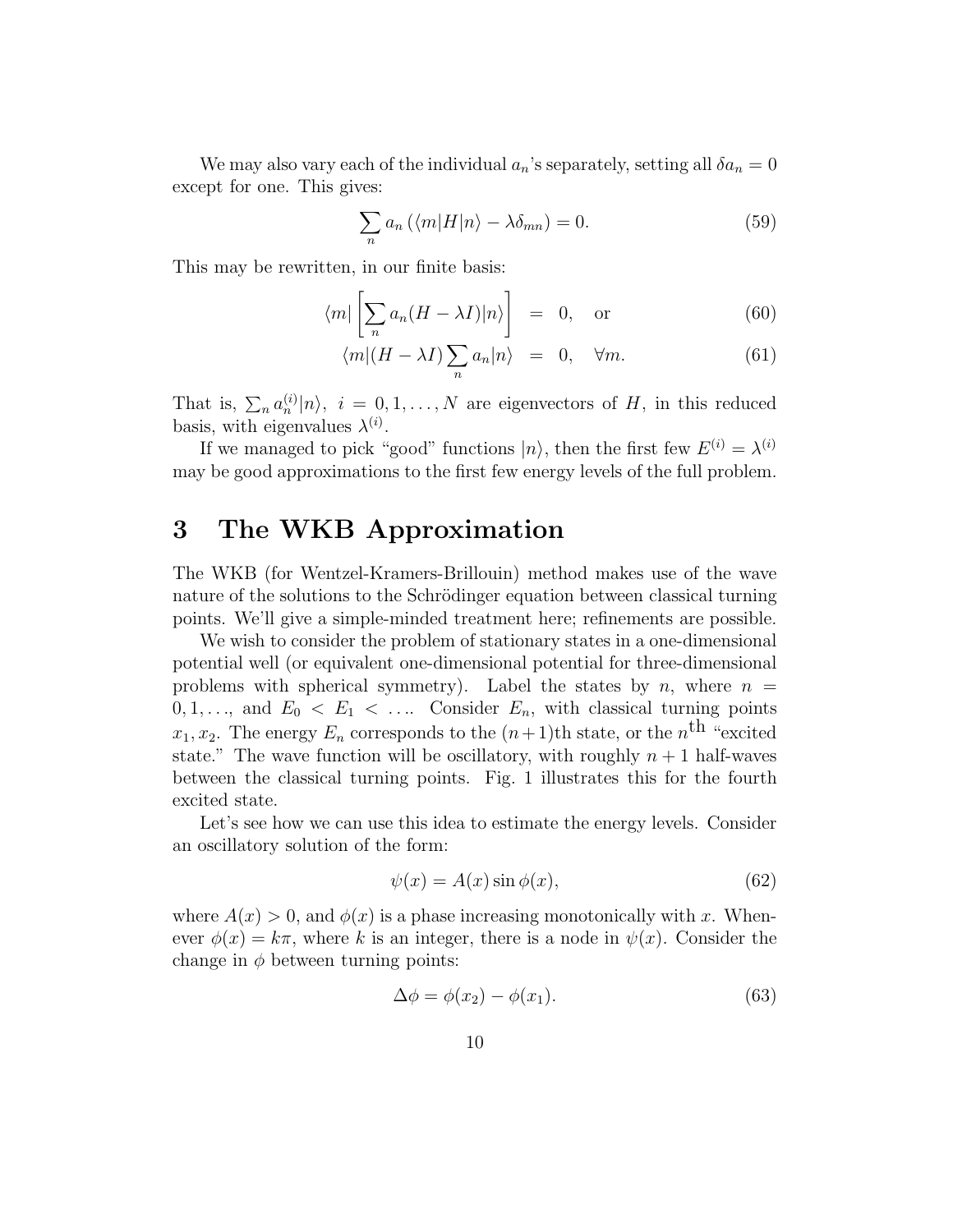

Figure 1: Illustration of the WKB method. The classical turning points *x*<sup>1</sup> and  $x_2$  are shown for the fourth excited state with energy  $E_4$ . The phase is counted between the turning points.

The figure is suggestive of  $\Delta \phi \approx (n + \frac{1}{2})\pi$ . More rigorously, we may state:

$$
n\pi < \Delta\phi \le (n+1)\pi. \tag{64}
$$

It is readily seen that the right bound is achieved for an infinite square well potential. Typically, we simply make the choice  $(n + \frac{1}{2})\pi$ , although it may not be difficult to do better in some circumstances.

Now let us make an approximate calculation for this change in phase according to the Schrödinger equation. For a region of constant  $V < E_n$  the wave function is

$$
\psi(x) = A\sin(x - x_0)p,\tag{65}
$$

where  $A$  and  $x_0$  are constants, and

$$
p = \sqrt{2m(E - V)}.
$$
\n(66)

Thus, in a region of constant *V*, the phase varies as  $\phi(x)=(x-x_0)p$ . The change in phase as we increase *x* slightly is

$$
d\phi = pdx = \sqrt{2m(E - V)}dx.
$$
\n(67)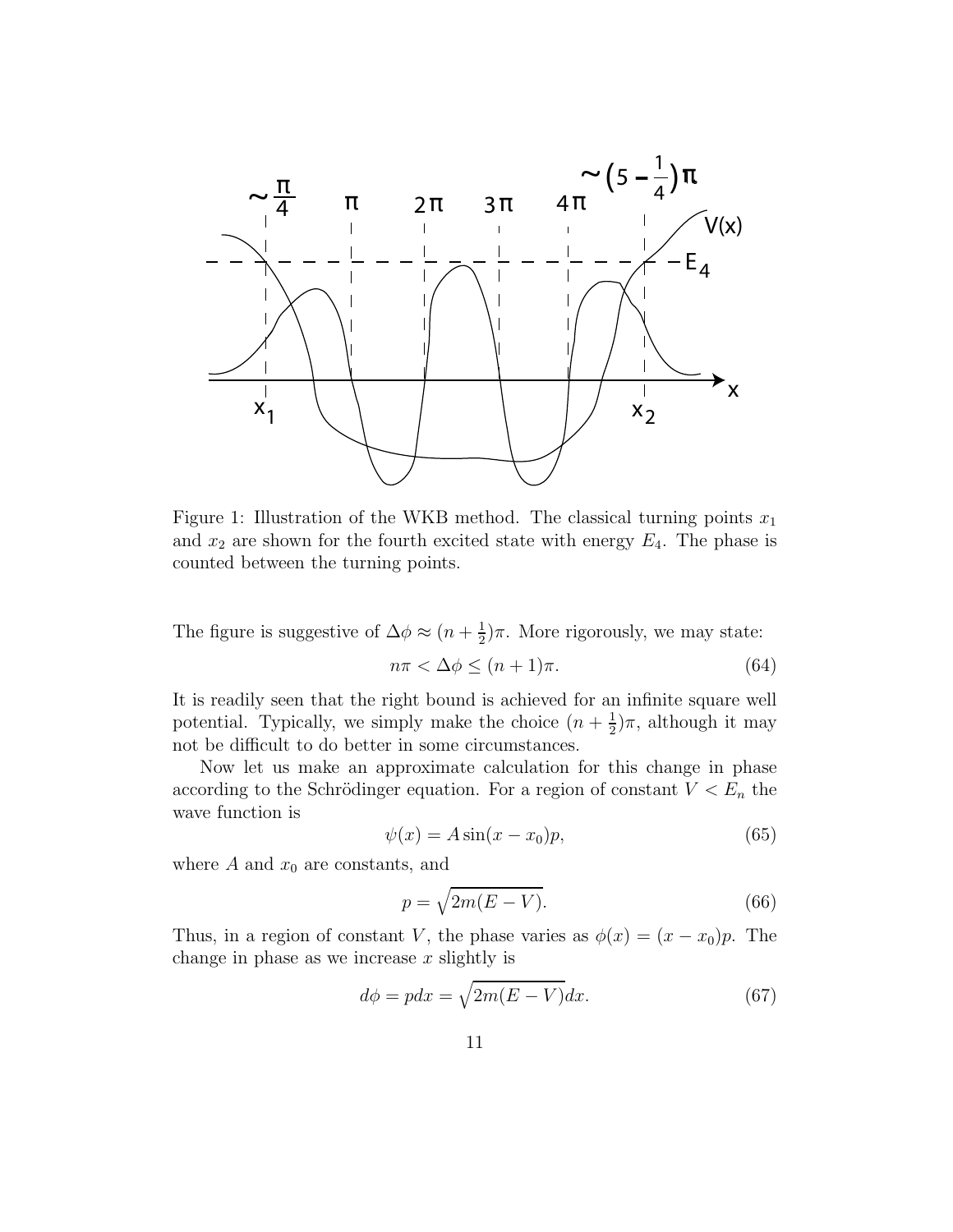Adding up all such contributions between the turning points yields:

$$
\Delta \phi = \int_{x_1}^{x_2} \frac{d\phi}{dx} dx \approx \int_{x_1}^{x_2} \sqrt{2m(E - V)} dx. \tag{68}
$$

The approximation is better the more slowly  $V(x)$  varies with *x*, since we have used an integrand based on the assumption of constant *V* regions. Therefore, we have:

$$
\int_{x_1}^{x_2} \sqrt{2m \left[E_n - V(x)\right]} dx \approx (n + \frac{1}{2})\pi.
$$
 (69)

To use this result to estimate the energy levels  $E_n$ , we must first solve for the turning points as a function of *E*:

$$
V(x_1) = V(x_2) = E, \quad x_2 > x_1,\tag{70}
$$

yielding the functions  $x_1(E)$  and  $x_2(E)$ . Next, we solve for the function of *E*:

$$
f(E) = \int_{x_1(E)}^{x_2(E)} \sqrt{2m \left[E_n - V(x)\right]} dx.
$$
 (71)

Finally, we determine  $E_n$  as the solution to

$$
f(E_n) = (n + \frac{1}{2})\pi.
$$
 (72)

This is the "WKB method".

### **3.1 Example: Infinite Square Well**

Consider the infinite square well potential:

$$
V(x) = \begin{cases} 0 & 0 < x < \Delta \\ \infty & x \le 0 \text{ or } x \ge \Delta. \end{cases}
$$
 (73)

We have  $x_1 = 0$ , and  $x_2 = \Delta$ , independent of *E*. Thus,

$$
f(E) = \int_0^\Delta \sqrt{2mE} dx = \sqrt{2mE}\Delta.
$$
 (74)

Letting

$$
\Delta\sqrt{2mE_n} = (n + \frac{1}{2})\pi,\tag{75}
$$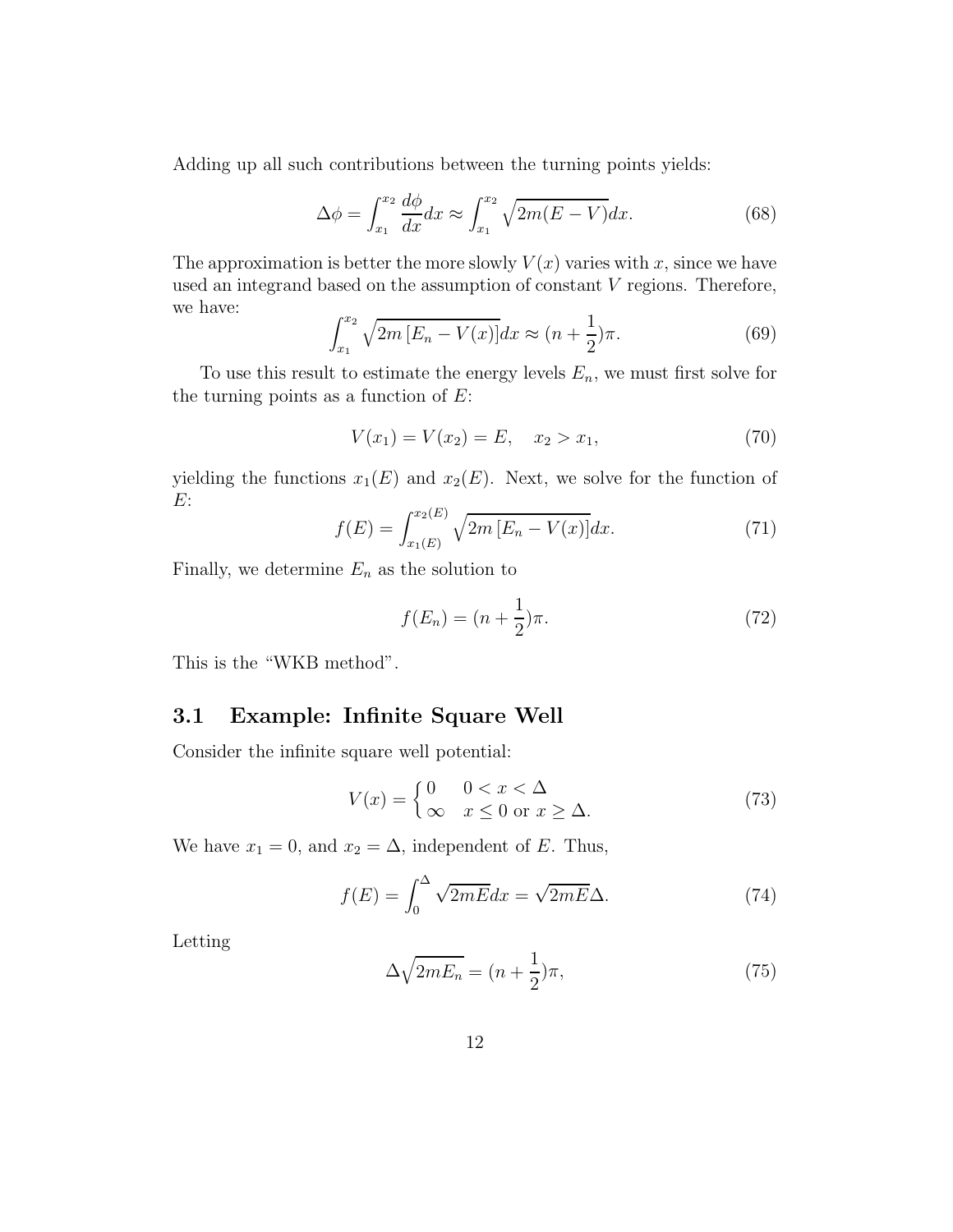we obtain the result

$$
E_n = \frac{(n + \frac{1}{2})^2 \pi^2}{2m\Delta^2}, \quad n = 0, 1, 2, \dots
$$
 (76)

Actually, we can do better than this. As we noted earlier, the change in phase for this potential is really  $(n+1)\pi$ , since the turning points are nodes. Thus, we expect

$$
E_n = \frac{(n+1)^2 \pi^2}{2m\Delta^2}, \quad n = 0, 1, 2, \dots
$$
 (77)

This is, in fact, the exact result, which is to be expected, because the assumption of constant *V* is valid in this case.

### **3.2 Example: Harmonic Oscillator**

Consider the one-dimensional simple harmonic oscillator potential:

$$
V(x) = \frac{1}{2}kx^2.
$$
 (78)

Let  $\omega_0 = \sqrt{k/m}$  be the classical angular frequency. Find the turning points:

$$
E = \frac{1}{2}kx_1^2 = \frac{1}{2}kx_2^2,
$$
\n(79)

$$
-x_1 = x_2 = x_0 \equiv \sqrt{\frac{2E}{k}}.
$$
 (80)

Now find  $f(E)$ :

$$
f(E) = \int_{-x_0}^{x_0} dx \sqrt{2m [E - V(x)]} \tag{81}
$$

$$
= 2\sqrt{mk}x_0^2 \int_0^1 dx \sqrt{1 - x^2} \tag{82}
$$

$$
= 2\sqrt{mk}x_0^2 \int_0^{\pi/4} \cos^2 \theta d\theta \tag{83}
$$

$$
= \pi \sqrt{mk} \frac{x_0^2}{2} \tag{84}
$$

$$
= \pi \frac{E}{\omega_0}.
$$
 (85)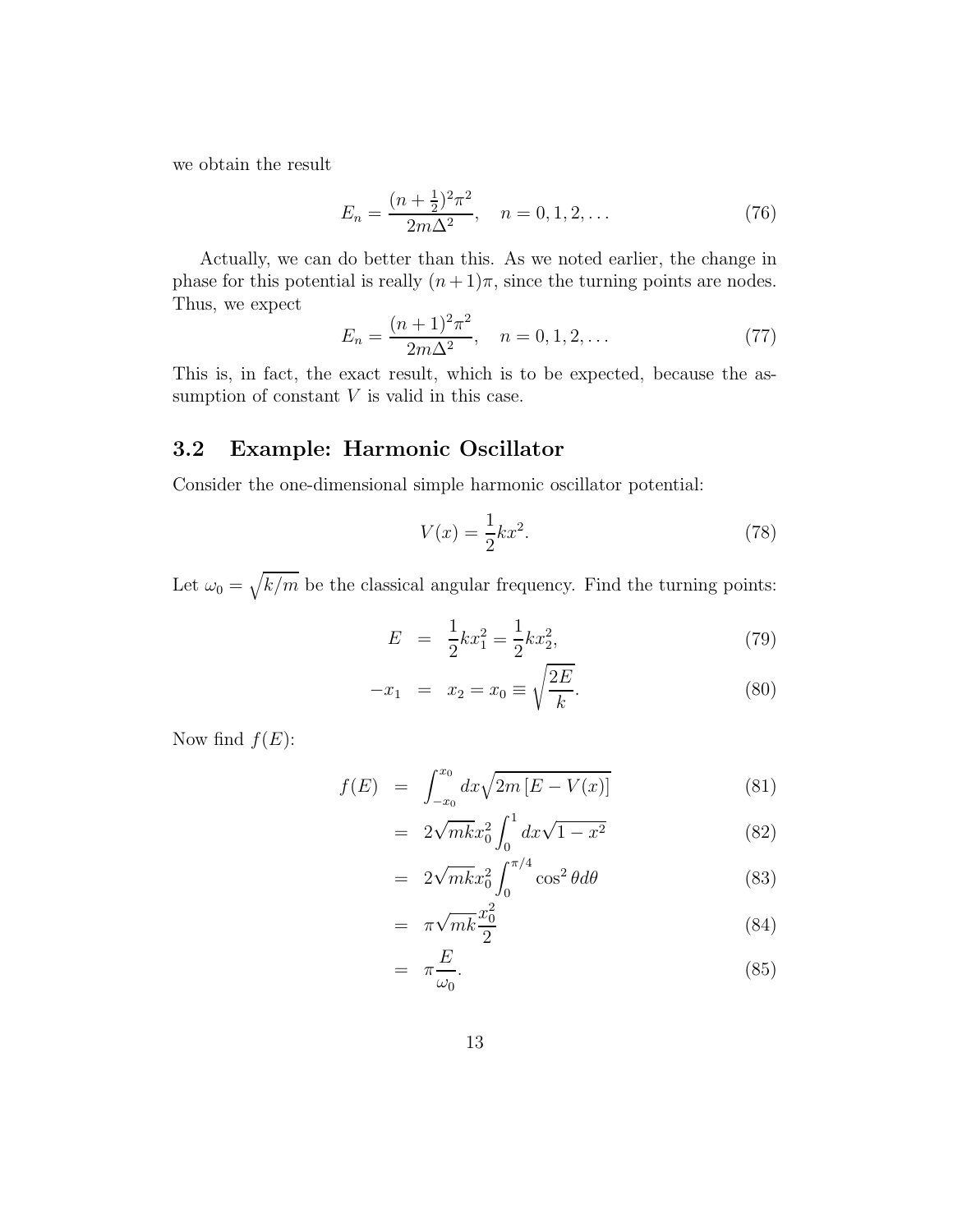Setting  $f(E_n)=(n+\frac{1}{2})\pi$ , we arrive at the result:

$$
E_n = (n + \frac{1}{2})\omega_0, \quad n = 0, 1, 2, \dots
$$
 (86)

This turns out to be the exact spectrum for the bound states of the simple harmonic oscillator potential.

## **4 Method of Stationary Phase**

Suppose that we wish to evaluate an integral of the form (known as the generalized Fourier integral):

$$
I(\epsilon) = \int_{-\infty}^{\infty} f(x)e^{i\theta(x)/\epsilon} dx,
$$
\n(87)

where f and  $\theta$  are real, and  $\epsilon > 0$ . If  $\epsilon$  is very small, the phase oscillation is very rapid, and we may anticipate little contribution to the integral from such a region. The dominant contribution may be expected to arise where the phase variation is slow, that is, where  $d\theta/dx = 0$ . This is the idea behind the method of stationary phase. Figure 2 illustrates the idea.

Let us pursue this notion. Suppose  $\theta(x)$  has a (single) stationary point at  $x = x_0$ :  $\theta'(x_0) = 0$ . We do a Taylor series expansion about this point, letting  $x = x_0 + \sqrt{\epsilon}u$ :

$$
I(\epsilon) = \int_{-\infty}^{\infty} \left[ f(x_0) + \sqrt{\epsilon} u f'(x_0) + \frac{1}{2} \epsilon u^2 f''(x_0) + O(\epsilon^{3/2}) \right]
$$
  
\n
$$
\exp \left\{ i \left[ \theta(x_0) / \epsilon + \frac{1}{2} u^2 \theta''(x_0) + \frac{1}{3!} \sqrt{\epsilon} u^3 \theta'''(x_0) + O(\epsilon) \right] \right\} \sqrt{\epsilon} du \quad (88)
$$
  
\n
$$
= \sqrt{\epsilon} f(x_0) e^{i\theta(x_0)/\epsilon} \int_{-\infty}^{\infty} \left[ 1 + \sqrt{\epsilon} u \frac{f'(x_0)}{f(x_0)} + \frac{1}{2} \epsilon u^2 \frac{f''(x_0)}{f(x_0)} + O(\epsilon^{3/2}) \right]
$$
  
\n
$$
e^{\frac{i}{2} u^2 \theta''(x_0)} \exp \left[ \frac{i}{3!} \sqrt{\epsilon} u^3 \theta'''(x_0) + O(\epsilon) \right] du \qquad (89)
$$
  
\n
$$
= \sqrt{\epsilon} f(x_0) e^{i\theta(x_0)/\epsilon} \int_{-\infty}^{\infty} \left\{ 1 + \sqrt{\epsilon} \left[ u \frac{f'(x_0)}{f(x_0)} + \frac{1}{3!} u^3 \theta'''(x_0) + O(\epsilon) \right] \right\}
$$
  
\n
$$
e^{\frac{i}{2} u^2 \theta''(x_0)} du.
$$
  
\n(90)

The terms odd in *u* vanish on integration, leaving:

$$
I(\epsilon) = \sqrt{\epsilon} f(x_0) e^{i\theta(x_0)/\epsilon} \int_{-\infty}^{\infty} e^{\frac{i}{2}u^2 \theta''(x_0)} du
$$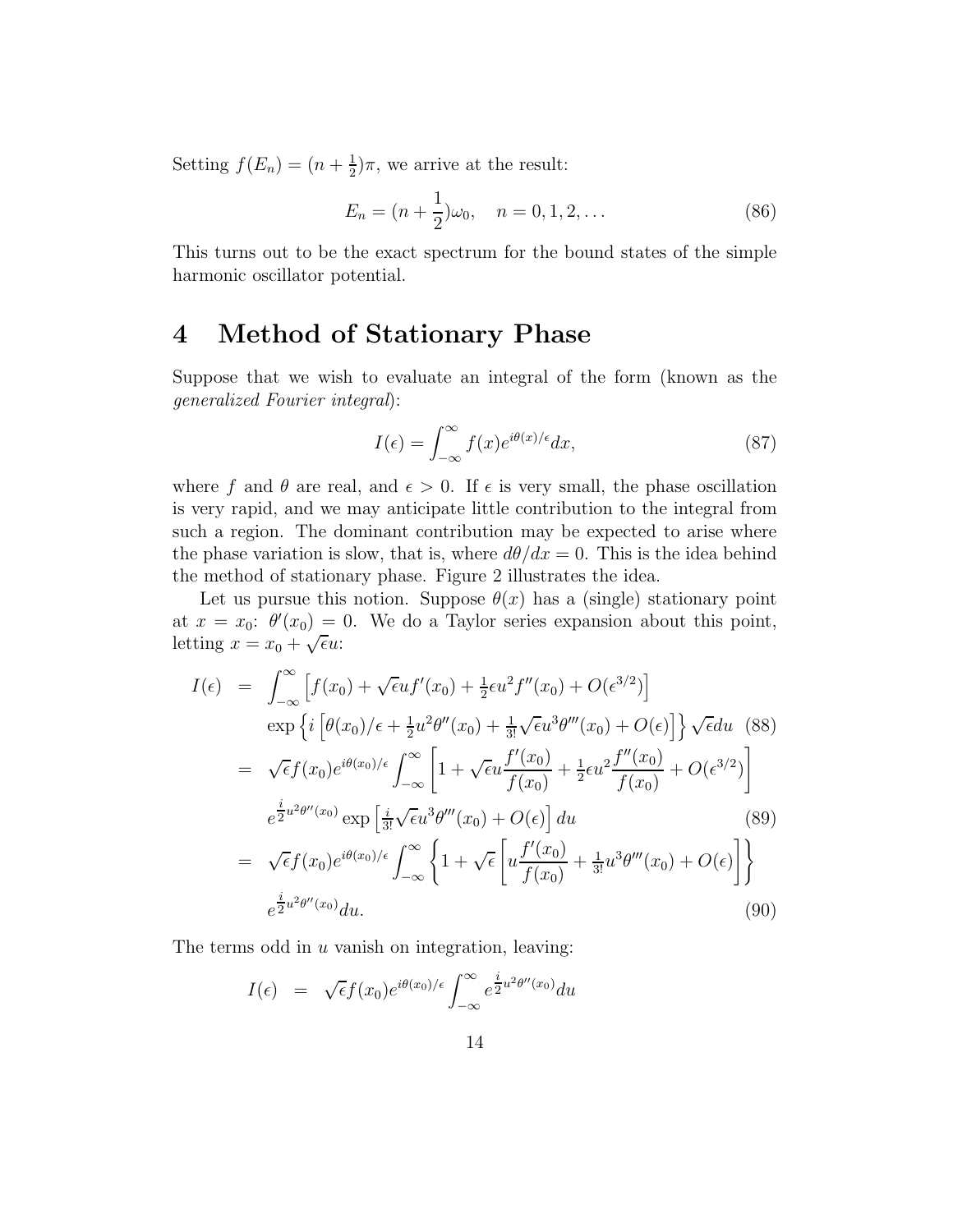

Figure 2: Illustration for the method of stationary phase. The smooth concave down curve is  $f(x)$ . The smooth concave up curve is  $\theta(x)$ . The oscillating curve of constant amplitude is the real part of  $e^{i\theta(x)/\epsilon}$ . The remaining oscillatory curve is the real part of the desired integrand:  $f(x)e^{i\theta(x)/\epsilon}$ . In this illustration,  $\epsilon = 0.01$ ,  $f(x) = 0.8 \exp \left[ -\frac{1}{2} (x - 0.2)^2 \right]$ , and  $\theta(x) = x^2$ .

$$
= \sqrt{\epsilon} f(x_0) e^{i\theta(x_0)/\epsilon} e^{i\frac{\pi}{4}\operatorname{sign}\theta''(x_0)} \sqrt{\frac{2\pi}{|\theta''(x_0)|}} \left[1 + O(\epsilon)\right]. \tag{91}
$$

For multiple stationary points, we simply sum over this expression evaluated at each stationary point.

### **4.1 Application: Asymptotic Bessel Function**

Suppose we wish to evaluate the  $J_n(z)$  Bessel function for large *z*. We start with the integral representation:

$$
J_n(z) = \frac{1}{i^n \pi} \int_0^\pi e^{iz \cos \phi} \cos(n\phi) d\phi.
$$
 (92)

The role of  $\epsilon$  is carried by  $1/z$ . The quantity  $\theta(\phi)$  is just cos  $\phi$ . This has stationary points at  $\phi = 0$  and  $\phi = \pi$ , within the region of integration. There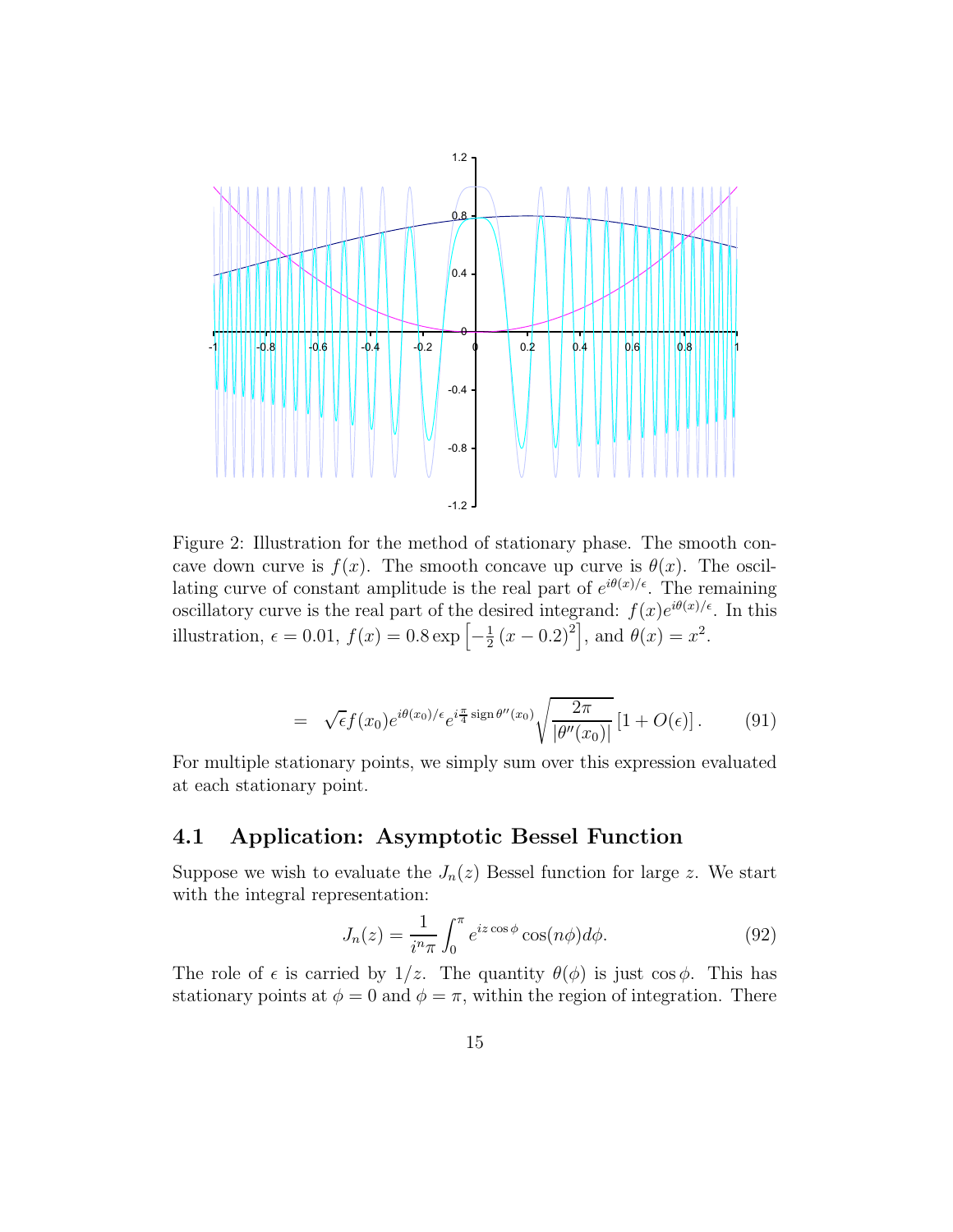is a potential difficulty with the fact that these points are at the limits of the integration. However, we may use the fact that the integrand is symmetric about  $\phi = 0$ , and periodic, to write:

$$
J_n(z) = \frac{1}{2i^n \pi} \int_{-\pi/2}^{3\pi/2} e^{iz \cos \phi} \cos(n\phi) d\phi.
$$
 (93)

We need to sum Eqn. 91 over the two stationary points, with

$$
f(0) = \cos(n0) = 1,
$$
\n(94)

$$
f(0) = \cos(n\pi) = (-1)^n,
$$
\n(95)

$$
\theta(0) = -\theta(\pi) = 1,\tag{96}
$$

$$
\theta''(0) = -\theta''(\pi) = -1.
$$
\n(97)

The result is, for large *z*:

$$
J_n(z) \sim \frac{1}{\sqrt{2\pi z}} \frac{1}{2\pi i^n} \left[ e^{i(z-\pi/4)} + \left( e^{i\pi} \right)^n e^{-i(z-\pi/4)} \right] \tag{98}
$$

$$
= \frac{1}{\sqrt{2\pi z}} \left[ e^{i(z - n\pi/2 - \pi/4)} + e^{-i(z - n\pi/2 - \pi/4)} \right]
$$
(99)

$$
= \sqrt{\frac{2}{\pi z}} \cos \left( z - \frac{n\pi}{2} - \frac{\pi}{4} \right). \tag{100}
$$

This is the familiar result.

The reader may wish to go back and verify that the application of Eqn. 91 is really proper, as we have violated some of the assumptions made in obtaining that result. Indeed, a more general treatment may be obtained based on the "Reimann-Lebesgue Lemma":

**Lemma:** Let  $|f(x)|$  be an integrable function of real variable *x*, and  $\theta(x)$  be a continuosly differentiable real function on the interval [*a, b*], except that  $\theta$  is nowhere constant on any finite subinterval of [ $a, b$ ]. Then

$$
I(\epsilon) \equiv \int_{a}^{b} f(x)e^{i\theta(x)/\epsilon} dx \to 0 \quad \text{as} \quad \epsilon \to 0+. \tag{101}
$$

### **4.2 Application: Quantum Mechanics of Free Particle Asymptotic Wave Function**

Let's try an application of the method of stationary phase in quantum mechanics. Consider the free particle (in one dimension), and the question: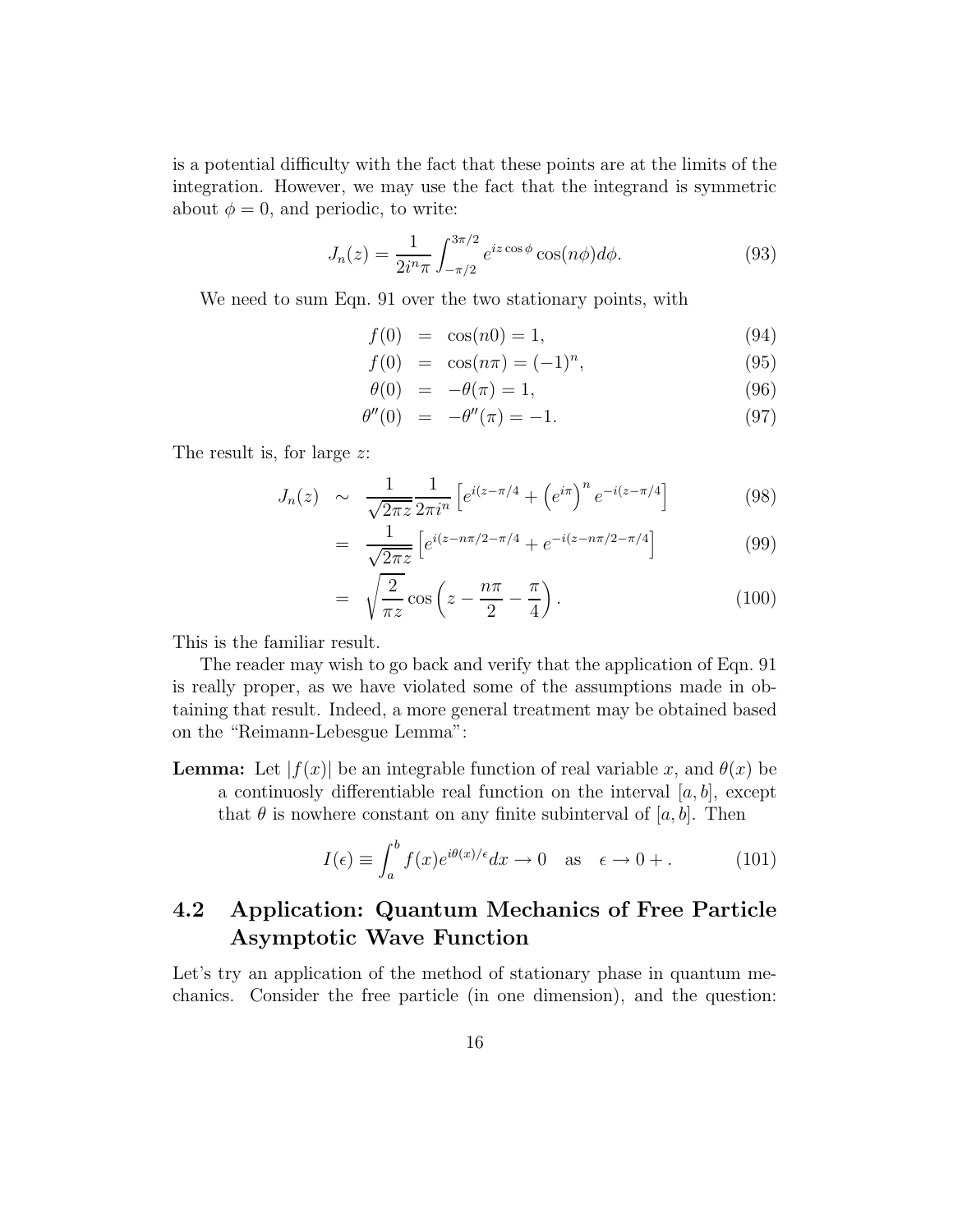What is the asymptotic behavior of the wave function as  $t \to \infty$ ? Suppose in particular, we are interested in a wave function which in momentum space is localized around a momentum  $q$  at time  $t = 0$ . The position space wave function at  $t = 0$  is:

$$
\psi(x,0) = \frac{1}{2\pi} \int dp \hat{\psi}(p) e^{ipx}.
$$
\n(102)

Taking  $\hat{\psi}$  to be real, we find that  $|\psi(x, 0)|$  is symmetric about 0. If we further suppose that  $\hat{\psi} > 0$ , then  $|\psi|$  is maximal at  $x = 0$  (alternatively, we could choose our coordinate system such that this is the case<sup>1</sup>).

The time evolution of the wave function is:

$$
\psi(x,t) = \frac{1}{2\pi} \int dp \hat{\psi}(p) e^{ipx - itp^2/2m}.\tag{103}
$$

The phase of interest here is

$$
\theta(p)/\epsilon = px - tp^2/2m. \tag{104}
$$

This is stationary at  $p = p_0$ , where:

$$
0 = \frac{1}{\epsilon} \frac{d\theta}{dp}\Big|_{p_0} = x - \frac{p_o}{m}t. \tag{105}
$$

Now we use equation 91 to determine the asymptotic form of  $\psi(x, t)$  as  $t \to \infty$ , with  $\epsilon = 1/t$ . The stationary point is  $p_0 = mx/t$ , and

$$
\theta(p_0) = \frac{m x^2}{2 t^2},\tag{106}
$$

$$
\theta''(p_0) = -1/m,\tag{107}
$$

$$
f(p_0) = \frac{1}{2\pi} \hat{\psi}(mx/t).
$$
 (108)

Thus,

$$
\psi(x,t) \rightarrow \frac{1}{\sqrt{t}} \hat{\psi}(mx/t) e^{imx^2/2t} e^{-i\pi/4} \sqrt{m/2\pi}, \text{ as } t \rightarrow \infty,
$$
 (109)

$$
= \hat{\psi}(mx/t)\sqrt{\frac{m}{2\pi t}}e^{-i\pi/4}e^{imx^2/2t}.\tag{110}
$$

<sup>1</sup>You may wish to recall that a translation by  $x_0$  in position corresponds to multiplication by a phase  $e^{-ipx_0}$  in momentum space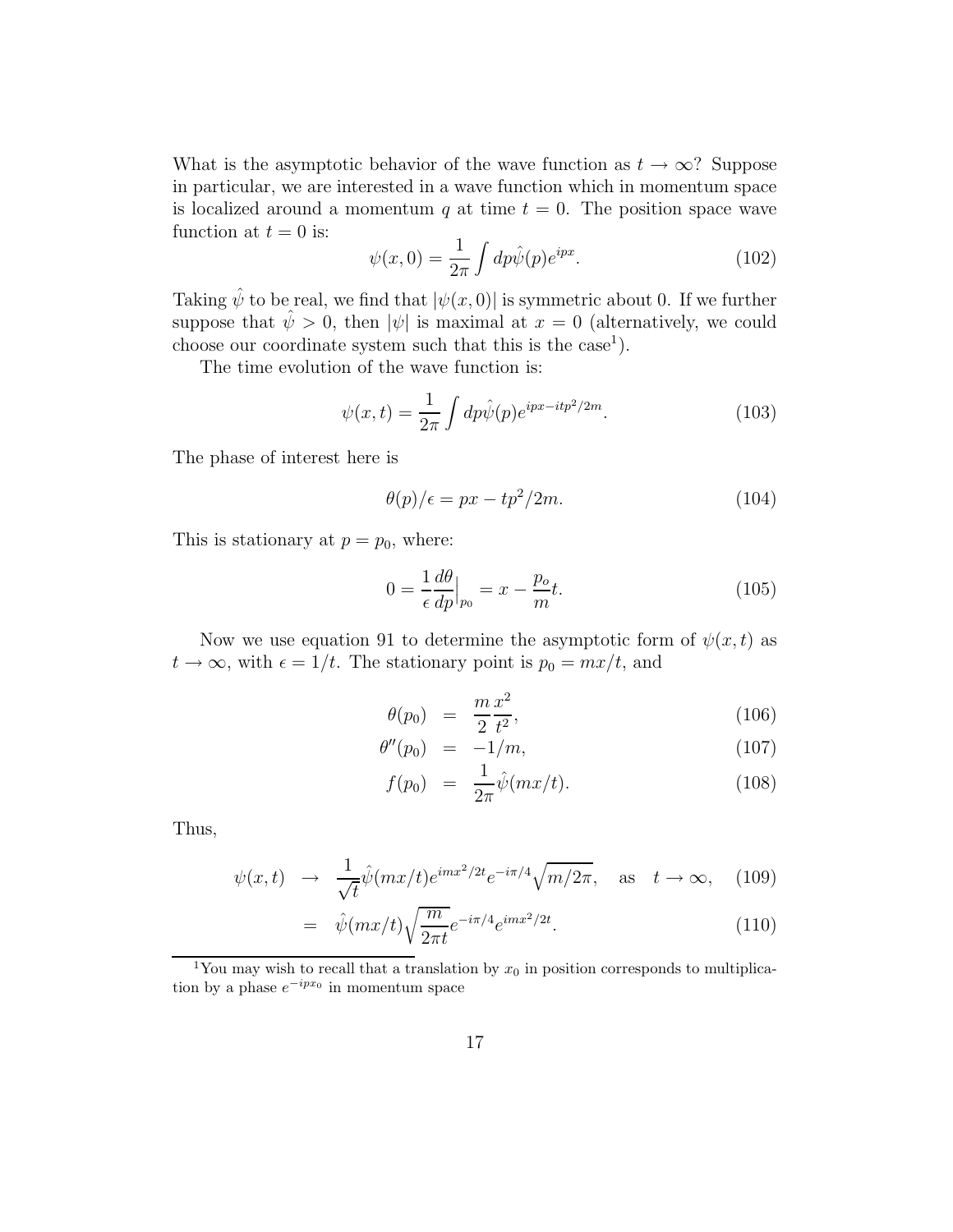The probability desnity, at large times, is thus:

$$
|\psi(x,t)|^2 = |\hat{\psi}(mx/t)|^2 \frac{m}{2\pi t}.
$$
\n(111)

Note that this is peaked around  $x = qt/m$ , if  $\hat{\psi}(p)$  is peaked around *q*, giving the appropriate classical correspondence for the motion. The probability density falls as  $1/t$ , but also spreads out as  $1/t$  (due to the  $1/t$  in the argument of  $\hat{\psi}$ ). Probability is conserved:

$$
\int |\psi(x,t)|^2 dx =_{t \to \infty} \int |\hat{\psi}(mx/t)|^2 \frac{m}{2\pi t} dx = \frac{1}{2\pi} \int |\hat{\psi}(p)|^2 dp = \text{constant.}
$$
\n(112)

### **4.3 Application: A Scattering Problem**

Let us try another example, a one-dimensional scattering problem. Suppose that there is a localized potential  $V(x)$ :

$$
V(x) = 0, \t |x| > L. \t (113)
$$

For a given (positive) momentum component, and  $x > |L|$ ,  $E = p^2/2m$ , and the wave function corresponding to this momentum is:

$$
\psi_E(x) = \begin{cases} e^{ipx} + R(E)e^{-ipx}, & x < -L, \\ T(E)e^{ipx}, & x > L. \end{cases} \tag{114}
$$

The solution to the time-dependent Schrödinger equation, for  $|x| > L$ , is

$$
\psi(x,t) = \frac{1}{2\pi} \int dp \hat{\psi}(p)\psi_E(x)e^{-iEt},\tag{115}
$$

where we have now summed over the plane wave components to obtain a physical wave packet. Again, we assume that  $\hat{\psi}(p)$  is localized around  $p = q$ . Note that, if  $V(x) = 0$ , this is just

$$
\psi(x,t) = \frac{1}{2\pi} \int dp \hat{\psi}(p) e^{ipx} e^{-ip^2 t/2m}, \qquad (116)
$$

as in the previous section.

Consider  $x > L$ : Let  $T(E) = |T(E)|e^{i\delta(E)}$ . Then,

$$
\psi(x,t) = \frac{1}{2\pi} \int dp \hat{\psi}(p) |T(E)| e^{i\delta(E)} e^{i(px - Et)}.
$$
\n(117)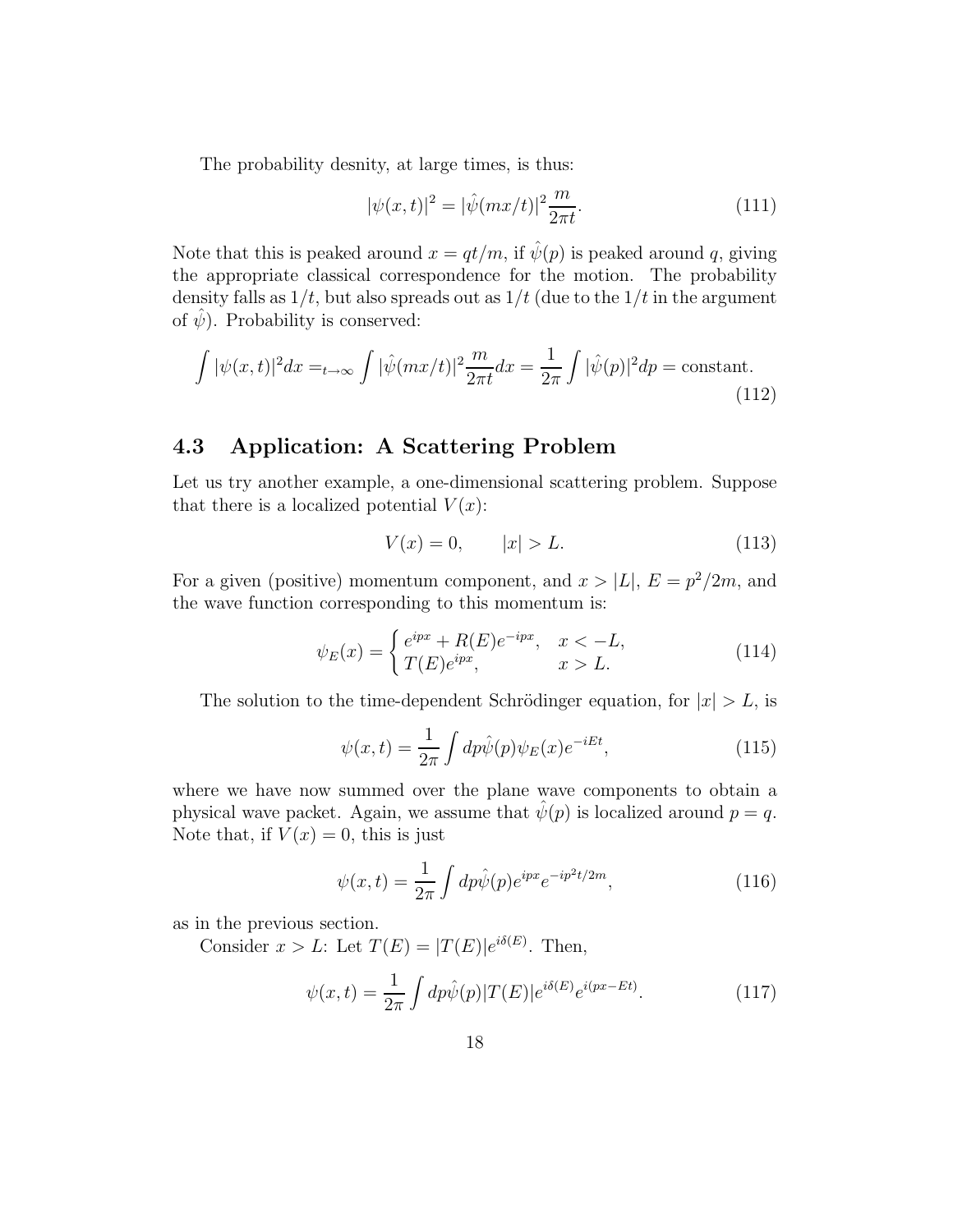The phase factor is:

$$
\phi = \frac{1}{\epsilon}\theta = \delta(E) + px - Et.
$$
\n(118)

This phase is stationary at  $d\phi/dp = 0$ . The solution is  $p = p_0(x, t)$ . Now, significant contributions to  $\psi(x, t)$  will only occur when  $p = p_0(x, t)$  is near *q*. Hence, we may approximate

$$
\delta(E) \approx \delta(E_0) + (E - E_0)\tau(E_0),\tag{119}
$$

where  $E_0 \equiv q^2/2m$  and  $\tau(E) \equiv \partial \delta(E)/\partial(E)$ .

Thus, our problem is to evaluate:

$$
\psi(x,t) \approx e^{i\delta(E_0) - iE_0\tau(E_0)} \int \frac{dp}{2\pi} \hat{\psi}(p) |T(E)| e^{i\left[px - E(t - \tau(E_0))\right]}.\tag{120}
$$

This is just like our free particle case, Eqn. 103, except *t* is replaced with  $t - \tau(E_0)$ . Hence, by the method of stationary phase, as  $t \to \infty$ , for  $x > L$ :

$$
\psi(x,t) = \hat{\psi} \left[ m \frac{x}{t - \tau(E_0)} \right] \sqrt{\frac{m}{2\pi \left[ t - \tau(E_0) \right]}} e^{-i\pi/4} e^{imx^2/2[t - \tau(E_0)]} |T(E)| e^{i[\delta(E_0) - E_0 \tau(E_0)]}.
$$
\n(121)

The asymptotic probability density is:

$$
|\psi(x,t)|^2 = \left|\hat{\psi}\left[m\frac{x}{t-\tau(E_0)}\right]\right|^2 \frac{m}{2\pi \left[t-\tau(E_0)\right]} \left|T\left\{\frac{[mx/(t-\tau(E_0))]^2}{2m}\right\}\right|^2, \tag{122}
$$

where we have substituted  $E = \frac{[mx/(t-\tau(E_0))]^2}{2m}$ .

This result is of the form of the free particle probability density times the transmission probability. However, the time *t* is replaced by  $t - \tau(E_0)$ . That is, the outgoing wave is delayed relative to free propagation  $(V = 0)$  by a time delay given by  $\tau(E) = d\delta/dE$ . It is suggested that the reader consider the classical correspondence for this effect. We will encounter this notion again when we discuss phase shifts in scattering theory.

# **5 Stationary State Perturbation Theory**

We are frequently concerned with the problem of determining the stationary state eigenvalues and eigenfunctions of the Hamiltonian. There is a relatively systematic iterative approach to solving this problem, if a suitable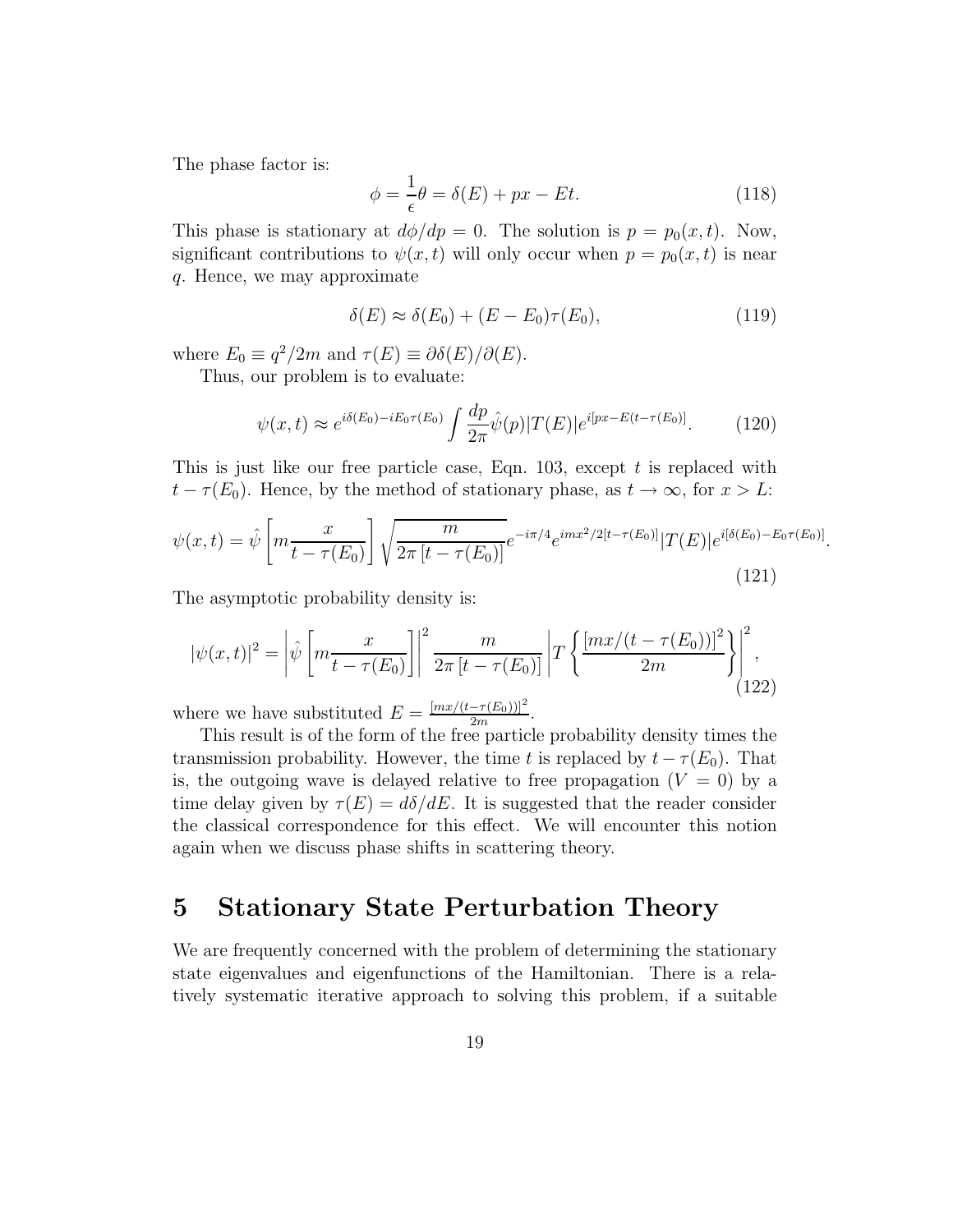first approximation can be found. This is the method of stationary state perturbation theory, which we develop with a simplified approach here.

Suppose we are given a Hamiltonian of the form  $H = H_0 + V$ , where we know the eigenfunctions and eigenvalues corresponding to  $H_0$ :

$$
H_0|n\rangle = \varepsilon_n|n\rangle. \tag{123}
$$

We are interested in solving, at least approximately, the problem:

$$
H|N\rangle = E_N|N\rangle. \tag{124}
$$

If *V* is "small", we expect that  $|n\rangle$  and  $\varepsilon_n$  will be approximate eigenfunctions and eigenvalues of *H*. We use this idea to form an iterative expansion for  $|N\rangle$  and  $E_N$ .

We introduce a "bookkeeping" parameter,  $\lambda$ , to count powers (of *V*) in the expansion. Let  $H(\lambda) \equiv H_0 + \lambda V$ . We expect the eigenstates of  $H(\lambda)$  to vary smoothly from eigenstates of  $H_0$  at  $\lambda = 0$  to eigenstates of  $H$  at  $\lambda = 1$ . Thus, consider the following series:

$$
|N\rangle = |n\rangle + \lambda |N_1\rangle + \lambda^2 |N_2\rangle + \dots, \qquad (125)
$$

$$
E_n = \varepsilon_n + \lambda E_{n1} + \lambda^2 E_{n2} + \dots \tag{126}
$$

Note, however, that such an expansion does not always make sense. For example, we cannot do perturbation theory on the free particle problem to solve a bound state problem, no matter how "weak" the potential.

We need to develop an algorithm to solve for the terms in the series. Assume our unperturbed system of eigenstates is orthonormal:

$$
\langle n|m\rangle = \delta_{nm}.\tag{127}
$$

Normalize the eigenstates of *H* so that:

$$
\langle n|N\rangle = 1.\tag{128}
$$

Assuming our perturbation is not too large, this should be possible. Of course, we won't have  $\langle N|N\rangle = 1$  in general, and will have to renormalize these functions at the end. Then we have

$$
1 = \langle n|N\rangle = \langle n|n\rangle + \lambda \langle n|N_1\rangle + \lambda^2 \langle n|N_2\rangle + \dots \tag{129}
$$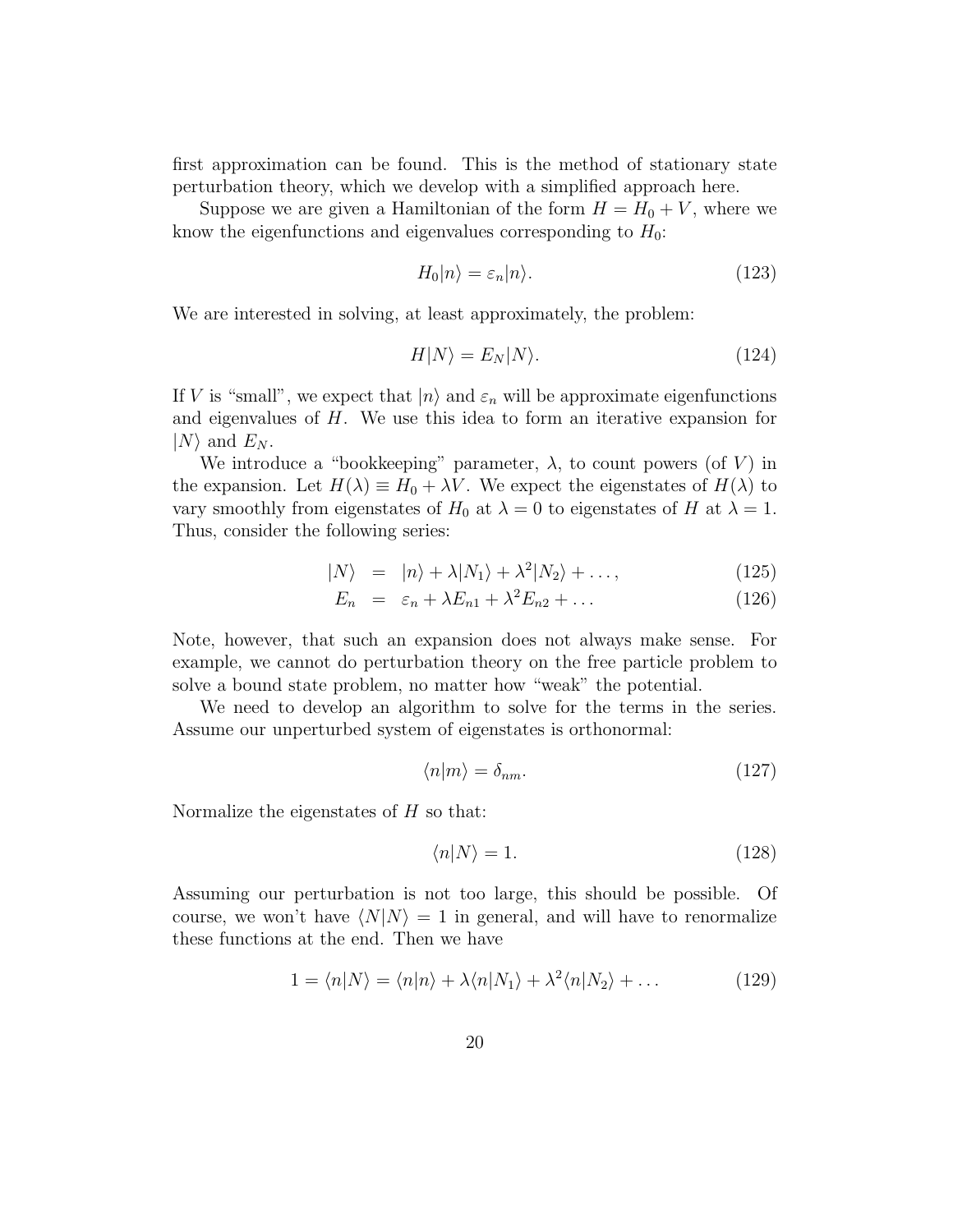The coefficient of each power of  $\lambda$  must vanish, so that:

$$
\langle n|N_k\rangle = 0, \quad k = 1, 2, \dots \tag{130}
$$

Now consider the Schrödinger equation:

$$
(H_0 + \lambda V)|N\rangle = E_N|N\rangle, \tag{131}
$$

or

$$
(H_0 + \lambda V)(|n\rangle + \lambda |N_1\rangle + \lambda^2 |N_2\rangle + \dots)
$$
  
=  $(\varepsilon_n + \lambda E_{N1} + \lambda^2 E_{N2} + \dots)(|n\rangle + \lambda |N_1\rangle + \lambda^2 |N_2\rangle + \dots).$  (132)

Equating powers of  $\lambda$  on both sides, we obtain:

$$
\lambda^0: \qquad H_0|n\rangle = \varepsilon_n|n\rangle \tag{133}
$$

$$
\lambda^{1} : H_{0}|N_{1}\rangle + V|n\rangle = \varepsilon|N_{1}\rangle + E_{N_{1}}|n\rangle \qquad (134)
$$

$$
\lambda^{k} : \qquad H_{0}|N_{k}\rangle + V|N_{k-1}\rangle = \sum_{j=0}^{k} E_{nj}|N_{k-j}\rangle, \tag{135}
$$

where

$$
E_{n0} \equiv \varepsilon_n \tag{136}
$$

$$
|N_0\rangle \equiv |n\rangle. \tag{137}
$$

Consider the  $\lambda^1$  equation, and take the scalar product with  $\langle n|$ :

$$
\langle n|H_0|N_1\rangle + \langle n|V|n\rangle = \langle n|\varepsilon_n|N_1\rangle + \langle n|E_{N_1}|n\rangle. \tag{138}
$$

Thus, the first order correction to the *n*th energy level is

$$
E_{N1} = \langle n|V|n\rangle.
$$
\n(139)

Or, to first order in the potential *V* (setting  $\lambda = 1$ ):

$$
E_N = \varepsilon_n + \langle n|V|n\rangle + O(V^2). \tag{140}
$$

This is the most commonly used equation in stationary state perturbation theory.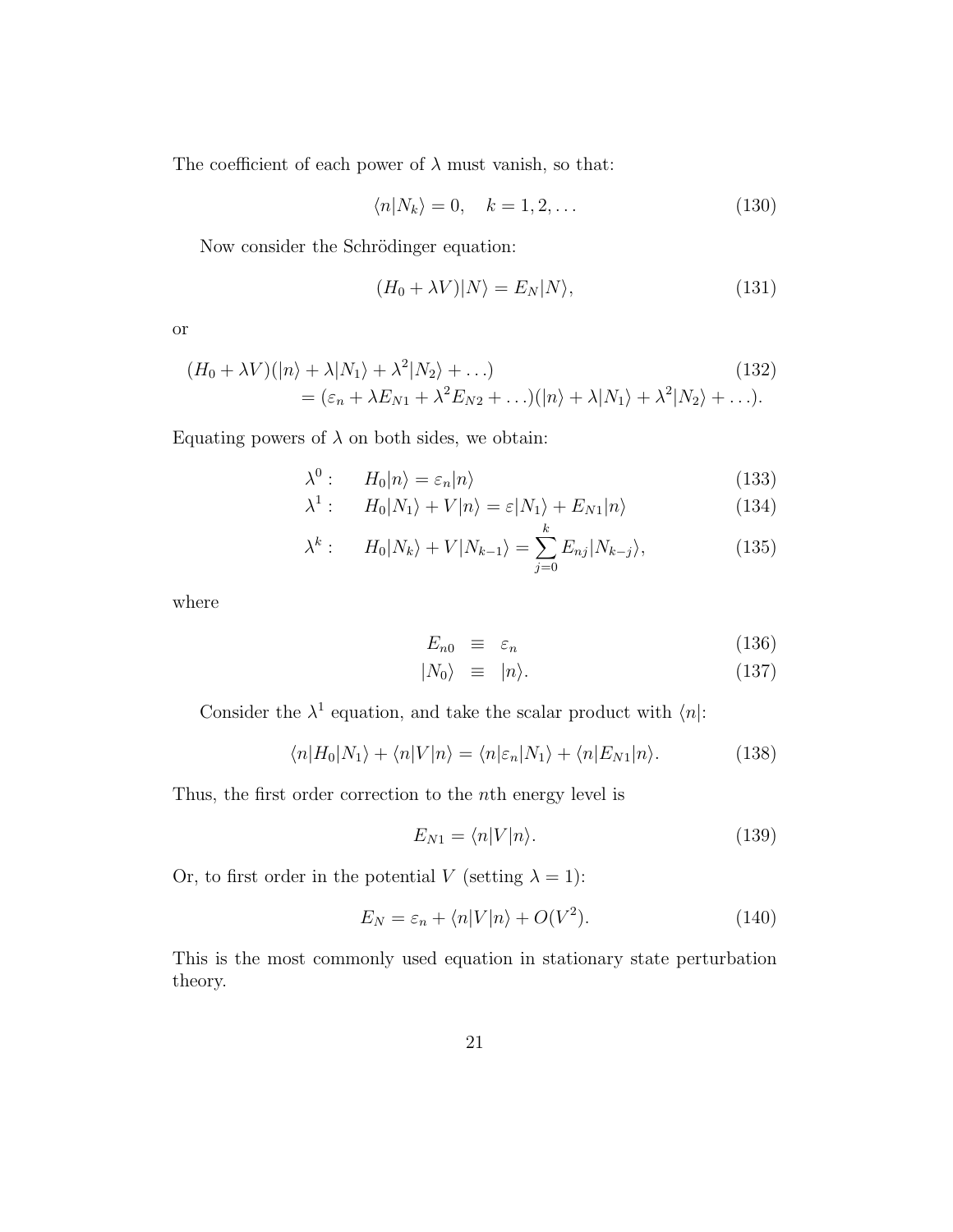In general, we find from Eqn. 135:

$$
E_{nk} = \langle n|V|N_{k-1}\rangle.
$$
\n(141)

If we know the  $(k - 1)$ <sup>th</sup> order correction to the wave function, we can obtain the *k*th order energy correction. To find the wave function corrections, expand in the eigenstates of  $H_0$ :

$$
|N_k\rangle = \sum_{m \neq n} |m\rangle \langle m|N_k\rangle, \quad k = 1, 2, \dots,
$$
 (142)

where the  $m = n$  terms in the sum are excluded since  $\langle n | N_k \rangle = 0, \forall k > 0$ . Now take the scalar product of Eqn. 135 with  $\langle m |$  to get the expansion coefficients:

$$
\langle m|H_0|N_k\rangle + \langle m|V|N_{k-1}\rangle = \sum_{j=0}^k E_{nj}\langle m|N_{k-j}\rangle \tag{143}
$$

$$
\varepsilon_m \langle m | N_k \rangle + \langle m | V | N_{k-1} \rangle = \varepsilon_n \langle m | N_k \rangle + \sum_{j=1}^{k-1} E_{nj} \langle m | N_{k-j} \rangle, \quad (144)
$$

where the  $j = k$  term in the sum may be excluded, since  $\langle m|n \rangle = 0$ . Thus, if  $\varepsilon_m \neq \varepsilon_n$ :

$$
\langle m|N_k\rangle = \frac{1}{\varepsilon_n - \varepsilon_m} \left( \langle m|V|N_{k-1} \rangle - \sum_{j=1}^{k-1} E_{nj} \langle m|N_{k-j} \rangle \right). \tag{145}
$$

We'll try an example – estimating the helium ground state energy. Let  $H = H_0 + V$ , with

$$
H_0 = \frac{p_1^2}{2m} + \frac{p_2^2}{2m} - \frac{2\alpha}{r_1} - \frac{2\alpha}{r_2}
$$
 (146)

$$
V = \frac{\alpha}{r_{12}}.\tag{147}
$$

The ground state wave function for the unperturbed  $H_0$  is just

$$
|n=0\rangle = |0\rangle_0 = \frac{Z^3}{\pi a_0^3} e^{-\frac{Z}{a_0}(r_1+r_2)}, \quad \text{with } Z=2.
$$
 (148)

The unperturbed ground state energy is:

$$
\varepsilon_0 = -\frac{1}{2}m\alpha^2(2Z^2) = -108.9 \,\text{eV}.\tag{149}
$$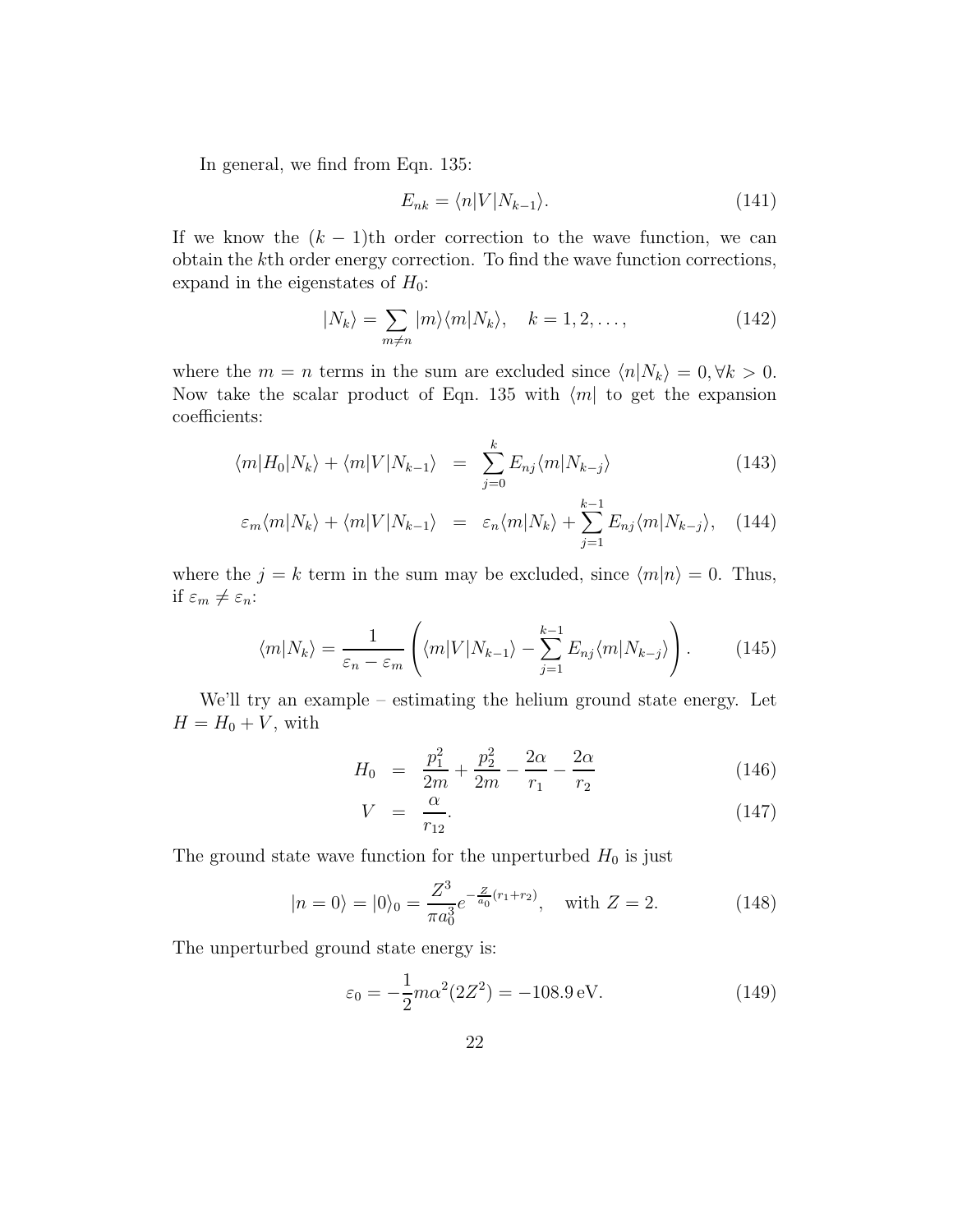The first order correction to the energy is

$$
E_{01} = \left. _0\langle 0|V|0\rangle _0 = \int_{(\infty)} d^3(\mathbf{x}_1) \int_{(\infty)} d^3(\mathbf{x}_2) \left(\frac{Z^3}{\pi a_0^3}\right)^2 e^{-\frac{2Z}{a_0}(r_1+r_2)} \frac{\alpha}{r_{12}}.\right. (150)
$$

This is an integral we already evaluated, hence

$$
E_{01} = \frac{1}{2} m \alpha^2 \left(\frac{5}{4} Z\right)_{Z=2} = 34.0 \,\text{eV}.
$$
 (151)

The ground state energy, to first order in perturbation theory is thus

$$
E_0 = \varepsilon_0 + \, _0\langle 0|V|0\rangle_0 + O(V^2) \tag{152}
$$

$$
= -\frac{1}{2}m\alpha^2 \left(2Z^2 - \frac{5}{4}Z\right) + O(V^2)
$$
 (153)

$$
= -74.9 \,\mathrm{eV} + O(V^2). \tag{154}
$$

Our first order perturbation theory correction to the energy is 34 eV, to be applied to the zeroth order level at -109 eV. This is a rather large correction, so it isn't surprising that the result is still 4.1 eV away from the observed value of -79.0 eV. Note that the variational calculation we performed does better – it really is the same calculation, except that there in addition we allowed *Z* to vary to accommodate the screening effect.

We might guess that the size of the second order effect could be estimated by squaring the size of the first order correction:

$$
O(V^2) \approx 74.9 \left(\frac{34.0}{108.9}\right)^2 = 7.3 \text{ eV}.
$$
 (155)

This is certainly of the right order, but is only an order-of-magnitude estimate. To do better, we should perform the second order perturbation theory calculation:

$$
E_{n2} = \langle n|V|N_1\rangle \tag{156}
$$

$$
= \sum_{m \neq n} \langle n | V | m \rangle \langle m | N_1 \rangle \tag{157}
$$

$$
= \sum_{m \neq n} \frac{|\langle m | V | n \rangle|^2}{\varepsilon_n - \varepsilon_m}.
$$
 (158)

The second order correction depends on the "overlap" between  $\langle m |$  and  $V | n \rangle$ where  $\langle m | \neq \langle n |$ , and also on the energy level spacing in the unperturbed Hamiltonian.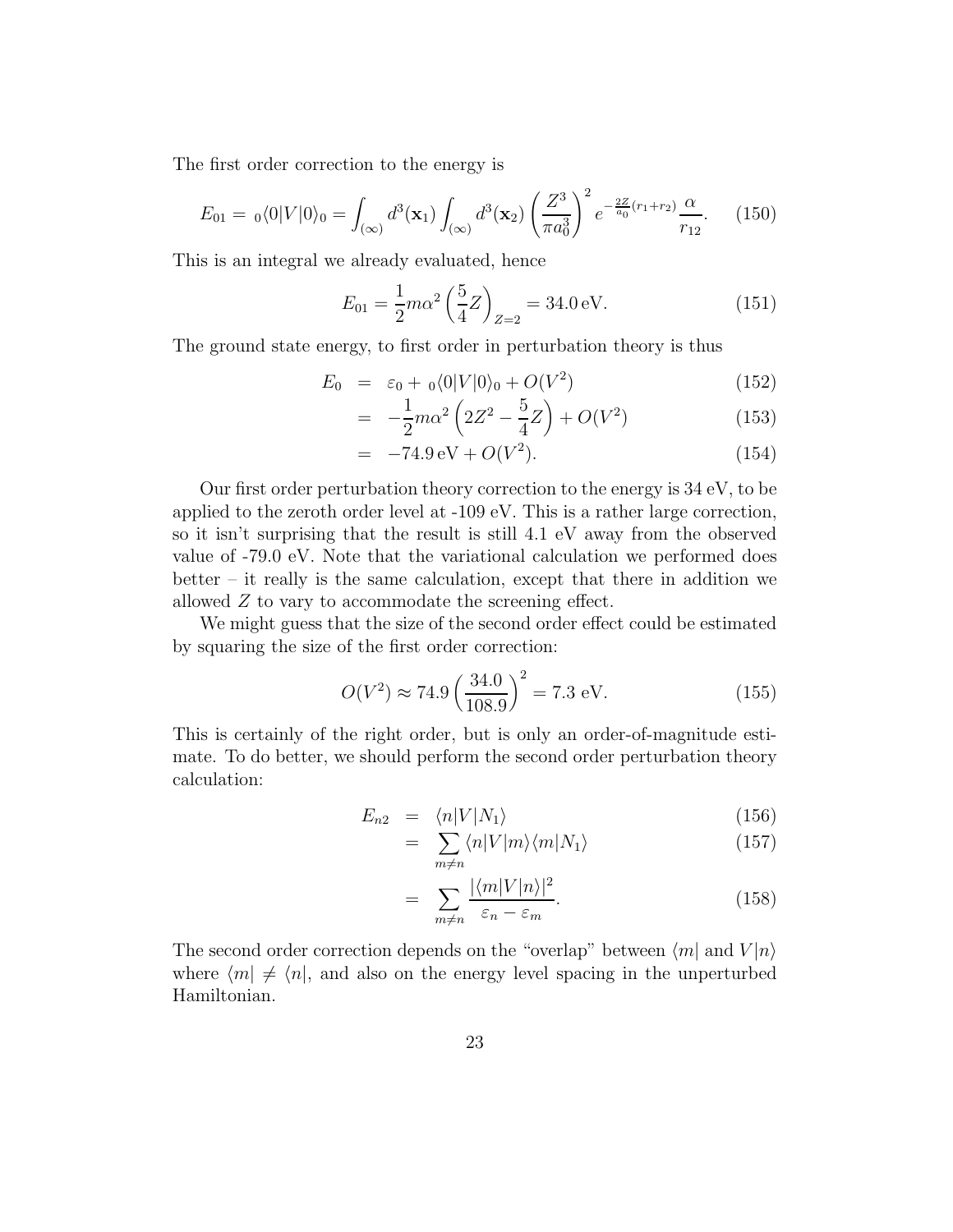### **5.1 Normalization**

We chose the normalization  $\langle n|N\rangle = 1$  in order to make the expansion convenient. The drawback is that  $|N\rangle$  is not normalized to unit total probability. We may renormalize to obtain a normalized wave function as follows: Let  $|\hat{N}\rangle = \sqrt{A} |N\rangle$  such that  $\langle \hat{N} | \hat{N} \rangle = 1$ . The constant  $A = 1/\langle N | N \rangle$  is called the "wave function renormalization constant". Take

$$
\sqrt{A} = \sqrt{A} \langle n | N \rangle = \langle n | \hat{N} \rangle. \tag{159}
$$

Let's compute *A* to second order in *V* :

$$
\frac{1}{A} = \langle N|N\rangle \tag{160}
$$

$$
= \left( \langle n | + \lambda \langle N_1 | + \lambda^2 \langle N_2 | \right) \left( |n\rangle + \lambda |N_1\rangle + \lambda^2 |N_2\rangle \right) + O(\lambda^3) \tag{161}
$$

$$
= 1 + \lambda^2 \langle N_1 | N_1 \rangle + O(\lambda^3) \tag{162}
$$

$$
= 1 + \lambda^2 \sum_{m \neq n} \langle N_1 | m \rangle \langle m | N_1 \rangle + O(\lambda^3)
$$
\n(163)

$$
= 1 + \lambda^2 \sum_{m \neq n} \frac{|\langle m|V|n\rangle|^2}{(\varepsilon_n - \varepsilon_m)^2} + \dots \tag{164}
$$

We see that  $|N\rangle$  is normalized already to one to first order, with corrections only appearing at second order.

To second order,

$$
A = 1 - \lambda^2 \sum_{m \neq n} \frac{|\langle m | V | n \rangle|^2}{(\varepsilon_n - \varepsilon_m)^2} + O(\lambda^3)
$$
  
\n
$$
= \frac{\partial}{\partial \varepsilon_n} \left( \varepsilon_n + \lambda \langle n | V | n \rangle + \lambda^2 \sum_{m \neq n} \frac{|\langle m | V | n \rangle|^2}{\varepsilon_n - \varepsilon_m} \right) + O(\lambda^3)
$$
  
\n
$$
= \frac{\partial E_n}{\partial \varepsilon_n} + O(\lambda^3). \tag{165}
$$

This result is actually valid to all orders in perturbation theory: If a system is in eigenstate  $|\hat{N}\rangle = \sqrt{A}|N\rangle$  of the perturbed Hamiltonian, the probability,  $A = |\langle n|\hat{N}\rangle|^2$ , to observe it in the unperturbed state,  $|n\rangle$ , is just the partial derivative, *∂E*n*/∂ε*n, of the perturbed energy with respect to the unperturbed energy. The partial derivative here means keeping  $\varepsilon_m$  ( $m \neq n$ ) and  $\langle m|V|n \rangle$ fixed.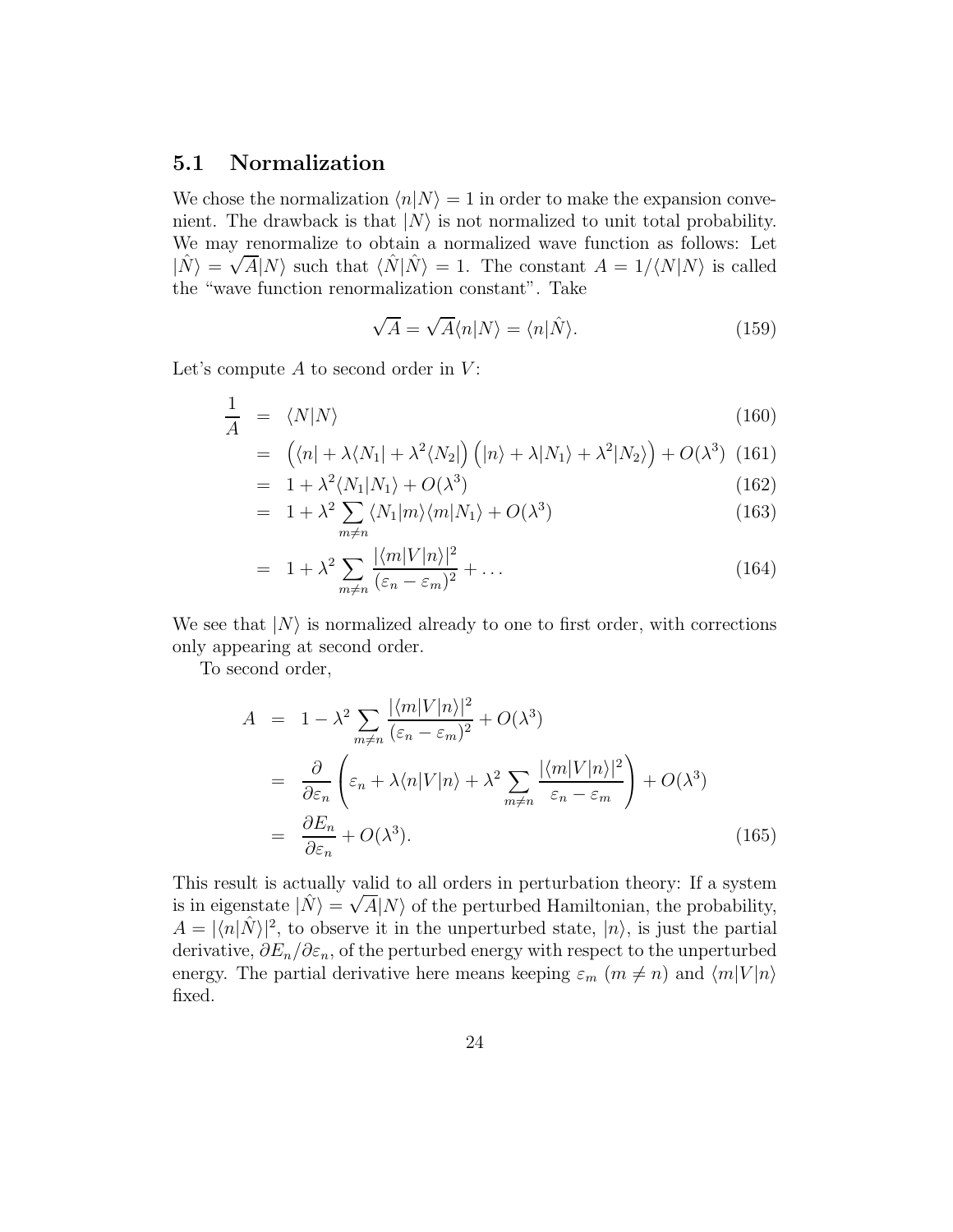### **6 Degenerate State Perturbation Theory**

If  $\varepsilon_n = \varepsilon_m$  and  $\langle n|V|M\rangle \neq 0$ , then the perturbation theory we developed above breaks down. This is not an essential difficulty, however, and we address getting around it here.

Suppose that a set of states,

$$
|n_1\rangle, |n_2\rangle, \ldots, |n_\ell\rangle, \tag{166}
$$

are degenerate with respect to  $H_0$ :

$$
H_0|n_i\rangle = \varepsilon_n|n_i\rangle, \ i = 1, 2, \dots, \ell. \tag{167}
$$

As we already noticed, if  $\langle n_i|V|n_i\rangle \neq 0$  for  $i \neq j$ , the perturbation theory we have developed breaks down. However, we may choose any linear combinations of these degenerate states and again obtain eigenstates of  $H_0$  with the same eigenvalue. Thus, choose the set which diagonalizes *V* in this subspace:

$$
|n'_{i}\rangle = \sum_{j=1}^{\ell} b_{ij} |n_{j}\rangle, \qquad (168)
$$

such that

$$
\langle n_i' | V | n_j' \rangle = 0, \quad i \neq j \tag{169}
$$

The matrix  $B = \{b_{ij}\}\$  which does this is just the matrix formed by the normalized eigenvectors of the  $V$  matrix (in this  $\ell$ -dimensional subspace):

$$
V\mathbf{B}_j = \lambda_j \mathbf{B}_j,\tag{170}
$$

where

$$
\sum_{i=1}^{\ell} |(\mathbf{B}_j)_i|^2 = 1.
$$
 (171)

Thus,

$$
|n'_{i}\rangle = \sum_{j=1}^{\ell} (\mathbf{B}_{i})_{j} |n_{j}\rangle.
$$
 (172)

With this change in basis, we recover our original first order perturbation theory result for the wave functions:

$$
|N'_{i}\rangle = |n'_{i}\rangle + \sum_{m \notin \{n_{k}\}} \frac{|m\rangle\langle m|V|n'_{i}\rangle}{\epsilon_{n} - \epsilon_{m}} + \dots
$$
 (173)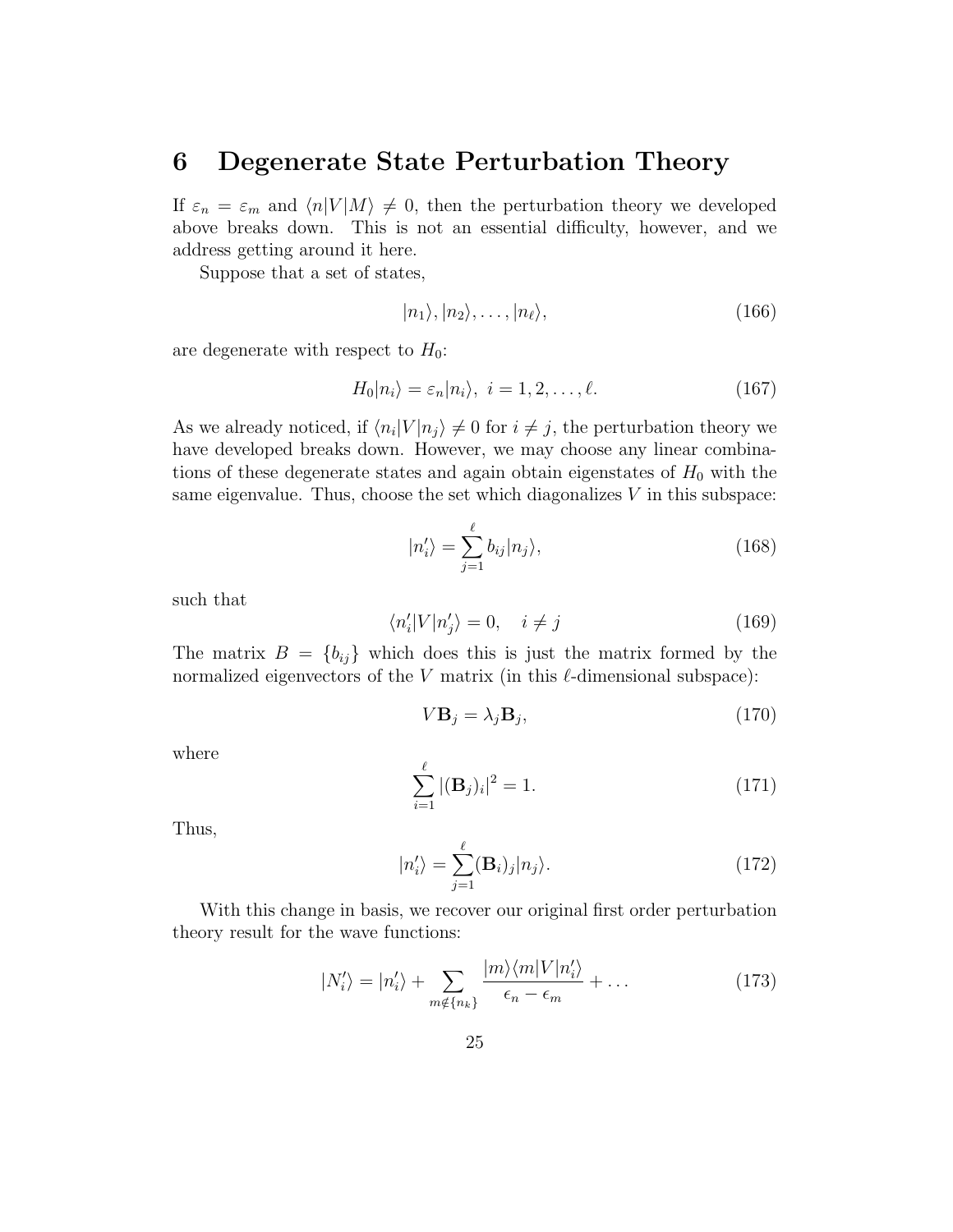We also recover our original second order perturbation theory result for the energies:  $1110$ 

$$
E_{n_i} = \varepsilon_n + \langle n'_i | V | n'_i \rangle + \sum_{m \notin \{n_k\}} \frac{|\langle m | V | n'_i \rangle|^2}{\epsilon_n - \epsilon_m} + \dots \tag{174}
$$

# **7 Time-dependent Perturbation Theory**

We now add an element of time variation to our discussion of perturbations. We'll develop the basic ideas here; they are especially useful in the application to scattering theory, which we'll treat at more length in a later note.

Suppose that, at some time  $t < t_0$ , the system is in a state  $|\psi_t^0\rangle$ , satisfying the Schrödinger equation:

$$
i\partial_t|\psi_t^0\rangle = H_0|\psi_t^0\rangle, \quad t < t_0. \tag{175}
$$

At time  $t = t_0$ , we turn on a perturbing potential,  $V_t$ . For  $t > t_0$ , we thus must solve:

$$
i\partial_t|\psi_t\rangle = (H_0 + V_t)|\psi_t\rangle, \quad t > t_0,
$$
\n(176)

with the boundary condition

$$
|\psi_t\rangle = |\psi_t^0\rangle, \quad t \le t_0. \tag{177}
$$

Often,  $V_t$  is "small enough" so that we can find an approximate solution, even if an exact solution is too daunting a prospect. As for the stationary state perturbation theory, we make an expansion in powers of  $V_t$ . Note that  $|\psi_t\rangle$  contains the time dependence from  $H_0$ , and if  $H_0 \gg V_t$ , we expect this to be a large portion of the time dependence. As this isn't usually the time dependence of interest in such problems, it is convenient to factor it out by writing:

$$
|\psi_t\rangle = e^{-iH_0t} |\psi(t)\rangle.
$$
 (178)

Then,

$$
i\partial_t|\psi_t\rangle = H_0|\psi_t\rangle + e^{-iH_0t}i\partial_t|\psi(t)\rangle,\tag{179}
$$

and hence:

$$
e^{-iH_0t}i\partial_t|\psi(t)\rangle = (i\partial_t - H_0)|\psi_t\rangle \tag{180}
$$

$$
= V_t |\psi_t\rangle \tag{181}
$$

$$
= V_t e^{-iH_0 t} |\psi(t)\rangle.
$$
 (182)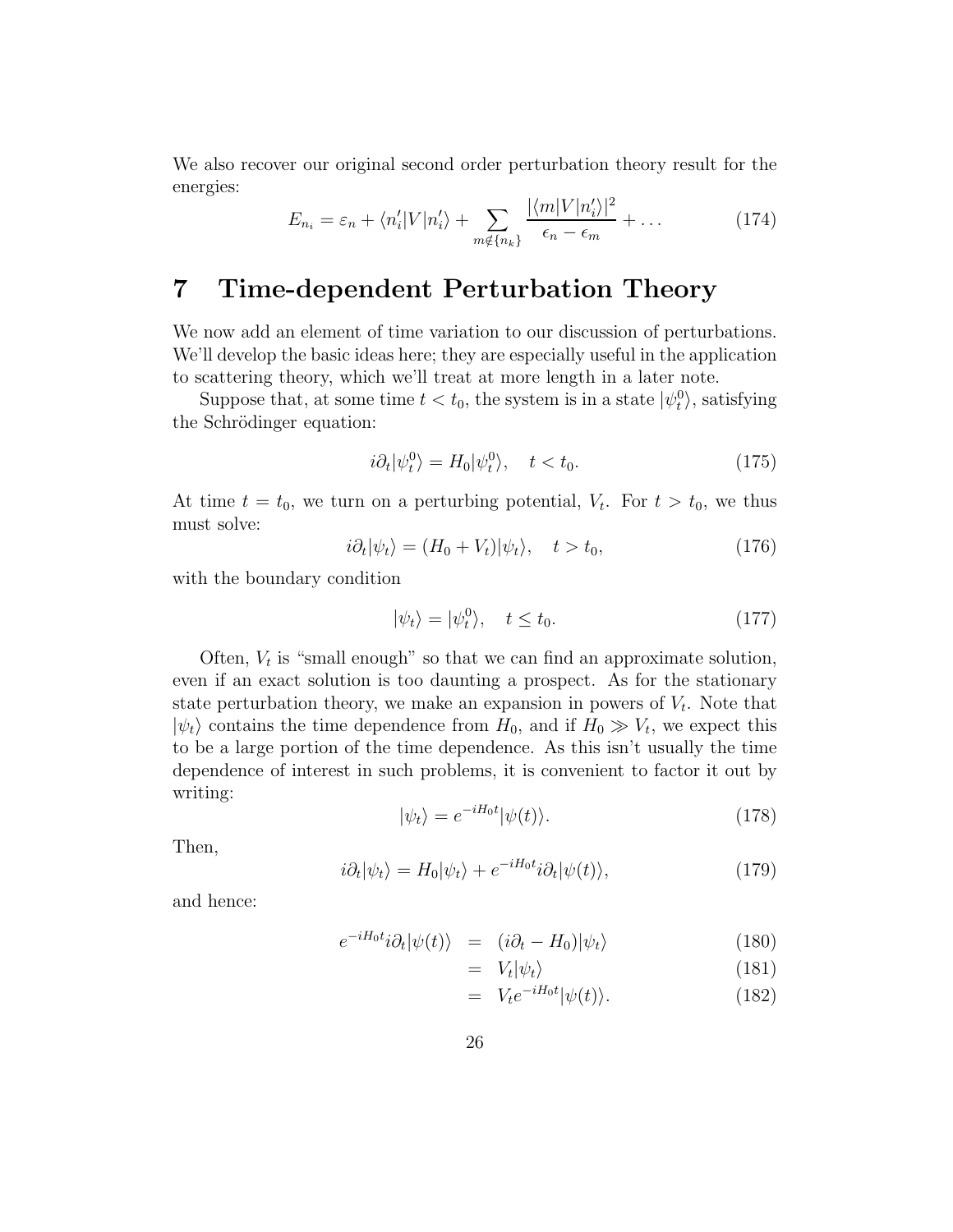If we define

$$
V(t) \equiv e^{iH_0t} V_t e^{-iH_0t}, \qquad (183)
$$

we may write

$$
i\partial_t|\psi(t)\rangle = V(t)|\psi(t)\rangle.
$$
 (184)

We see that  $V(t)$  looks like a Hamiltonian for "state"  $|\psi(t)\rangle$ . We call  $|\psi(t)\rangle$ the state vector in the **interaction representation**, implying that the time dependence is due only to the interaction. The operator  $V(t)$  is the interaction representation for operator  $V_t$ . We may note that, if  $V_t = 0$ , the interaction representation is just the Heisenberg representation.

Now integrate with respect to time:

$$
\int_{t_0}^t \partial_t |\psi(t)\rangle dt = |\psi(t)\rangle - |\psi(t_0)\rangle, \tag{185}
$$

or,

$$
|\psi(t)\rangle = |\psi(t_0)\rangle + \frac{1}{i} \int_{t_0}^t V(t_1) |\psi(t_1)\rangle dt_1.
$$
 (186)

This suggests that we try an iterative solution, which we hope converges. Thus, to first order in *V* :

$$
|\psi(t)\rangle = |\psi(t_0)\rangle + \frac{1}{i} \int_{t_0}^t V(t_1) |\psi(t_0)\rangle dt_1.
$$
 (187)

To find the second order solution, we substitute the approximation of Eqn. 187 into Eqn. 186:

$$
|\psi(t)\rangle = |\psi(t_0)\rangle + \frac{1}{i} \int_{t_0}^t dt_1 V(t_1) |\psi(t_0)\rangle + \left(\frac{1}{i}\right)^2 \int_{t_0}^t dt_1 V(t_1) \int_{t_0}^{t_1} dt_2 V(t_2) |\psi(t_0)\rangle.
$$
\n(188)

In general, we see that the *n*th order correction in this expansion is:

$$
\left(\frac{1}{i}\right)^n \int_{t_0}^t dt_1 \int_{t_0}^{t_1} dt_2 \dots \int_{t_0}^{t_{n-1}} dt_n V(t_1) V(t_2) \dots V(t_n) |\psi(t_0)\rangle.
$$
 (189)

If we define a kernel as  $K(t', t) = V(t)\theta(t'-t)$ , we see that this series is really in the form of a Neumann series for the solution of an integral equation.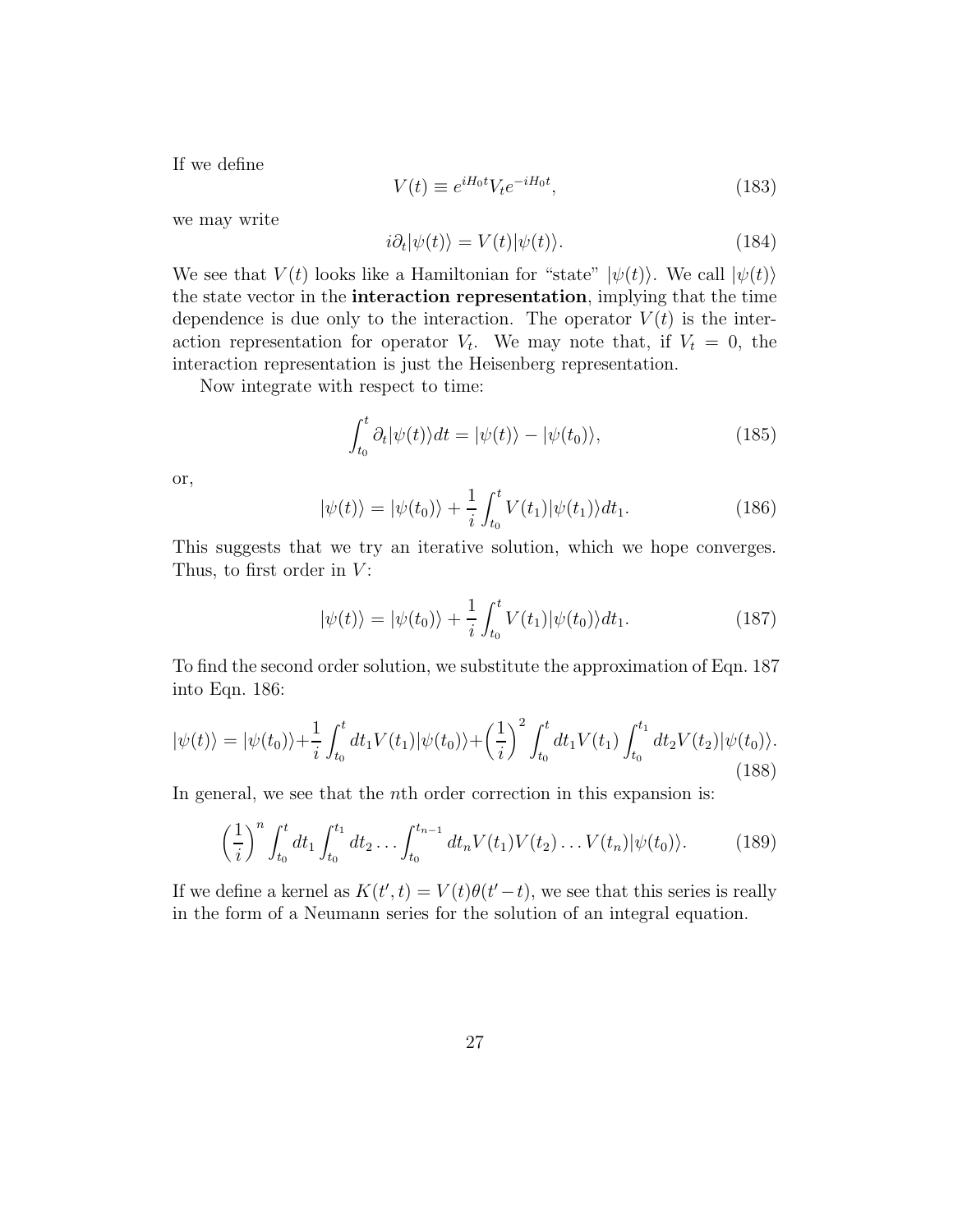### **7.1 The Time-Ordered Product**

There is another interesting way to express this series result. Let us define the concept of a **time-ordered product**, denoted by  ${AB}_t$ , of two operators *A* and *B*, according to:

$$
\{A(t_1)B(t_2)\}_t = \begin{cases} A(t_1)B(t_2), & \text{if } t_1 \ge t_2, \\ B(t_2)A(t_1) & \text{if } t_1 < t_2. \end{cases}
$$
(190)

With this idea, consider

$$
\left\{ \left[ \int_{t_0}^t V(t_1) dt_1 \right]^2 \right\}_t = \left\{ \int_{t_0}^t dt_1 V(t_1) \int_{t_0}^t dt_2 V(t_2) \right\}_t \tag{191}
$$

$$
= \int_{t_0}^t dt_1 \int_{t_0}^t dt_2 \left\{ V(t_1) V(t_2) \right\}_t \tag{192}
$$

$$
= \int_{t_0}^t dt_1 \int_{t_0}^{t_1} dt_2 \left\{ V(t_1) V(t_2) \right\}_t + \int_{t_0}^t dt_2 \int_{t_0}^{t_2} dt_1 \left\{ V(t_2) V(t_1) \right\}_t
$$
  

$$
= 2 \int_{t_0}^t dt_1 \int_{t_0}^{t_1} dt_2 \left\{ V(t_1) V(t_2) \right\}_t.
$$
 (193)

In general, we find:

$$
\left\{ \left[ \int_{t_0}^t V(t_1) dt_1 \right]^n \right\}_t = \int_{t_0}^t dt_1 \int_{t_0}^t dt_2 \dots \int_{t_0}^t dt_n \left\{ V(t_1) V(t_2) \dots V(t_n) \right\}_t
$$
  
=  $n! \int_{t_0}^t dt_1 \int_{t_0}^{t_1} dt_2 \dots \int_{t_0}^{t_{n-1}} dt_n V(t_1) V(t_2) \dots V(t_n).$  (194)

Thus,

$$
\frac{1}{i^n n!} \left\{ \left[ \int_{t_0}^t V(t_1) dt_1 \right]^n \right\}_t |\psi(t_0)\rangle \tag{195}
$$

is the *n*th order term in our expansion for  $|\psi(t)\rangle$ . We might think of this in terms of the picture in Fig. 3: Imagine that, in propagating from time  $t_0$  to time *t*, the wave "interacts" with the potential at discrete times  $t_1, t_2, \ldots t_n$ . To get the total evolution of the wave, we must integrate over all possible interaction times, and sum over all possible numbers of interactions. When we sum over all terms in this expansion, we find:

$$
|\psi(t)\rangle = \left\{ \exp\left[-i\int_{t_0}^t V(t_1)dt_1\right] \right\}_t |\psi(t_0)\rangle.
$$
 (196)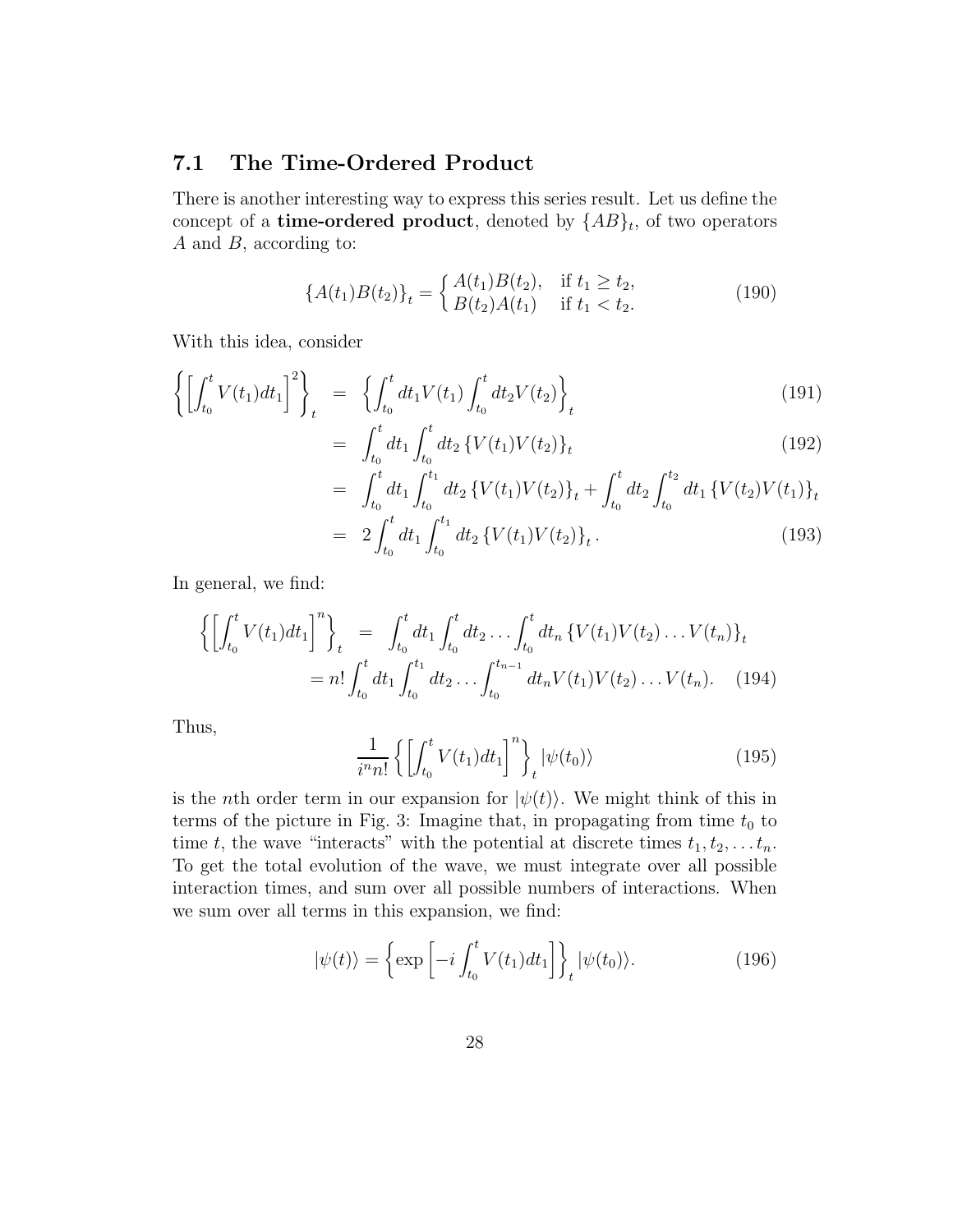

Figure 3: Illustration of *n*th order interaction term in time evolution from  $t_0$ to *t*.

### **7.2 Transition Probability, Fermi's Golden Rule**

Suppose a system is initially (at  $t = t_0$ ) in eigenstate  $|i\rangle$  of  $H_0$ :

$$
|\psi(t)\rangle = |i\rangle, \quad \text{where } H_0|i\rangle = \varepsilon_i|i\rangle. \tag{197}
$$

Let  $|f\rangle$  denote an arbitrary eigenstate of  $H_0$ . For convenience, we choose  $|i\rangle$ ,  $|f\rangle$  to be in the interaction representation.

We wish to address the question: At time  $t > t_0$ , what is the probability that the system will be observed in state  $|f\rangle$ , *i.e.*, what is the probability that the interaction has caused the transition  $|i\rangle \rightarrow |f\rangle$ ? In the interaction representation, this amplitude is  $\langle f|\psi(t)\rangle$ . Using Eqn. 187, we have to first order in *V* :

$$
\langle f|\psi(t)\rangle = \langle f|i\rangle + \frac{1}{i}\int_{t_0}^t dt_1 \langle f|V(t_1)|i\rangle.
$$
 (198)

We find for the matrix element in the integrand:

$$
\langle f|V(t_1)|i\rangle = \langle f|e^{iH_0t_1}V_{t_1}e^{-iH_0t_1}|i\rangle \tag{199}
$$

$$
= e^{i(\varepsilon_f - \varepsilon_i)t_1} \langle f|V_{t_1}|i\rangle. \tag{200}
$$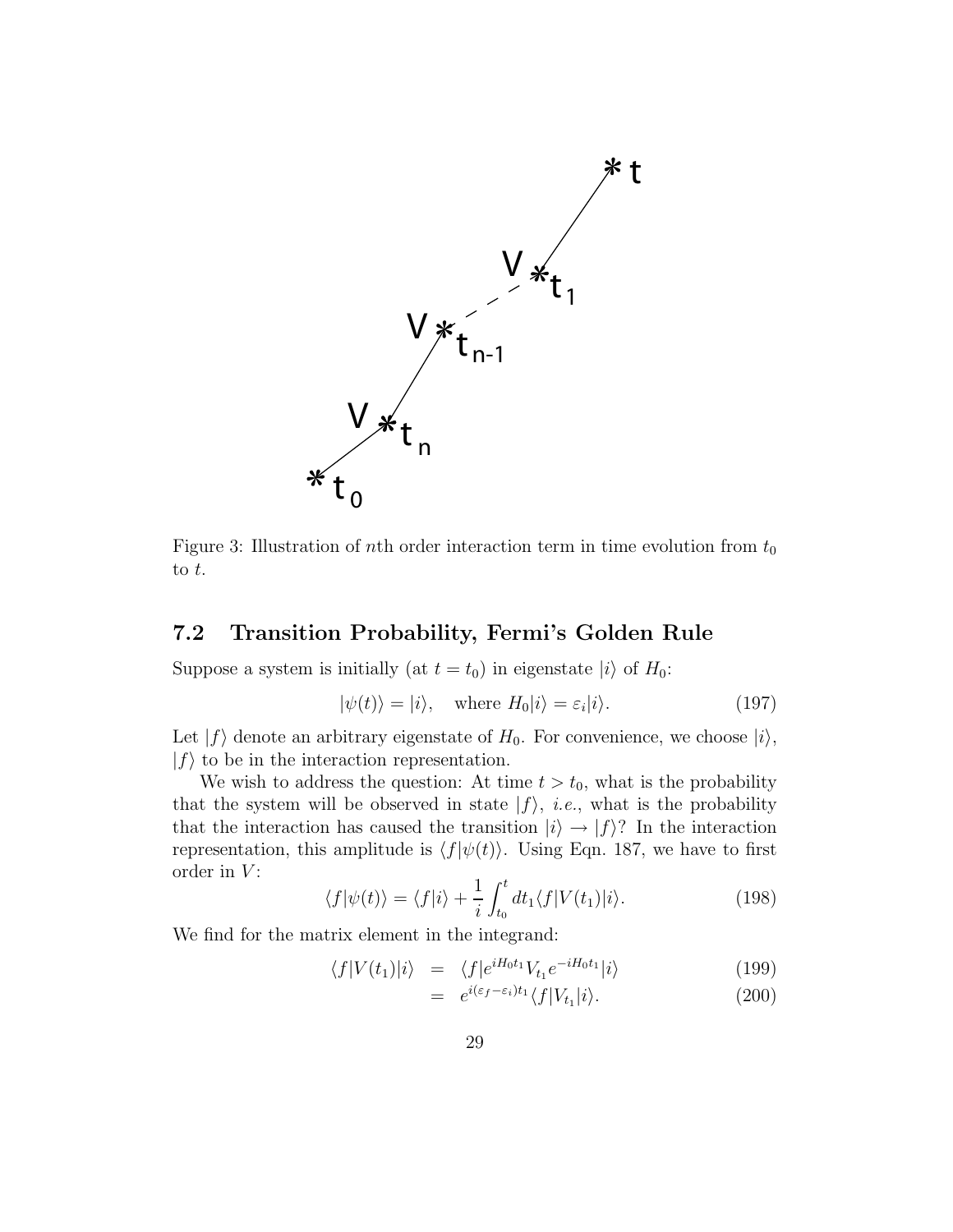Hence, if  $\langle f|i\rangle = 0$ , the transition amplitude is

$$
\langle f|\psi(t)\rangle = \frac{1}{i} \int_{t_0}^t dt_1 e^{i(\varepsilon_f - \varepsilon_i)t_1} \langle f|V_{t_1}|i\rangle.
$$
 (201)

The transition probability is:

$$
P_{i\to f}(t) = |\langle f|\psi(t)\rangle|^2 = \left| \int_{t_0}^t dt_1 e^{i(\varepsilon_f - \varepsilon_i)t_1} \langle f|V_{t_1}|i\rangle \right|^2.
$$
 (202)

For example, suppose the potential is "turned on" at time  $t = 0$ , and is constant thereafter:

$$
V_t = \begin{cases} 0, & t < t_0 = 0, \\ V = V(\mathbf{x}), & t > 0. \end{cases} \tag{203}
$$

In this case,

$$
P_{i \to f}(t) = \left| \int_{t_0}^t dt_1 e^{i(\varepsilon_f - \varepsilon_i)t_1} \langle f | V | i \rangle \right|^2 \tag{204}
$$

$$
= \left[\frac{\sin\frac{\varepsilon_f - \varepsilon_i}{2}t}{\frac{\varepsilon_f - \varepsilon_i}{2}}\right]^2 |\langle f|V|i\rangle|^2. \tag{205}
$$

This probability is plotted as a function of the energy difference in Fig. 4. The zeros occur at  $\varepsilon_f = \varepsilon_i \pm \frac{2\pi n}{t}$ ,  $n = 1, 2, \ldots$  The magnitudes of the bumps decrease as  $1/(\varepsilon_f - \varepsilon_i)^2$ .

For very small times,

$$
P_{i \to f}(t) \approx t^2 |\langle f|V|i\rangle|^2, \qquad (206)
$$

approximately independent of  $\varepsilon_f - \varepsilon_i$ , if  $|\langle f | V | i \rangle|^2$  is not very dependent. As *t* increases, the probability is largest for states with  $\varepsilon_f$  near  $\varepsilon_i$  – the height of the central bump varies approximately as  $t^2$ , and the width as  $\frac{1}{t}$ , yielding a total probability to be in the central bump that grows approximately as *t*. This may be thought of in terms of an "uncertainty relation": If the perturbation turns on, or acts, in a very short time  $\Delta t$ , transitions may be induced in first order to a wide range of energy states,

$$
\Delta \varepsilon \Delta t \gtrsim \frac{2\pi}{\Delta t} \Delta t = 2\pi. \tag{207}
$$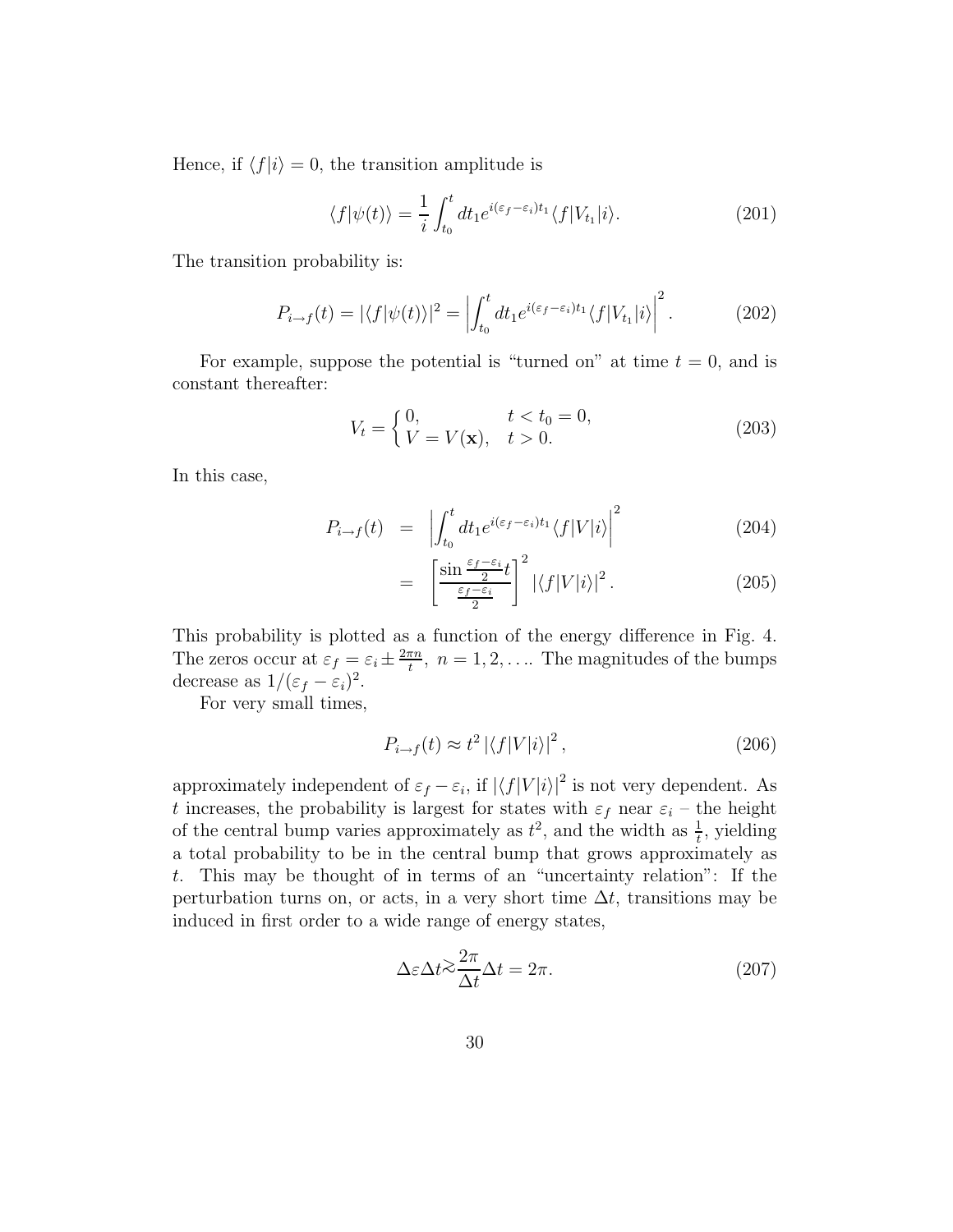

Figure 4: The  $i \to f$  transistion probability as a function of energy difference. The vertical axis is  $P_{i\rightarrow f}(t) / |\langle f|V|i\rangle|^2$  in units of  $t^2$ . The horizontal axis is  $\varepsilon_f - \varepsilon_i$  in units of  $2\pi/t$ .

But as the interaction is turned on more slowly, or has acted for a longer time, the uncertainty in energy induced by the perturbation decreases,  $i.e.,$ energy is conserved to  $\Delta \varepsilon \sim 2\pi/t$ .

If the levels  $\varepsilon_f$  and  $\varepsilon_i$  are discrete, with  $\varepsilon_f \neq \varepsilon_i$ , the transition probability simply oscillates with period  $T = 2\pi/|\varepsilon_f - \varepsilon_i|$ . If  $|f\rangle$  and  $|i\rangle$  are degenerate, then the probability grows as  $t^2$ . This cannot continue indefinitely, since probabilities are bounded by one. Eventually, higher orders in the perturbation become important.

Consider the case where  $|f\rangle$  is drawn from a continuum of energy states (or, perhaps a very closely spaced spectrum). For example, we could be dealing with a free particle in  $H_0$ . In this case it makes more sense to ask for the transition probability to some set of states in a neighborhood of  $|n\rangle$ . For example, for a free particle, we are interested in the transition probability to phase space volume element  $d^3(\mathbf{p})$  about **p**. Since the area of the central bump grows as *t*, we expect the transition probability to a set of such states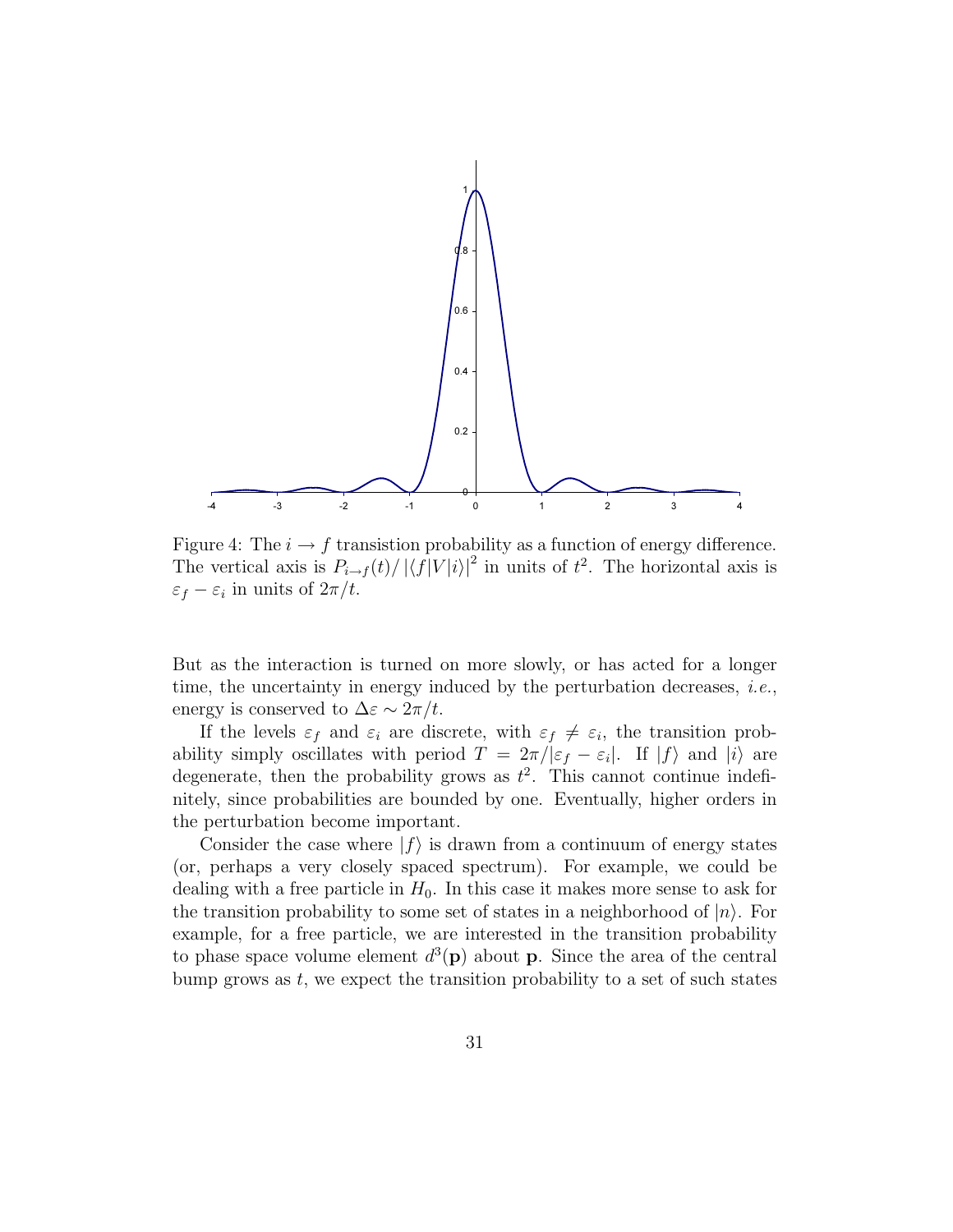with  $\varepsilon_f \approx \varepsilon_i$  to grow linearly with time. Hence, the transition *rate* to such a set of states is a constant. Let us calculate the transition rate for this case.

We must sum Eqn. 205 over the region of interest (call this region *R*):

$$
\sum_{f \in R} P_{i \to f}(t) = \int_R d\varepsilon_f \rho(\varepsilon_f) \left[ \frac{\sin \frac{\varepsilon_f - \varepsilon_i}{2} t}{\frac{\varepsilon_f - \varepsilon_i}{2}} \right]^2 \left| \langle f | V | i \rangle \right|^2, \tag{208}
$$

where  $\rho(\varepsilon_f)$  is the number of states per unit energy, known as the **density of states**. Let's suppose  $|\langle f|V|i\rangle|^2$  doesn't change much over the region of interest, and take this quantity outside the integration:

$$
\sum_{f \in R} P_{i \to f}(t) \approx |\langle f | V | i \rangle|^2 \int_R d\varepsilon_f \rho(\varepsilon_f) \left[ \frac{\sin \frac{\varepsilon_f - \varepsilon_i}{2} t}{\frac{\varepsilon_f - \varepsilon_i}{2}} \right]^2, \tag{209}
$$

As *t* becomes larger, the central bump falls entirely within *R*, and then the density of states can also be considered effectively constant over the sharply peaked integrand. Hence, we take  $\rho(\varepsilon_f)$  outside the integral also, in this limit:

$$
\sum_{f \in R} P_{i \to f}(t) \approx \left[ |\langle f | V | i \rangle|^2 \rho(\varepsilon_f) \right]_{\varepsilon_f = \varepsilon_i} \int_R d\varepsilon_f \left[ \frac{\sin \frac{\varepsilon_f - \varepsilon_i}{2} t}{\frac{\varepsilon_f - \varepsilon_i}{2}} \right]^2, \tag{210}
$$

Finally, since the central peak is contained entirely within *R*, we may let the limits of integration go to  $\pm\infty$ .

We wish to evaluate the integral:

$$
\int_{-\infty}^{\infty} d\varepsilon_f \left[ \frac{\sin \frac{\varepsilon_f - \varepsilon_i}{2}}{\frac{\varepsilon_f - \varepsilon_i}{2}} \right]^2 = 2t \int_{-\infty}^{\infty} dx \frac{\sin^2 x}{x^2}.
$$
 (211)

One way to compute this integral is to notice that

$$
\sin^2 x = \frac{1}{2}(1 - \cos 2x) = \Re \frac{1 - e^{2ix}}{2},\tag{212}
$$

and consider the contour integral:

$$
\frac{1}{2} \oint_C \frac{1 - e^{2iz}}{z^2} dz = 0
$$
\n(213)

around the contour in Fig. 5 The integral around the large semicircle is zero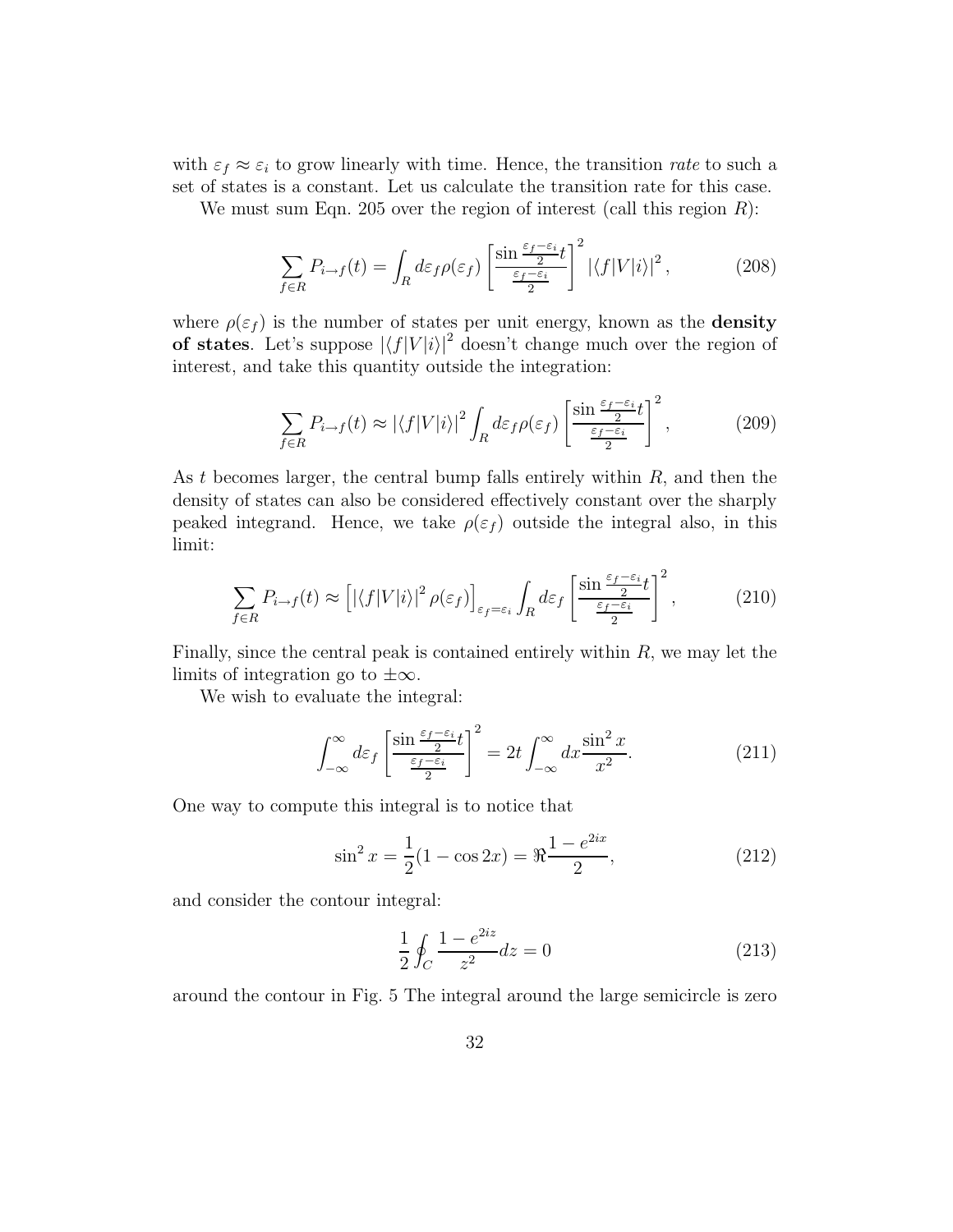

Figure 5: Contour for the evaluation of the integral in Eqn. 213.

in the limit  $R \to \infty$ . The desired integral is thus minus the integral around the small semicircle, in the limit  $\epsilon \to 0$ :

$$
\int_{-\infty}^{\infty} dx \frac{\sin^2 x}{x^2} = -\lim_{\epsilon \to 0} \int_{\pi}^0 i\epsilon \frac{1 - e^{2i\epsilon e^{i\theta}}}{2\epsilon^2 e^{2i\theta}} d\theta \tag{214}
$$

$$
= -\frac{i}{2}(-2i) \int_{\pi}^{0} d\theta \qquad (215)
$$

$$
= \pi. \tag{216}
$$

Hence,

$$
\sum_{f \in R} P_{i \to f}(t) \approx \Gamma t,\tag{217}
$$

where the transition rate,  $\Gamma$ , is:

$$
\Gamma = 2\pi \left[ \left| \langle f|V|i \rangle \right|^2 \rho(\varepsilon_f) \right]_{\varepsilon_f = \varepsilon_i} . \tag{218}
$$

Equation 218 is an important result; it is known as **Fermi's Golden Rule**. Our discussion is evidently not valid when:

1. The time *t* is too "short". We must have the central bump within the region of interest. That is, we must have  $(\Delta \varepsilon)_R$  large compared with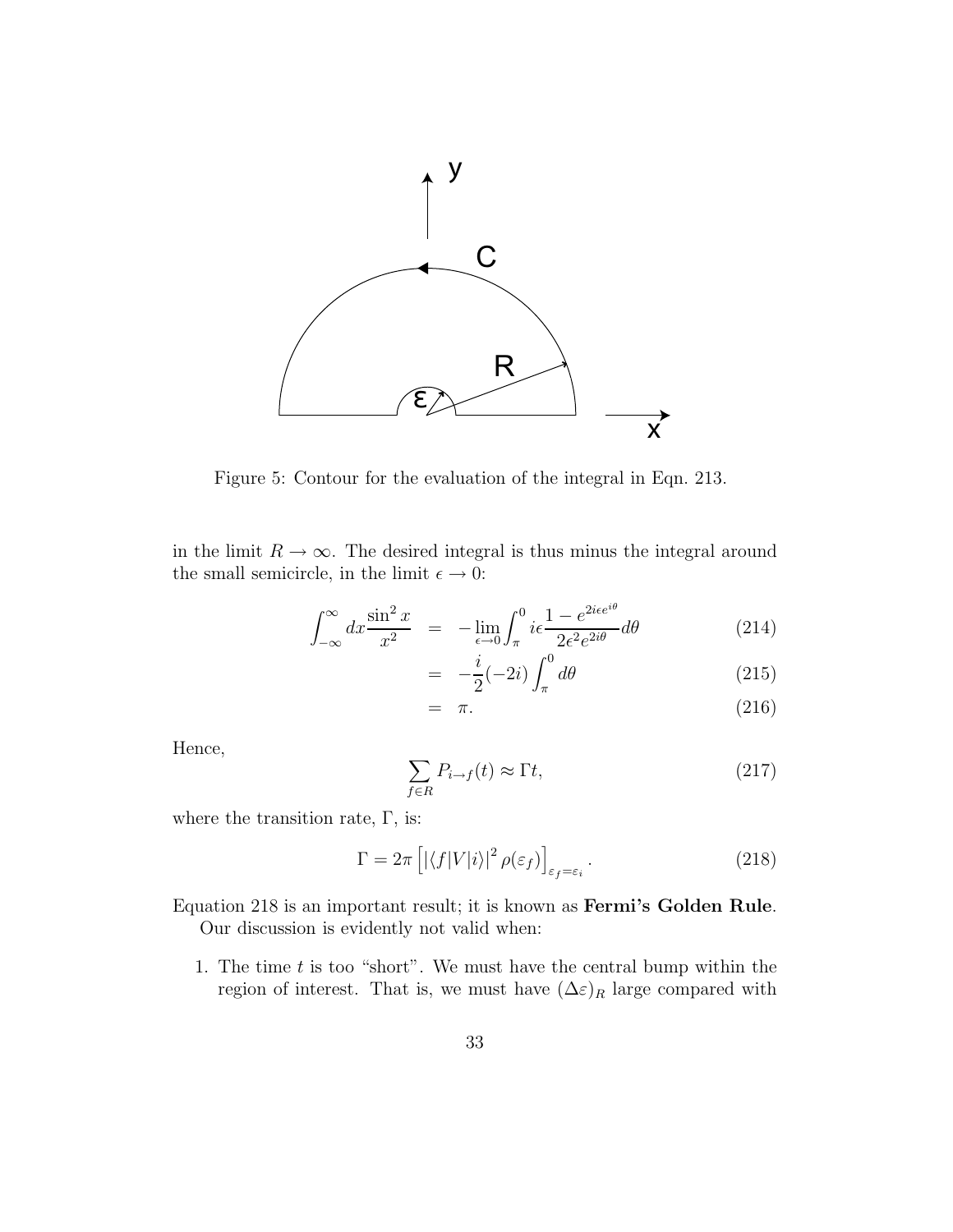$2\pi/t$ , *i.e.*,

$$
t > \frac{2\pi}{(\Delta \varepsilon)_R}.\tag{219}
$$

2. The time *t* is too "long". If *t* is too long, then there may be only a few states within the central bump (not a problem if the spectrum is continuous, of course). Suppose  $\delta \varepsilon$  is the level spacing in the region of interest. This spacing must be small compared with  $2\pi/t$  for the above analysis. That is, we must have

$$
t \ll \frac{2\pi}{\delta \varepsilon}.\tag{220}
$$

Furthermore, if *t* becomes too long, the initial state becomes depleted, and the transition rate will no longer be constant.

Let us apply this framework to the case of a particle in a box of volume  $L^{3,2}$  Turn on the potential  $V(x)$  inside the box. Start with a particle in momentum state **p**, and ask for the rate at which it transitions to other momentum states,  $p'$ . The matrix element of  $V(x)$  between momentum states is

$$
\langle \mathbf{p'}|V|\mathbf{p}\rangle = \int_{L^3} d^3(\mathbf{x}) \frac{e^{-i\mathbf{p'}\cdot\mathbf{x}}}{L^{3/2}} V(\mathbf{x}) \frac{e^{i\mathbf{p}\cdot\mathbf{x}}}{L^{3/2}} \tag{221}
$$

$$
= \hat{V}(\mathbf{p'} - \mathbf{p})/L^3, \tag{222}
$$

where  $\hat{V}$  is the fourier transform (in the box) of  $V(\mathbf{x})$ .

To put this into the golden rule, we restate the golden rule somewhat: We notice that as *t* grows, the function

$$
\left[\frac{\sin\frac{\varepsilon_f-\varepsilon_i}{2}t}{\frac{\varepsilon_f-\varepsilon_i}{2}}\right]^2 \to_{t\to\infty} 2\pi t \delta(\varepsilon_f-\varepsilon_i). \tag{223}
$$

Then our transition rate is:

$$
\Gamma = 2\pi |\langle f|V|i\rangle|^2 \,\delta(\varepsilon_f - \varepsilon_i). \tag{224}
$$

This version of Fermi's Golden Rule must be applied in the context of a sum over states  $|f\rangle$ , that is, there must be an integral over the delta function.

 $2W$ e have in mind that we will eventually take the limit as the box size becomes infinite, and develop this into a theory for scattering.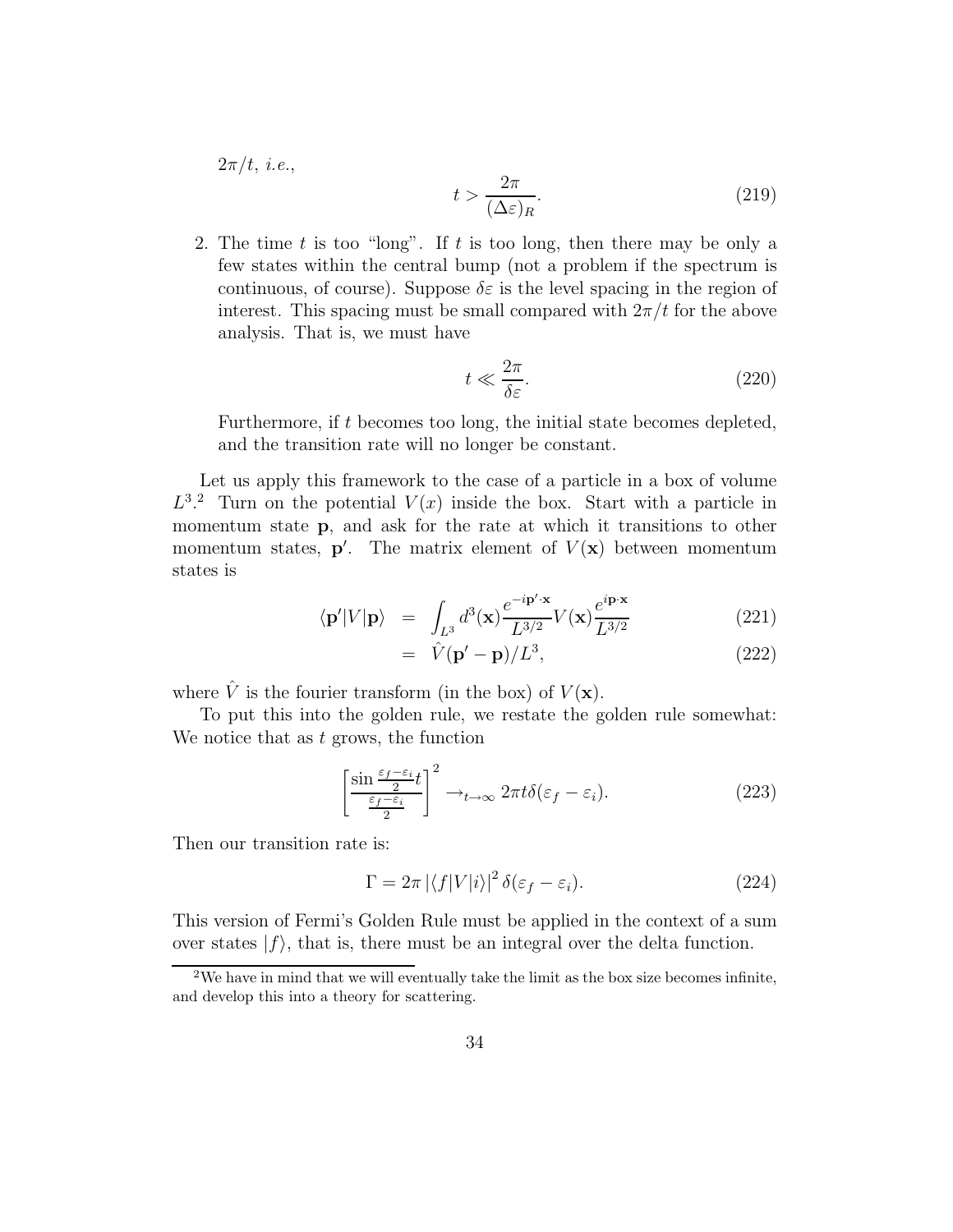Using Eqn. 224, the transition rate for  $\mathbf{p} \to \mathbf{p}'$  is:

$$
\Gamma_{\mathbf{p}\to\mathbf{p}'} = 2\pi \frac{|\hat{V}(\mathbf{p}' - \mathbf{p})|^2}{L^6} \delta(\varepsilon_{\mathbf{p}}' - \varepsilon_{\mathbf{p}}),\tag{225}
$$

where

$$
\varepsilon_{\mathbf{p}} = \frac{\mathbf{p}^2}{2m}.\tag{226}
$$

The rate Γ here is actually a differential decay rate. Let us apply it to obtain the rate of scattering,  $d\Gamma$ , into an element of solid angle  $d\Omega'$ :

$$
d\Gamma = \sum_{\mathbf{p}' \in d\Omega'} \Gamma_{\mathbf{p} \to \mathbf{p}'}.
$$
 (227)

To perform this summation, we need the density of states, *i.e.*, we need the number of states in phase space element  $d^3(\mathbf{p}')$ . On dimensional grounds, we must have a number of states  $dN'$ :

$$
dN' \propto L^3 d^3(\mathbf{p}'),\tag{228}
$$

and it remains to determine the constant of proportionality. Let's consider the problem in one dimension. The free particle wave functions are

$$
\psi_p(x) = \frac{1}{\sqrt{L}} e^{\pm ipx}.
$$
\n(229)

Imposing periodic boundary conditions ensures no net flux of particles out of the box<sup>3</sup>:

$$
\psi(x) = \psi(x+L) \tag{230}
$$

$$
\psi'(x) = \psi'(x+L). \tag{231}
$$

Thus, we must have  $e^{ipL} = 1$ , or  $pL = 2\pi n$ , where *n* is an integer. Hence,

$$
\frac{dN}{dp} = \frac{L}{2\pi}.\tag{232}
$$

We generalize to three dimensions to obtain

$$
dN = \frac{L^3}{(2\pi)^3} d^3(\mathbf{p}).
$$
\n(233)

<sup>3</sup>Note that we are really thinking in terms of eventually letting the box boundaries go off to infinity, and the constraint we want is conservation of probability. We don't care here whether the wave function goes to zero at the box boundary.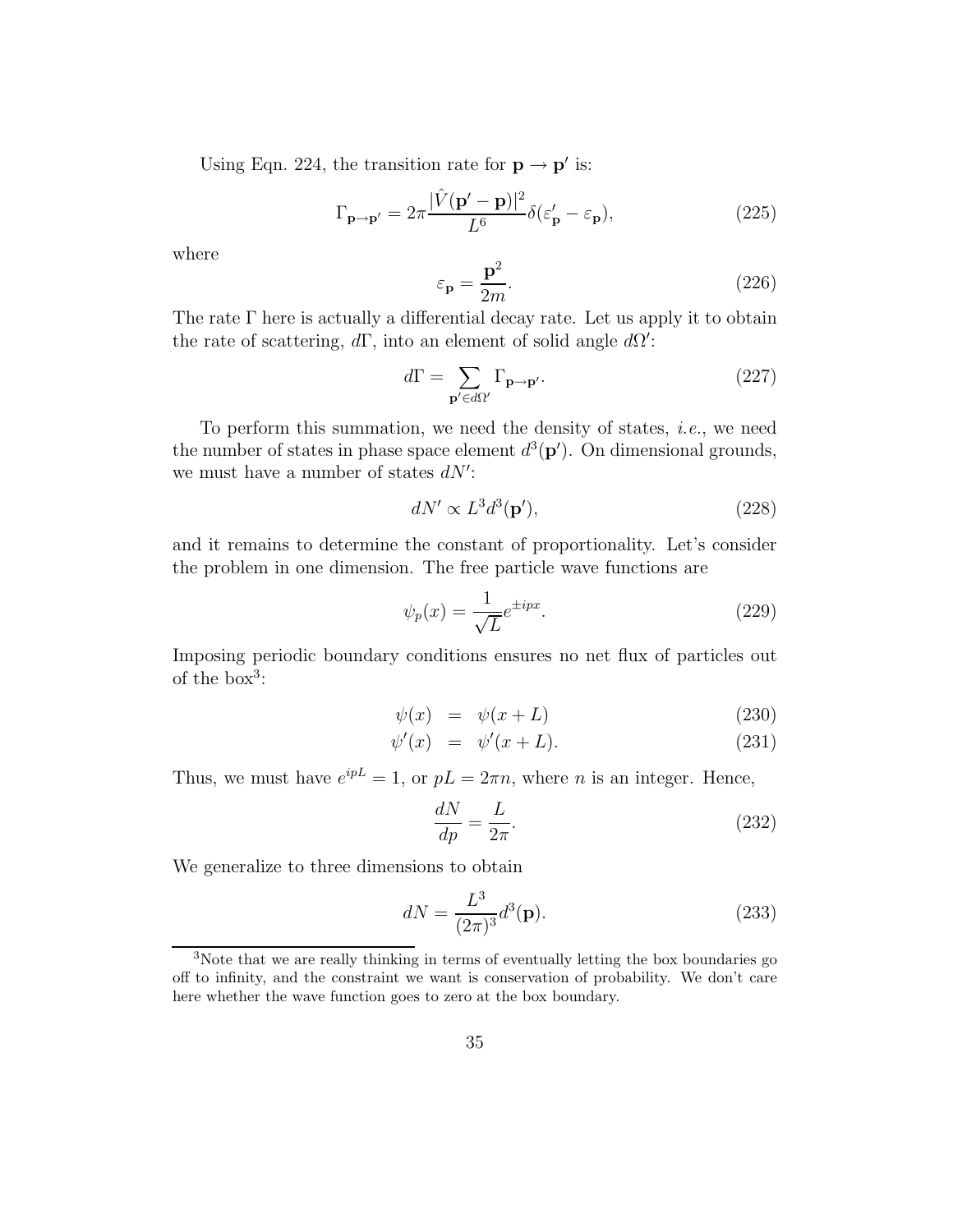Thus, we have

$$
d\Gamma = \int_{\mathbf{p}' \in d\Omega'} \frac{L^3}{(2\pi)^3} d^3(\mathbf{p}') 2\pi \frac{|\hat{V}(\mathbf{p}' - \mathbf{p})|^2}{L^6} \delta(\varepsilon_{\mathbf{p}'} - \varepsilon_{\mathbf{p}})
$$
(234)

$$
= \frac{d\Omega'}{L^3} \frac{m}{(2\pi)^2} \int_0^\infty p' d\varepsilon_{p'} |\hat{V}(\mathbf{p'}-\mathbf{p})|^2 \delta(\varepsilon_{p'}-\varepsilon_p) \tag{235}
$$

$$
= \frac{d\Omega'}{L^3} \frac{mp}{(2\pi)^2} |\hat{V}(\mathbf{p'} - \mathbf{p})|^2, \tag{236}
$$

where  $\mathbf{p}' = |\mathbf{p}|\hat{\mathbf{\Omega}}'$ , with  $\hat{\mathbf{\Omega}}'$  a unit vector in *d* $\Omega'$ .

We may think of this example as a "scattering experiment" since the potential is effectively "turned on" as the incident particle nears it. As long as the potential falls off rapidly enough at large distances, the use of free particle wave functions for the incident wave at early times and for the scattered wave at late times is a plausible approximation to make. If we suppose that we have a beam of incident particles, then Eqn. 236 tells us the rate at which particles scatter into  $d\Omega'$  per incident particle in volume  $L^3$ . The flux of particles per incident particle of momentum  $p$  in volume  $L^3$  is just:

Number of beam/area/time = 
$$
\frac{1}{L^3} |\mathbf{v}| = \frac{p}{mL^3}
$$
. (237)

This may be seen by interpreting the factor  $1/L^3$  as the number of beam particles per unit volume (i.e., we have normalized our wave to one particle in the box of volume  $L^3$ ), and  $|\mathbf{v}|$  (the speed of a beam particle) gives the distance per unit time. Dividing the rate by this flux, we obtain the **differential scattering cross section**:

$$
\frac{d\sigma}{d\Omega'} = \frac{m^2}{(2\pi)^2} |\hat{V}(\mathbf{p'} - \mathbf{p})|^2.
$$
 (238)

This formula is referred to as the **Born Approximation** (or, as the "first" Born approximation) for the differential cross section. Notice that the size of the box has disappeared once we have divided out the incident flux; we expect the formula to apply in the limit of infinite spatial extent  $(i.e.,$  in the continuum limit).

#### **7.3 Coulomb Scattering**

In Coulomb scattering, we consider the potential

$$
V(\mathbf{x}) = \frac{q_1 q_2}{r},\tag{239}
$$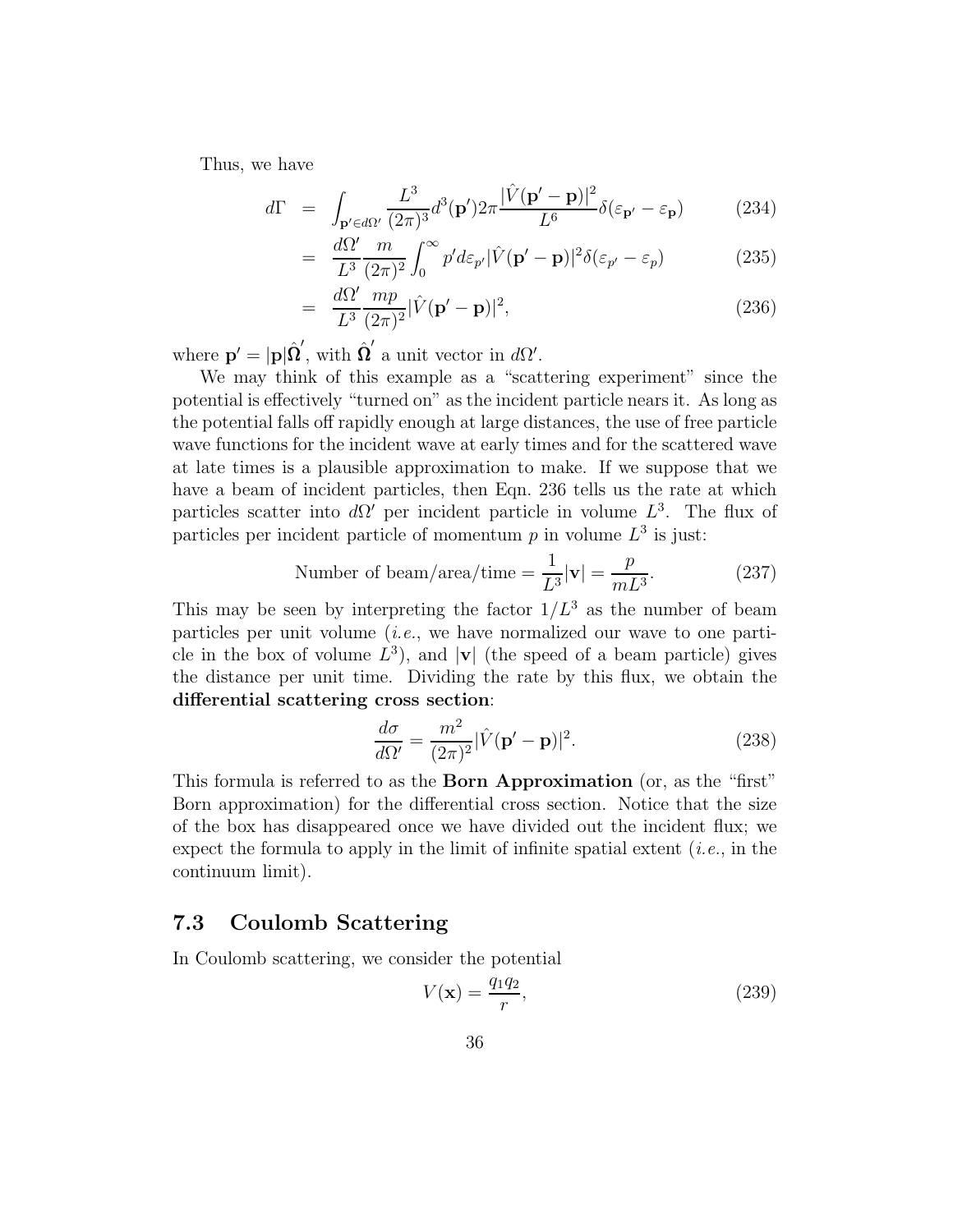where  $r = |\mathbf{x}|$ . We need the Fourier transform:

$$
\hat{V}(\mathbf{p'} - \mathbf{p})/q_1 q_2 = \int_{(\infty)} d^3(\mathbf{x}) \frac{1}{r} e^{-i(\mathbf{p'} - \mathbf{p}) \cdot \mathbf{x}} \tag{240}
$$

$$
= 2\pi \int_0^\infty r dr \int_{-1}^1 d\cos\theta \exp(-i|\mathbf{p}' - \mathbf{p}|r\cos\theta) (241)
$$

$$
r^\infty e^{-i|\mathbf{p}' - \mathbf{p}|r} - e^{i|\mathbf{p}' - \mathbf{p}|r}
$$

$$
= 2\pi \int_0^\infty r dr \frac{e^{-i|\mathbf{p}'-\mathbf{p}|r} - e^{i|\mathbf{p}'-\mathbf{p}|r}}{-i|\mathbf{p}'-\mathbf{p}|r}
$$
(242)

$$
= \frac{2\pi i}{(\mathbf{p'} - \mathbf{p})^2} (-2i) \int_0^\infty \sin x dx \tag{243}
$$

$$
= \frac{4\pi}{(\mathbf{p'} - \mathbf{p})^2}.
$$
 (244)

Actually, the integral  $\int_0^\infty \sin x dx = 1$  may be a bit suspicious. However, we get the same result if we consider scattering on a Yukawa potential and take the limit as the Yukawa range goes to infinity. Writing

$$
(\mathbf{p}' - \mathbf{p})^2 = 2p^2(1 - \cos \theta),
$$
\n(245)

we obtain the differential cross section:

$$
\frac{d\sigma}{d\Omega} = \frac{m^2}{4\pi^2} \frac{16\pi^2}{4p^4(1-\cos\theta)^2} (q_1q_2)^2 \tag{246}
$$

$$
= \frac{(q_1 q_2)^2 m^2}{p^4 (1 - \cos \theta)^2} \tag{247}
$$

$$
= \frac{(q_1 q_2)^2}{16E^2 \sin^4 \frac{\theta}{2}},\tag{248}
$$

where  $p^2 = 2mE$ , and  $\theta$  is the **scattering angle**. This result may be recognized as the Rutherford cross section. There should be some real concern whether we had any business applying the Born approximation here, since the Coulomb potential falls off so slowly with distance. We'll discuss this issue further later.

### **7.4 Decays**

We are sometimes faced with the problem of describing a decay process, such as the radioactive decay of a nucleus, in which a particle of momentum **p**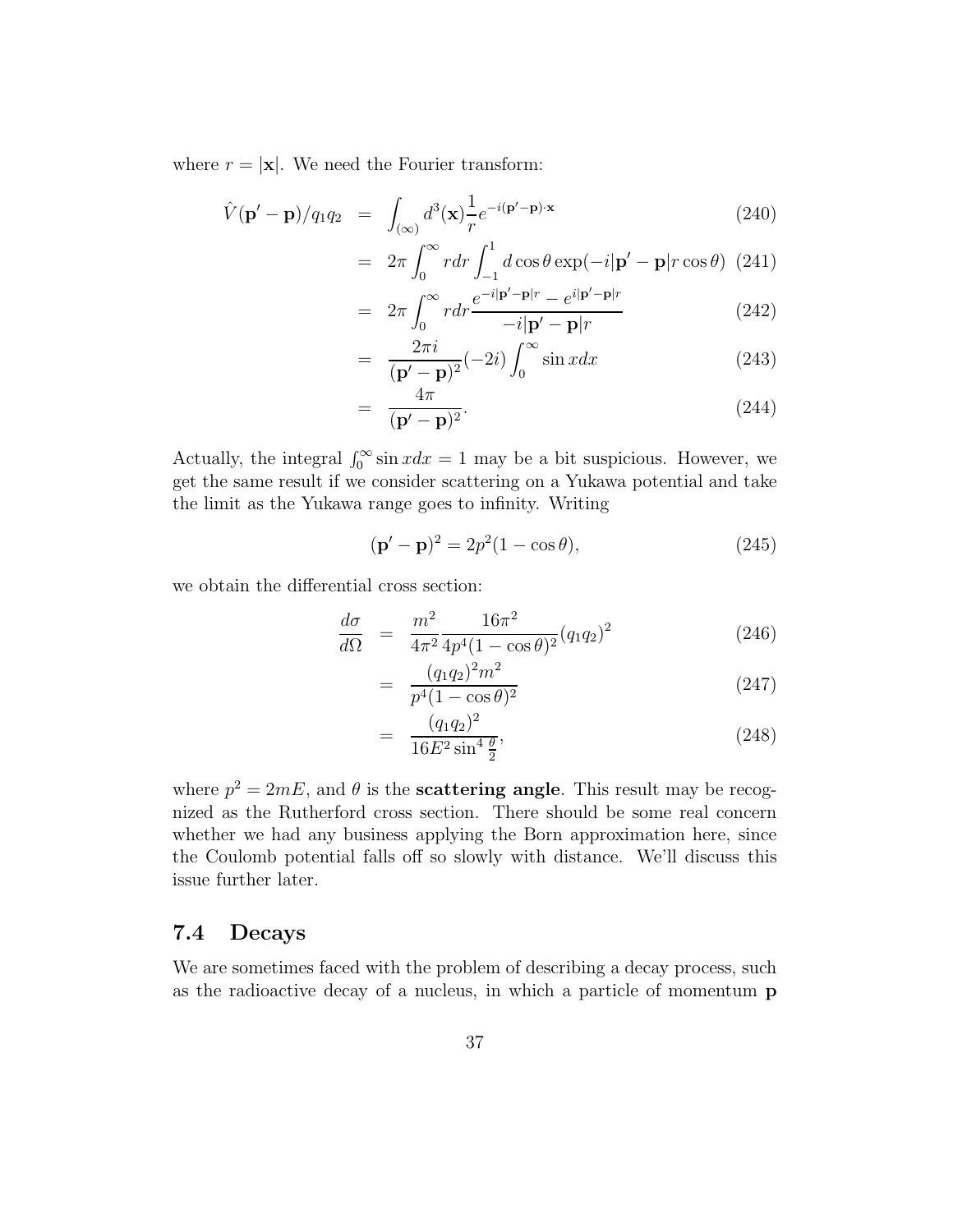is produced. To be more explicit, suppose that we have a nucleus in an initial state  $|i\rangle$  which decays to a final state  $|f\rangle$  plus a particle in momentum state  $|\mathbf{p}\rangle$ . We'll neglect the nuclear recoil here, *i.e.*, we'll assume that the momentum **p** is small compared with the nuclear masses involved.

Assume that we know the interaction matrix element,  $\langle f; \mathbf{p}|V|i\rangle$  for the decay. The differential rate to emit the particle into solid angle element *d*Ω is

$$
d\Gamma = d\Omega \int_0^\infty \frac{mpL^3}{(2\pi)^3} d\varepsilon_p 2\pi |\langle f; \mathbf{p} | V | i \rangle|^2 \delta(E_i - E_f - \varepsilon_p) \tag{249}
$$

$$
= d\Omega \frac{mpL^3}{(2\pi)^2} |\langle f; \mathbf{p}|V|i\rangle|^2, \tag{250}
$$

where we have used

$$
dN = \frac{L^3}{(2\pi^3)}d^3(\mathbf{p}) = d\Omega \frac{L^3}{(2\pi)^3} p m d\varepsilon_p,
$$
\n(251)

 $E_i$  is the energy of the nucleus in the initial state,  $E_f$  is the energy of the nucleus in the final state,  $\varepsilon_p = p^2/2m$ ,  $\mathbf{p} = p\hat{\Omega}$ , and  $p = \sqrt{2m(E_i - E_f)}$ . Note that the wave function of the emitted particle will have a normalization proportional to  $1/L^{3/2}$ , so the rate will actually be independent of *L*.

Integrating over *d*Ω gives the total decay rate:

$$
\Gamma = \frac{mpL^3}{4\pi^2} \int_{(4\pi)} d\Omega |\langle f; \mathbf{p} | V | i \rangle|^2.
$$
 (252)

If at  $t = 0$  we have  $N_0$  nuclei in state  $|i\rangle$ , then at later time  $t$  we will have seen  $\Delta N = N_0 \Gamma t$  decays, according to first order perturbation theory. For large times, this must break down, since the initial state becomes depleted. We may rectify this by writing

$$
\frac{dN}{dt} = -N(t)\Gamma,\tag{253}
$$

i.e., the rate of observing nuclear decays is proportional the number of available nuclei, as well as to the decay rate of a nucleus. Thus, we have the familiar exponential decay law:

$$
N(t) = N_0 e^{-\Gamma t}.
$$
\n
$$
(254)
$$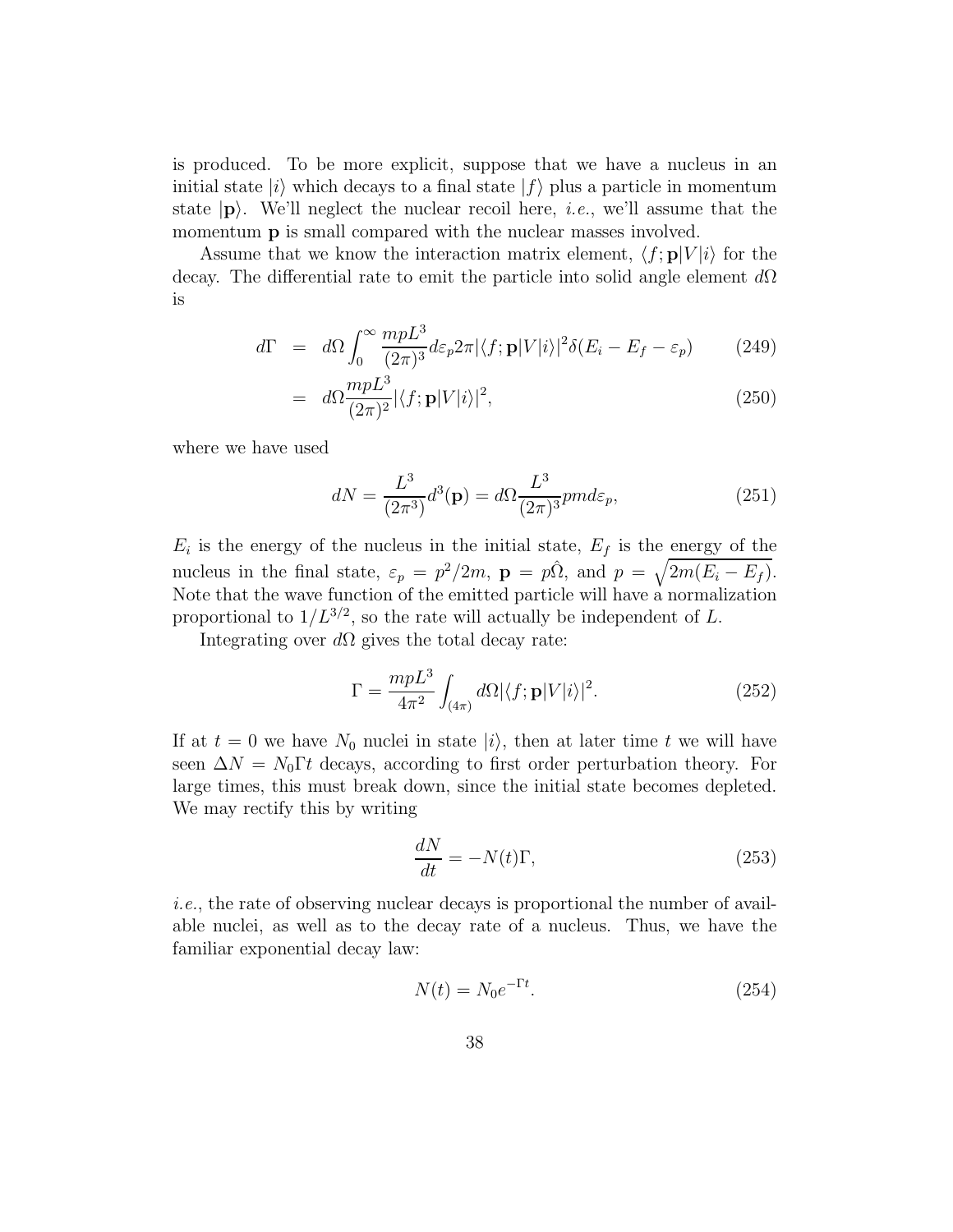### **7.5 Adiabatically Increasing Potential**

Earlier, we considered that our potential was turned on more-or-less suddenly at some time  $t_0$ . Let us consider the situation where the potential is turned on very slowly, compared with some relevant time scale. We'll see that this case is not fundamentally different from our previous discussion, in the spirit of the perturbative nature of the interaction.

Let us consider a situation where we imagine a slow turn-on of a potential, for example, suppose we have an atom in state  $|i\rangle$  which we subject to an electromagnetic field which is slowly increased from zero. A measure of "slow" here must mean that the rate of energy change associated with the external field must be small compared with the orbit frequency of the atomic electrons, i.e., the time scale for significant variation must be longer than

$$
\sim \frac{a_0}{v} \sim \frac{1}{m\alpha} \frac{1}{\alpha} \sim 10^{-16} \,\text{s.} \tag{255}
$$

Formally, we may turn on a potential, V, slowly by writing

$$
V_t = e^{\gamma t} V,\tag{256}
$$

where  $\gamma > 0$  so that  $V_{-\infty} \to 0$ . We'll assume here that *V* itself is independent of time. To first order in time-dependent perturbation theory:

$$
|\psi(t)\rangle = |\psi(t_0)\rangle + \frac{1}{i} \int_{t_0}^t dt_1 V(t_1) |\psi(t_0)\rangle.
$$
 (257)

Consider the transition from  $|i\rangle$  to  $|f\rangle$ , assuming  $|i\rangle$  and  $|f\rangle$  are orthogonal. The transition amplitude, in first order, is:

$$
\langle f|\psi(t)\rangle = \frac{1}{i}\int_{t_0 \to -\infty}^t dt_1 \langle f|V(t_1)|i\rangle \tag{258}
$$

$$
= \frac{1}{i} \int_{-\infty}^{t} dt_1 \langle f | e^{iH_0 t_1} V_{t_1} e^{-iH_0 t_1} | i \rangle \tag{259}
$$

$$
= \frac{1}{i} \int_{-\infty}^{t} dt_1 e^{i(\varepsilon_f - \varepsilon_i)t_1} e^{\gamma t_1} \langle f | V | i \rangle \tag{260}
$$

$$
= \frac{e^{\gamma t + i(\varepsilon_f - \varepsilon_i)t}}{\varepsilon_i - \varepsilon_f + i\gamma} \langle f|V|i\rangle.
$$
 (261)

The resulting transition probability is:

$$
|\langle f|\psi(t)\rangle|^2 = \frac{e^{2\gamma t}}{(\varepsilon_f - \varepsilon_i)^2 + \gamma^2} |\langle f|V|i\rangle|^2.
$$
 (262)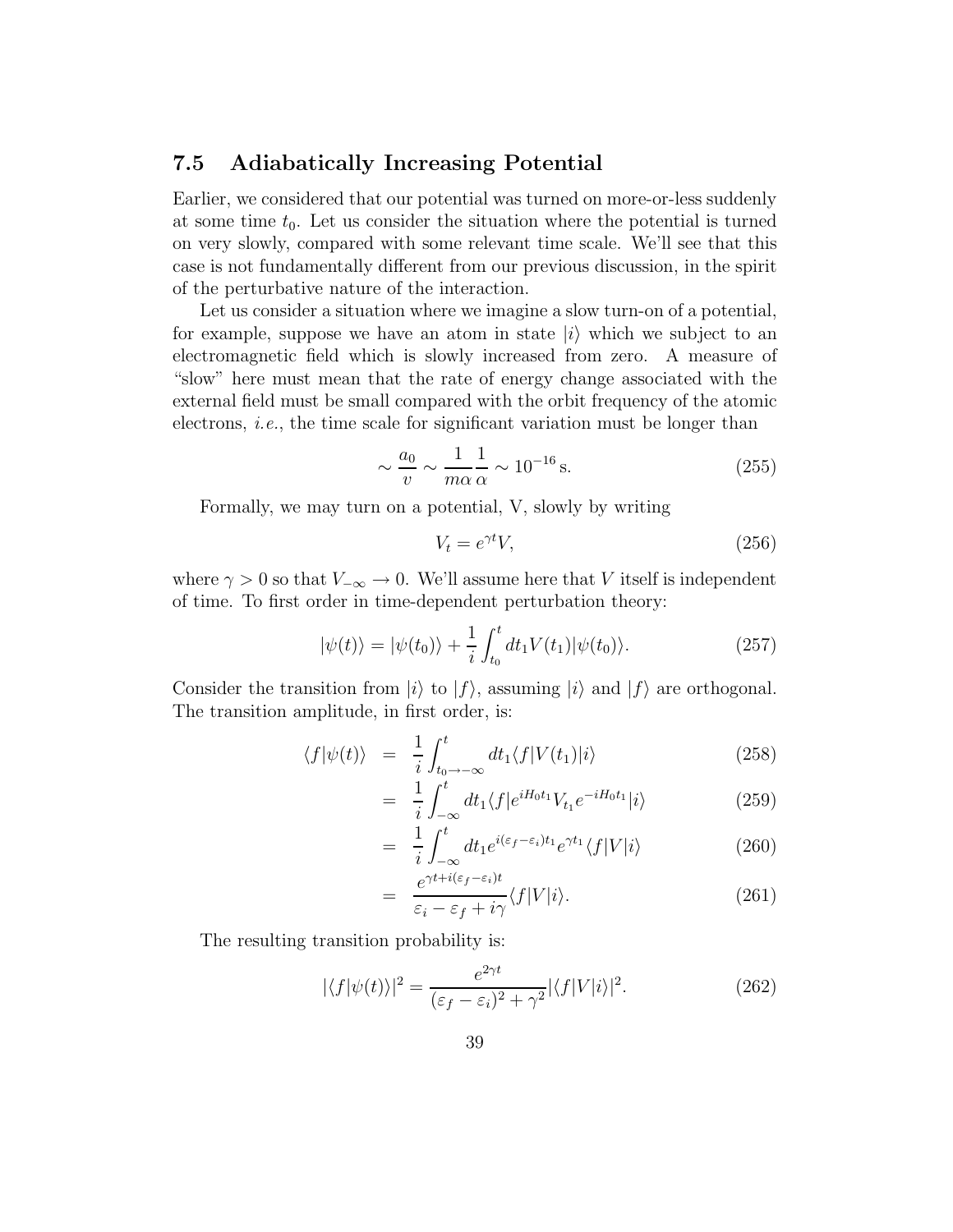The dependence of this probability on energy is in the form of a **Breit-Wigner** distribution, or of a **Cauchy** probability distribution. The energy



Figure 6: The  $i \to f$  transistion probability as a function of energy difference. The smooth curve is  $\gamma^2/[(\varepsilon_f - \varepsilon_i)^2 + \gamma^2]$ , plotted for  $\gamma = 2$ . The horizontal axis is  $\varepsilon_f - \varepsilon_i$  in units of  $2\pi/t$ . The wavy curve is reproduced from Fig. 4 for comparison.

spread of this distribution is of order  $\gamma$ , which may be interpreted roughly as the inverse of the length of time the potential has been "on".<sup>4</sup>

If  $|f\rangle$  is one of a continuum of states, we may calculate the transition rate to such states according to:

$$
\frac{d}{dt} |\langle f | \psi(t) \rangle|^2 = e^{2\gamma t} \frac{2\gamma}{(\varepsilon_f - \varepsilon_i)^2 + \gamma^2} |\langle f | V | i \rangle|^2.
$$
 (263)

Consider the limit of arbitrarily slow turn-on:  $\gamma \to 0$ , and

$$
\lim_{\gamma \to 0} e^{2\gamma t} \frac{2\gamma}{(\varepsilon_f - \varepsilon_i)^2 + \gamma^2} \to A\delta(\varepsilon_f - \varepsilon_i),\tag{264}
$$

<sup>4</sup>Note that the standard deviation, or rms spread, of a Cauchy distribution is infinite. Hence, we use here something like the half width at half maximum as our measure of energy spread.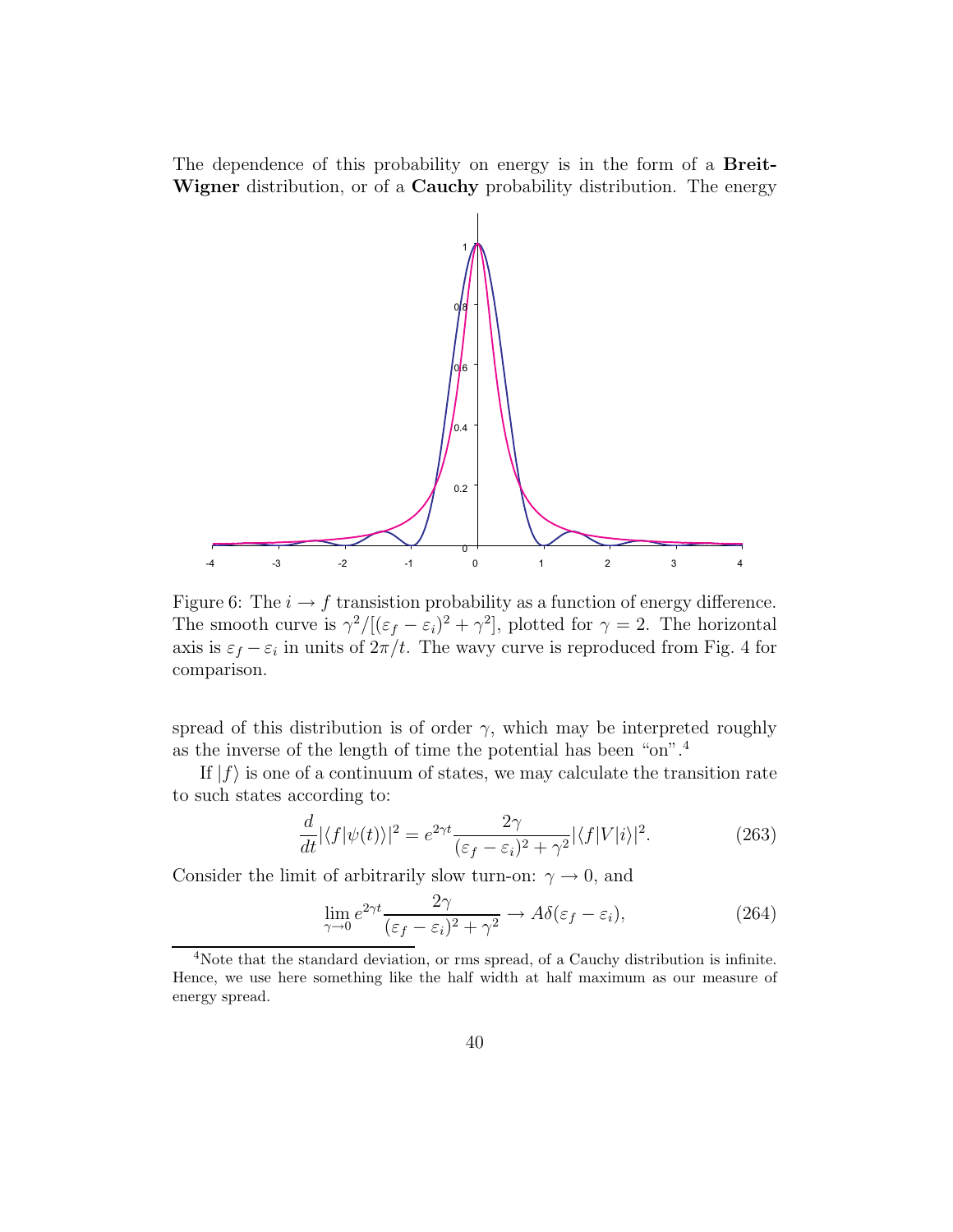where *A* is a constant to be determined by matching the normalization in the  $\gamma \rightarrow 0$  limit:

$$
A = \int_{-\infty}^{\infty} d\varepsilon_f \frac{2\gamma}{(\varepsilon_f - \varepsilon_i)^2 + \gamma^2}
$$
 (265)

$$
= 2 \int_{-\infty}^{\infty} \frac{dx}{1+x^2} \tag{266}
$$

$$
= 2\pi. \tag{267}
$$

Thus, we have the transition rate

$$
\Gamma_{i \to f} = 2\pi |\langle f|V|i\rangle|^2 \delta(\varepsilon_f - \varepsilon_i),\tag{268}
$$

which we recognize as Fermi's Golden rule once again! We observe that this rule is robust with respect to the details of how the perturbing potential is turned on.

# **8 Eigenvalues – Comparison Theorems**

We return to some further discussion of some techniques similar to our discussion of the variational method. Consider the problem of a particle in a (time-independent) potential, and ask what we might say qualitatively about the existence and number of bound states, and related questions.

We start with the following "comparison theorem":

**Theorem:** Consider a self-adjoint Hamiltonian:

$$
H = -\frac{1}{2m}\nabla^2 + V(x).
$$
 (269)

Let  $\theta > 0$ . Then

$$
H(\theta) = -\frac{1}{2m}\nabla^2 + \theta^2 V(\theta \mathbf{x})
$$
\n(270)

is also self-adjoint, and if  $\psi(\mathbf{x}) \in D_H$ , then  $\psi(\theta \mathbf{x}) \in D_{H(\theta)}$ . If  $\lambda$  is an eigenvalue of  $H(\lambda \in \Sigma(H))$ , then  $\theta^2 \lambda$  is an eigenvalue of  $H(\theta)$ , and we have:

$$
\Sigma[H(\theta)] = \left\{\theta^2 \lambda | \lambda \in \Sigma(H)\right\}.
$$
 (271)

In particular, if the negative spectrum of *H* is discrete (with only 0 as a possible point of accumulation), then the number of negative eigenvalues of  $H(\theta)$  is the same as of *H*.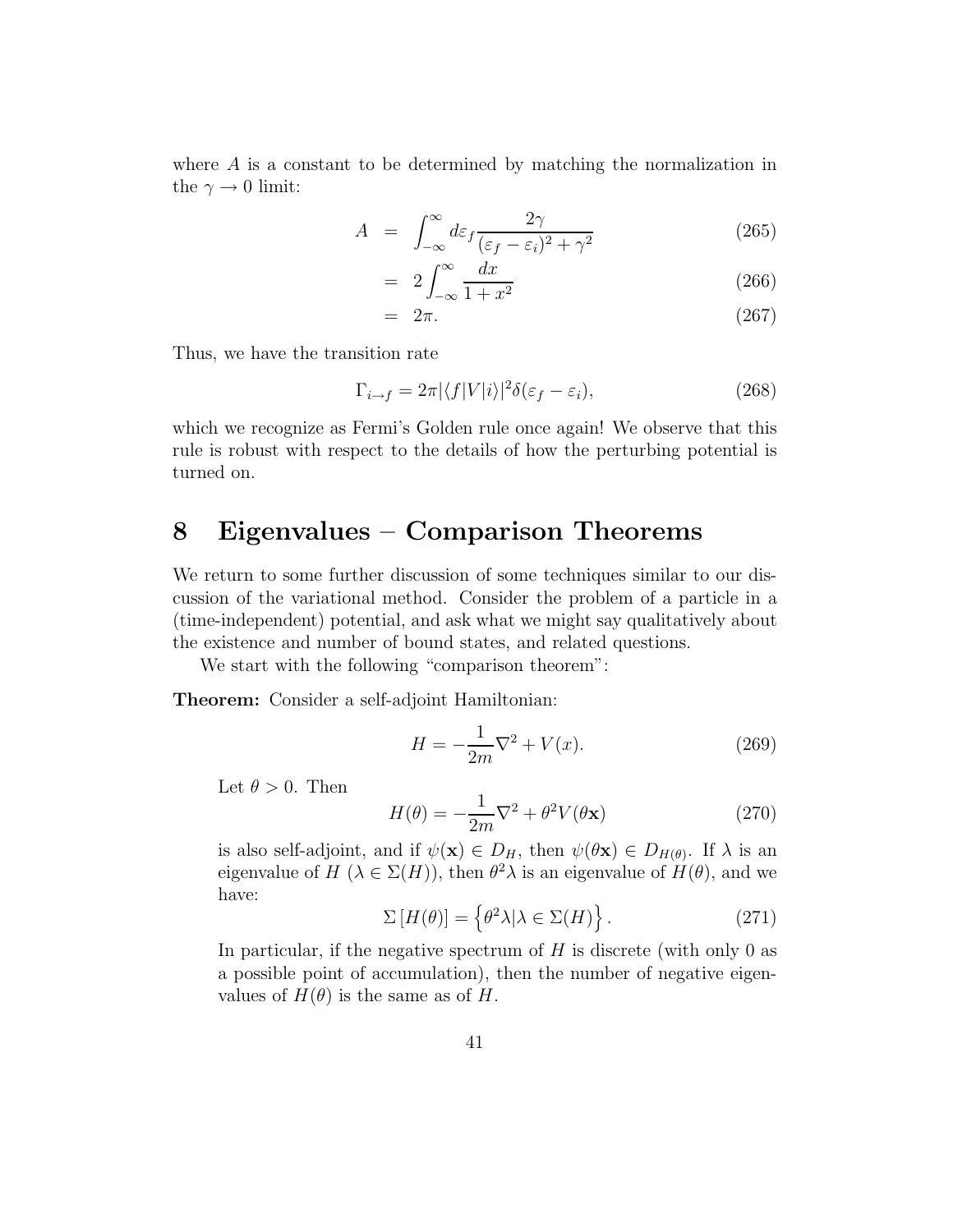

Figure 7: Illustration of the scaling of the wave function corresponding to the scaling of the potential.

**Proof:** Domain is a question of boundary conditions – the vectors must scale in the same way the potential is scaled. See Fig. 7 for an illustration.

Let  $H\psi(\mathbf{x}) = \lambda \psi(\mathbf{x})$ . Consider:

$$
H(\theta)\psi(\theta \mathbf{x}) = \left[ -\frac{1}{2m}\partial_{\mathbf{x}}^2 + \theta^2 V(\theta \mathbf{x}) \right] \psi(\theta \mathbf{x}) \tag{272}
$$

$$
= \theta^2 \left[ -\frac{1}{2m} \partial_{\theta \mathbf{x}}^2 + V(\theta \mathbf{x}) \right] \psi(\theta \mathbf{x}) \tag{273}
$$

$$
= \theta^2 \lambda \psi(\theta \mathbf{x}). \tag{274}
$$

This "comparison theorem", relating the spectra of two related operators, tells us, for example, that any valid formula which gives an upper/lower limit on the number of negative eigenvalues in terms of the potential must be invariant under the substitution  $V(\mathbf{x}) \to \theta^2 V(\theta \mathbf{x})$ , for  $\theta > 0$ . For example, consider

$$
H = \frac{p^2}{2m} - V_0 + \frac{1}{2}kx^2.
$$
 (275)

The energy levels are at  $-V_0 + (n + 1/2)\omega$ , where  $\omega = \sqrt{k/m}$ . The number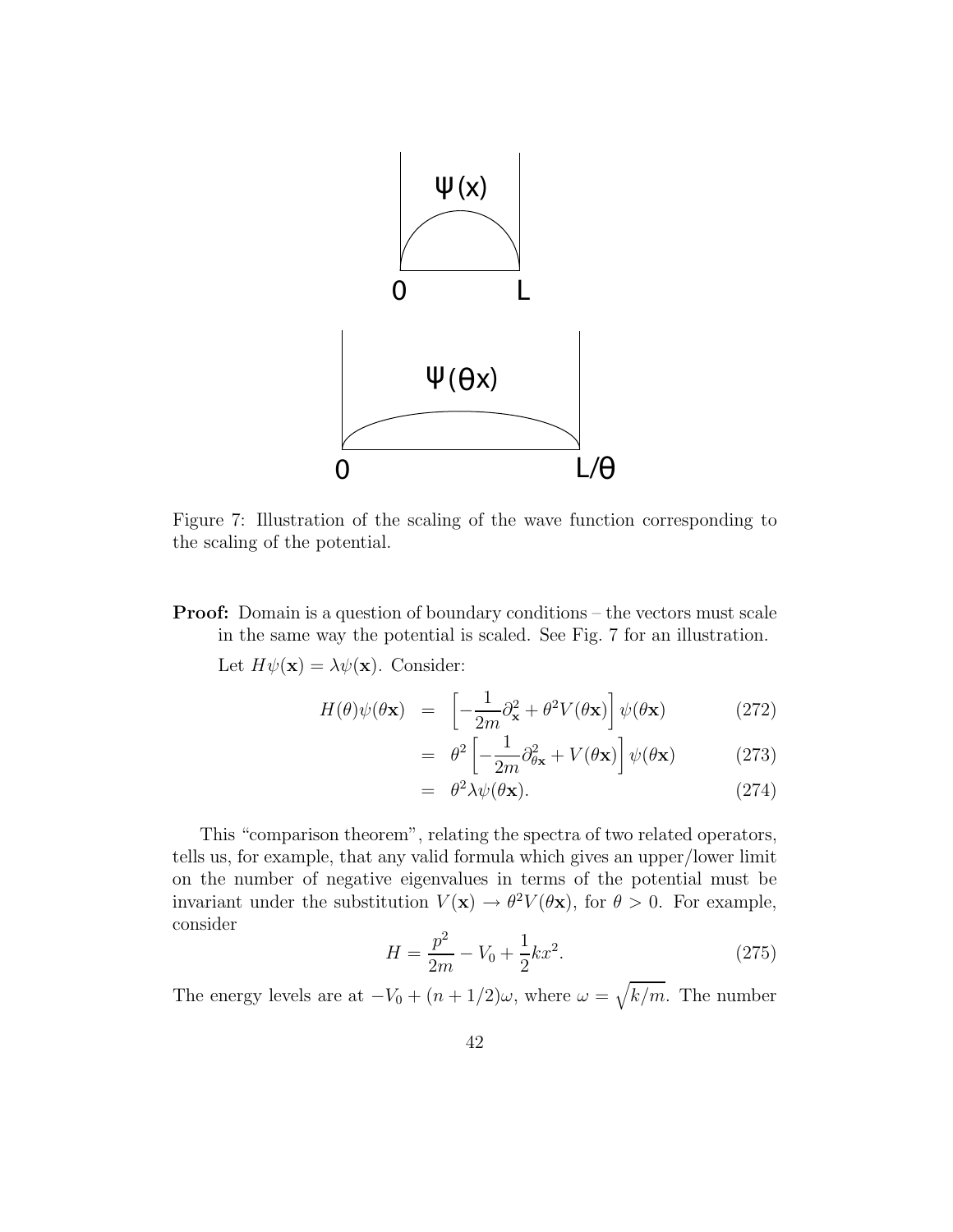of negative eigenvalues is  $n = \left[\frac{V_0}{\omega} - \frac{1}{2}\right]$ . Now consider modifying the potential from  $V(x) = -V_0 + \frac{1}{2}kx^2$  to

$$
\theta^2 V(\theta x) = -\theta^2 V_0 + \theta^4 \frac{1}{2} k x^2, \qquad (276)
$$

giving the spectrum:

$$
\Sigma[H(\theta)] = \left\{\theta^2 \left[-V_0 + \left(n + \frac{1}{2}\right)\right]\right\}.
$$
 (277)

The solution for the number of negative eigenvalues is the same as before.

Now consider, for a finite dimensional Hilbert space the following "minmax" theorem:

**Theorem:** Let  $Q$  be a Hermitain  $N \times N$  matrix, with eigenvalues:

$$
\lambda_1 \leq \lambda_2 \leq \ldots \leq \lambda_N. \tag{278}
$$

Let  $P_k, 1 \leq k \leq N$  be the set of Hermitian projections onto a  $k$ dimensional subspace. Then:

$$
\lambda_n = \min_{F \in P_n} \left( \max_{\psi \in F, ||\psi|| = 1} \langle \psi | Q | \psi \rangle \right), \tag{279}
$$

where we use the symbol *F* to mean both the projection operator onto a subspace, and the corresponding subspace itself.

This theorem tells us that we can find the *n*th eigenvalue by first finding the maximum of  $\langle \psi | Q | \psi \rangle$  for all unit vectors  $\psi$  in a fixed *n*-dimensional subspace  $F$ , and then minimizing the result as a function of  $F$ . If we don't minimize, then we obtain an upper bound on  $\lambda_n$ . The case  $n = 1$  corresponds to the variational principle we have already discussed, since the subspaces are then one-dimensional, hence there is only one unit vector in each subspace  $(i.e., there is no maximization step required), and our minimization step is$ only to the extent of our trial function parameterization. The case  $n = N$  is also trivial, since then  $F = H$ , and there is thus no minimization step.

**Proof:** We have already dealt with the trivial cases  $n = 1$  and  $n = N$ , so we now suppose that  $1 < n < N$ . Since *Q* is Hermitian, it has the spectral decomposition:

$$
Q = \sum_{k=1}^{N} \lambda_k E_k,
$$
\n(280)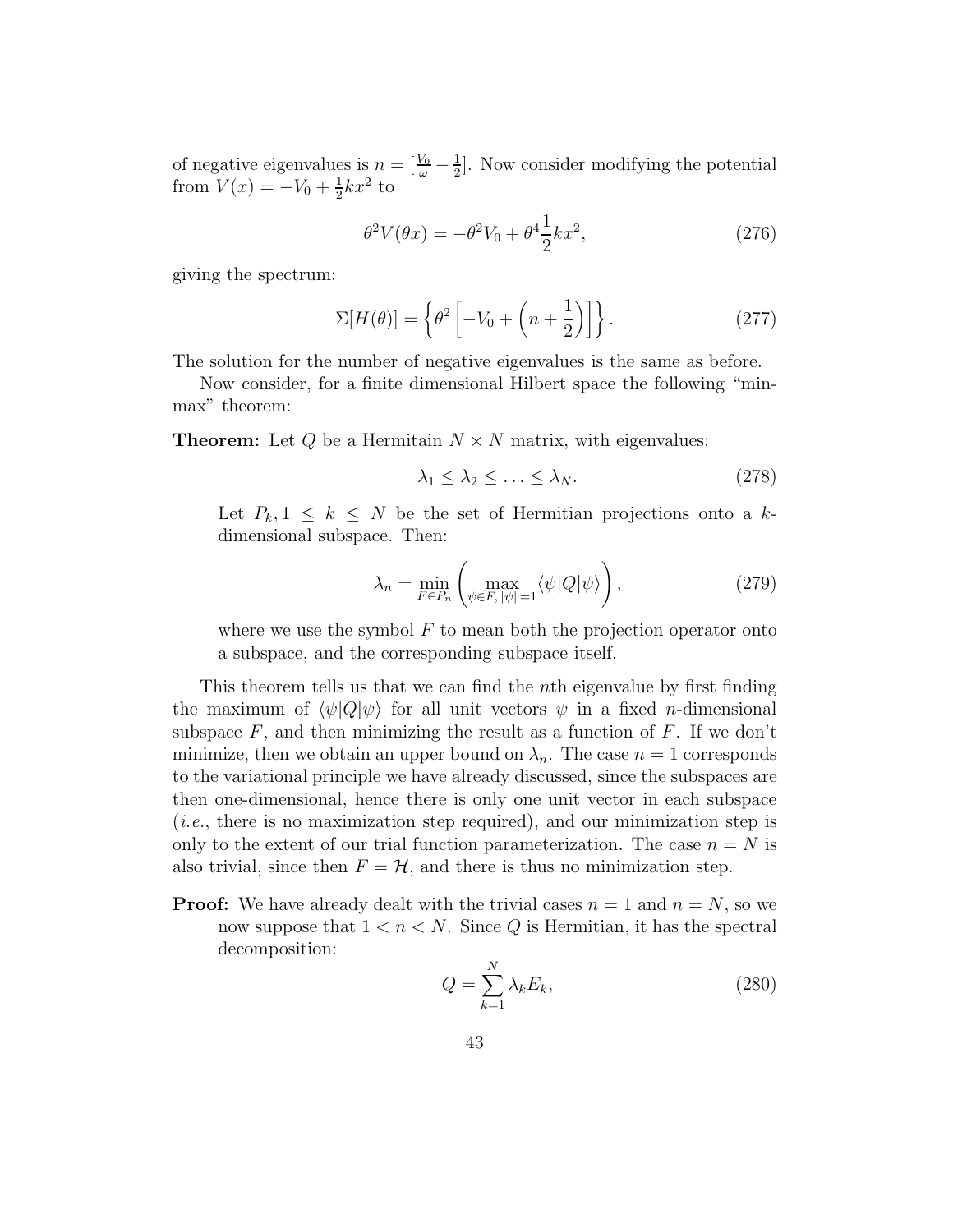where  $E_k E_\ell = \delta_{k\ell}$  and  $I = \sum_{k=1}^N E_k$ . That is, the  $E_k$  are Hermitian projections into one-dimensional subspaces. Then we can write:

$$
Q = \lambda_n I + \sum_{k=n}^{N} (\lambda_k - \lambda_n) E_k - \sum_{k=1}^{n} (\lambda_n - \lambda_k) E_k.
$$
 (281)

Hence, for any  $\|\psi\| = 1$ :

$$
\langle \psi | Q | \psi \rangle = \lambda_n + |\sum_{k=n}^{N} (\lambda_k - \lambda_n) E_k| - |\sum_{k=1}^{n} (\lambda_n - \lambda_k) E_k|, \qquad (282)
$$

where taking the absolute values does not alter the validity, since each term in the two sums is non-negative. Now let *F* be any *n*-dimensional subspace, and let  $\psi \in F$ . Select  $\psi$  to be orthogonal to  $E_1, E_2, \ldots, E_{n-1}$ , that is, orthogonal to these  $n-1$  projections. This is certainly possible, since there are *n* independent directions in *F*. Then we have:

$$
\langle \psi | Q | \psi \rangle = \lambda_n + |\sum_{k=n}^{N} (\lambda_k - \lambda_n) E_k| \qquad (283)
$$

$$
\geq \lambda_n. \tag{284}
$$

Now select *F* orthogonal to  $E_{n+1}, E_{n+2}, \ldots, E_N$ . Again, this is certainly possible, since there are still *n* directions left. In this case,

$$
\langle \psi | Q | \psi \rangle = \lambda_n - |\sum_{k=1}^n (\lambda_n - \lambda_k) E_k| \tag{285}
$$

$$
\leq \lambda_n. \tag{286}
$$

For both statements 284 and 286 to be true, we must have the statement in the theorem.

From the minmax theorem, it follows that:

**Theorem:** Let *Q* and *V* be *N* × *N* Hermitian matrices, and let:

$$
\hat{Q} \equiv Q + V.\tag{287}
$$

Also, let the spectra of these operators be denoted:

$$
\Sigma(Q) = {\lambda_1 \leq \lambda_2 \leq \ldots \leq \lambda_N},
$$
\n(288)

$$
\Sigma(\hat{Q}) = {\hat{\lambda}_1 \le \hat{\lambda}_2 \le \ldots \le \hat{\lambda}_N}, \tag{289}
$$

$$
\Sigma(V) = \{V_1 \le V_2 \le \dots \le V_N\}.
$$
\n
$$
(290)
$$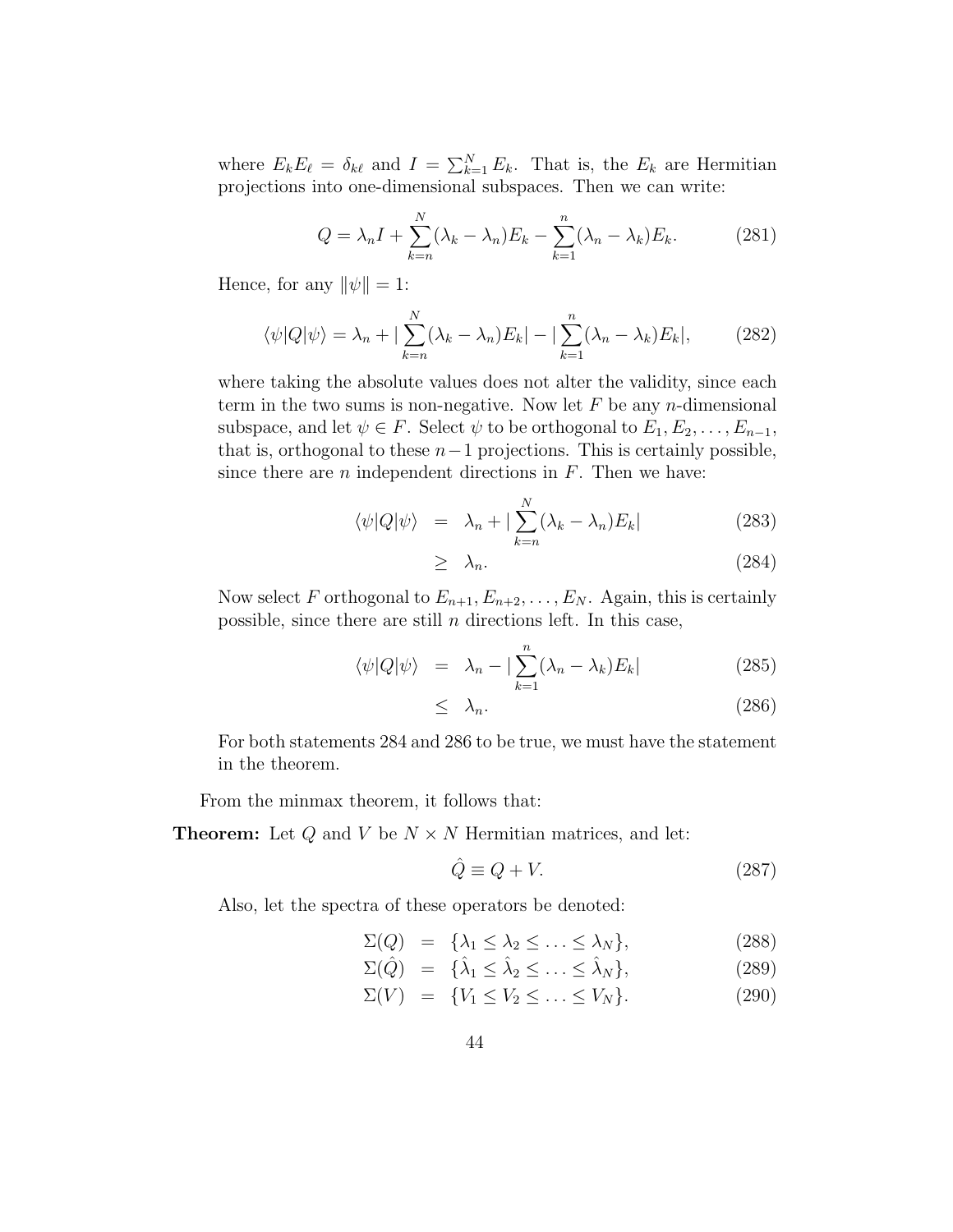Then

$$
\lambda_n + V_N \ge \hat{\lambda}_n \ge \lambda_n + V_1. \tag{291}
$$

It also follows that:

**Theorem:** Let  $Q$  be an  $N \times N$  Hermitian matrix with spectrum

$$
\Sigma(Q) = \{\lambda_1 \le \lambda_2 \le \ldots \le \lambda_N\}.
$$
 (292)

Let  $P_k$  be any *k*-dimensional Hermitian projection,  $1 \leq k \leq N$ . We may regard the operator  $P_kQP_k$  as a Hermitian  $k \times k$  matrix, when restricted to the subspace  $P_k$ . Let the eigenvalues of this restricted matrix be

$$
\{\hat{\lambda}_1 \le \hat{\lambda}_2 \le \ldots \le \hat{\lambda}_k\}.
$$
\n(293)

Then

$$
\hat{\lambda}_n \ge \lambda_n, \text{ for } n = 1, 2, \dots, k. \tag{294}
$$

We may see a classical analog of these theorems in terms of a system of coupled oscillators: First, if we add more springs to a system, none of the normal-mode frequencies decrease. Second, if we remove degrees of freedom by clamping, then the *k* remaining frequencies will be at least as large as the *k* lowest frequencies of the original unclamped system.

### **9 Exercises**

1. Prove the theorem quoted in section 2.3:

**Theorem:** If we have a normalized function  $|\psi\rangle$  such that

$$
E_0 \le \langle \psi | H | \psi \rangle \le E_1,\tag{295}
$$

then

$$
E_0 \ge \langle \psi | H | \psi \rangle - \frac{\langle H \psi | H \psi \rangle - \langle \psi | H | \psi \rangle^2}{E_1 - \langle \psi | H | \psi \rangle}.
$$
 (296)

2. Let us pursue our variational approach to the estimation of ground state energy levels of atoms to the "general" case. We consider an atom with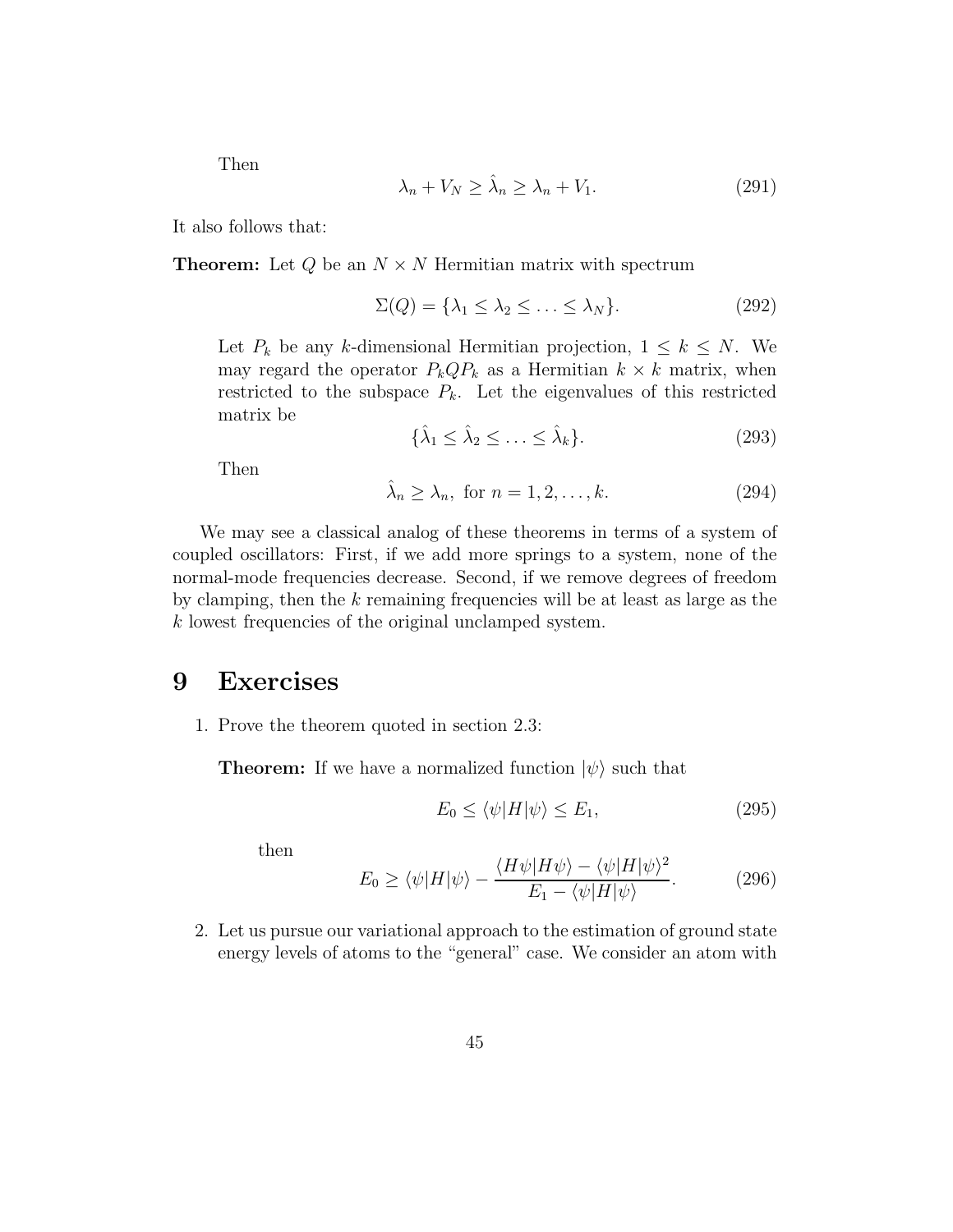nuclear charge *Z*, and *N* electrons. The Hamiltonian of interest is:

$$
H(Z, N) = H_{\text{kin}} - ZV_c + V_e
$$
\n
$$
N - n^2
$$
\n(297)

$$
H_{\rm kin} = \sum_{n=1}^{N} \frac{\mathbf{p}_n^2}{2m},
$$
\n(298)

where  $(299)$ 

$$
V_c = \alpha \sum_{n=1}^{N} \frac{1}{|\mathbf{x}_n|} \tag{300}
$$

$$
V_e = \alpha \sum_{N \ge j > k \ge 1} \frac{1}{|\mathbf{x}_k - \mathbf{x}_j|} \tag{301}
$$

$$
m = \text{electron mass} \tag{302}
$$

$$
\alpha = \text{fine structure constant.} \tag{303}
$$

Denote the ground state energy of  $H(Z, N)$  by  $-B(Z, N)$ , with  $B(Z, 0)$  = 0.

- (a) Generalize the variational calculation we performed for the ground state of helium to the general Hamiltonian  $H(Z, N)$ . Thus, select your "trial function" to be a product of *N* identical "hydrogen atom ground state" functions. Determine the resulting lower bound  $B(Z, N)$  on  $B(Z, N)$  (*i.e.*, an upper limit on the ground state energies).
- (b) Make a simple table comparing your variational bounds with the observed ground state energies for lithium, beryllium, and nitrogen. Note that a simple web search for "ionization potentials" will get you a multitude of tables of observed values, or you can look at a reference such as the CRC Press's Handbook of Chemistry and Physics. The table entries are typically of the form:

$$
B(Z, N) - B(Z, N-1).
$$

- (c) Do your results make sense? If not, can you figure out what is wrong, and whether the calculation we did for He is to be trusted?
- 3. We consider the quantum mechanics of a particle in the earth's gravitational field:

$$
V(r) = -G\frac{Mm}{r} \tag{304}
$$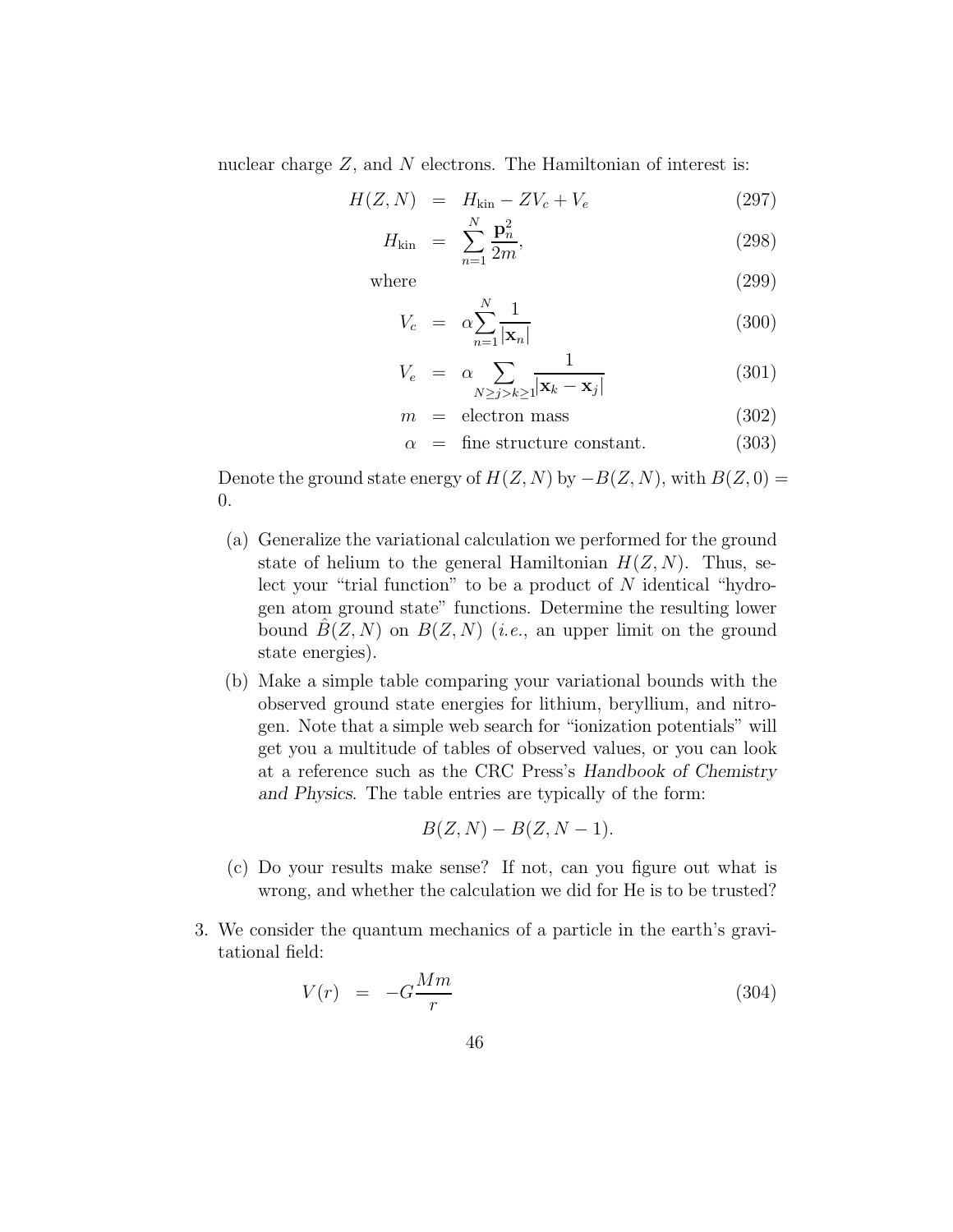$$
= -G\frac{Mm}{R+z} \tag{305}
$$

$$
\approx -G\frac{Mm}{R} + mgz \tag{306}
$$

where  $(307)$ 

$$
M = \text{mass of earth} \tag{308}
$$

- $m =$  mass of particle (309)
- $r =$  distance from center of earth (310)
- $G =$  Newton's gravitational constant (311)
- $R =$  radius of earth (312)

$$
z
$$
 = height of particle above surface of earth (313)

$$
g = GM/R^2. \tag{314}
$$

We may drop the constant term in our discussion, and consider only the *mgz* piece, with  $z \ll R$ . We further assume that no angular momentum is involved, and treat this as a one dimensional problem. Finally, assume that the particle is unable to penetrate the earth's surface.

- (a) Make a WKB calculation for the energy spectrum of the particle.
- (b) If the particle is an atom of atomic weight  $A \sim 100$ , use the result of part (a) to estimate the particle's ground state energy (in eV). Is sunlight likely to move the particle into excited states?
- (c) Now make a variational calculation for the ground state energy  $(i.e., an upper bound thereon). Pick a "sensible" trial wave func$ tion, at least in the sense that it satisfies the right boundary conditions. Compare your result with the ground state level from the WKB approximation.
- 4. We discussed the method of stationary phase in section 4. Recall that the problem it addresses is to evaluate integrals of the form:

$$
I(\epsilon) = \int_{-\infty}^{\infty} f(x)e^{i\theta(x)/\epsilon} dx,
$$
\n(315)

where f and  $\theta$  are real, and  $\epsilon > 0$ . We showed that, in the situation where  $\epsilon$  is very small, and  $\theta$  has a stationary point at  $x = x_0$ , this integral is approximately:

$$
I(\epsilon) = \sqrt{\epsilon} f(x_0) e^{i\theta(x_0)/\epsilon} e^{i\frac{\pi}{4} \text{sign}[\theta''(x_0)]} \sqrt{\frac{2\pi}{|\theta''(x_0)|}} \left[1 + O(\epsilon)\right]. \tag{316}
$$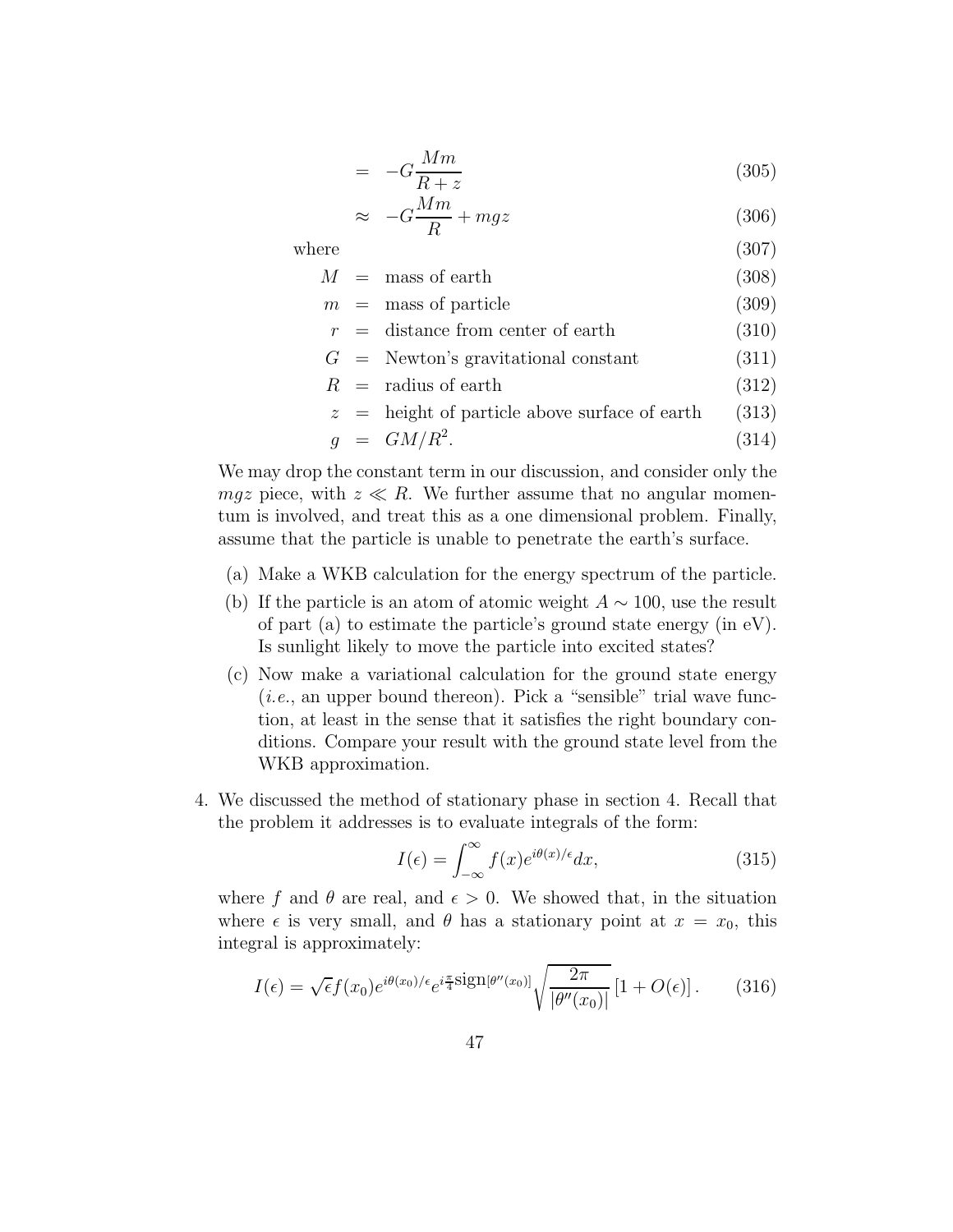If there is more than one stationary point, then the contributions are to be summed.

To get a little practice applying this method, evaluate the following integral for large *t*:

$$
J(t) = \int_0^1 \cos\left[t(x^3 - x)\right] dx.
$$
 (317)

5. I suggested in section 4.3 that you consider the classical correspondence for the time delay (or advance) of the asymptotic motion due to scattering on a potential. Let us pursue this here. Consider one-dimensional motion. A particle of mass *m* is incident from the left on a potential:

$$
V(x) = \begin{cases} -K & x \in (-\Delta/2, \Delta/2) \\ 0 & \text{otherwise.} \end{cases}
$$
 (318)

We wish to solve for the motion for large *x* at large times.

(a) Let's do the quantum mechanics calculation first. Suppose that our momentum space wave function at early time is a gaussian wave packet:  $\frac{1}{2}$ 

$$
\hat{\psi}(p) = \left[\frac{1}{\sqrt{2\pi}\sigma}e^{-\frac{1}{2}\left(\frac{p-q}{\sigma}\right)^2}\right]^{1/2}.\tag{319}
$$

What is  $\psi(x, t)$  for large times and large x? Describe the motion, relative to what it would be if  $K = 0$ .

- (b) Now do the same problem classically. That is, solve for the motion at large times and large *x*. Again, compare the result with what it would be for  $K = 0$ . Contrast with the quantum result.
- 6. We have solved the Schrödinger equation for the Hydrogen atom with Hamiltonian:

$$
H_0 = \frac{p^2}{2m} - \frac{e^2}{r}.
$$

The kinetic energy term is non-relativistic – the actual kinetic energy will have relativistic corrections.

(a) Obtain an expression for the next order relativistic (kinetic energy) correction to the energy spectrum of hydrogen. It is convenient to avoid taking multiple derivatives by using the unperturbed Schrödinger equation to eliminate them. Thus, write your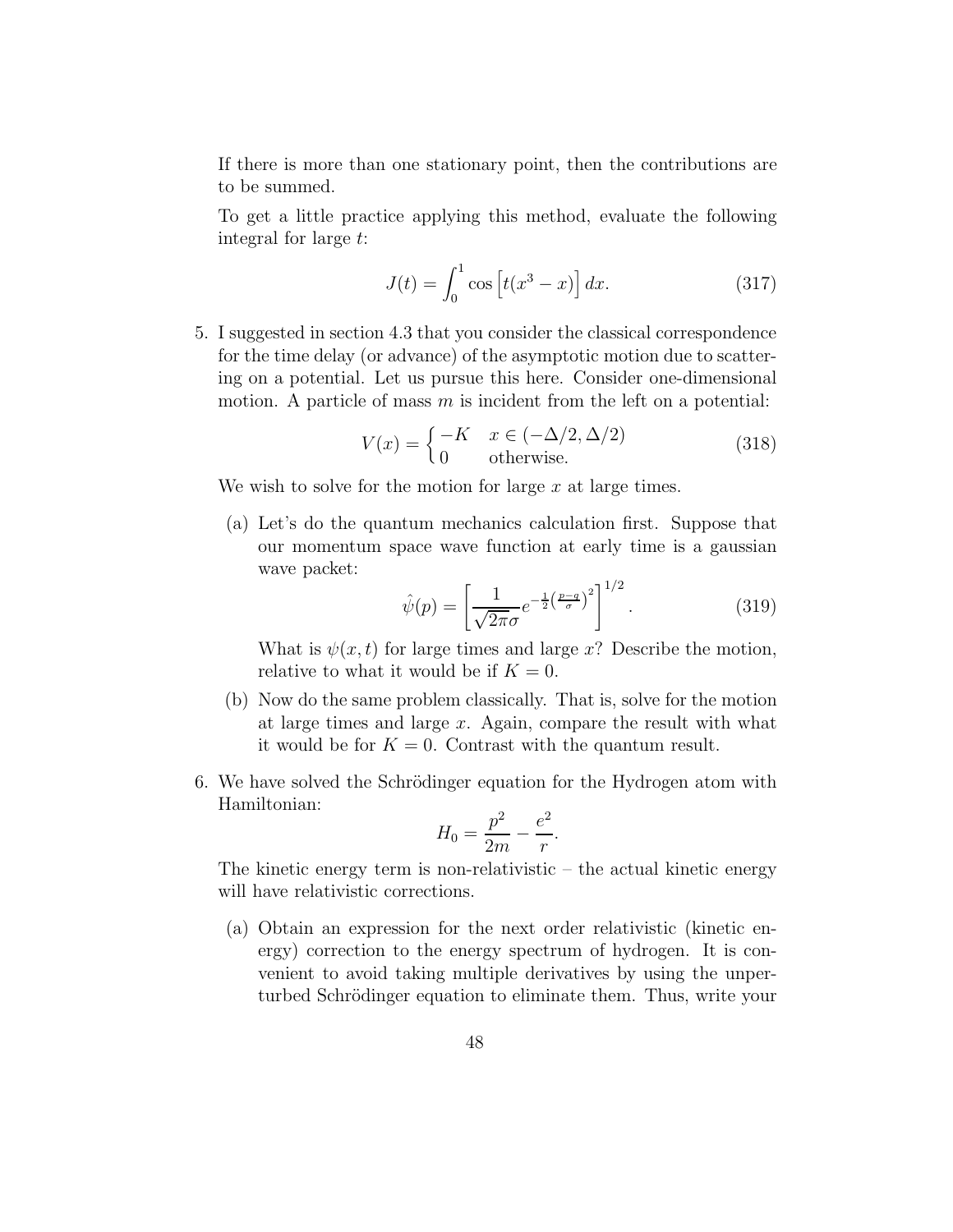expression in terms of the unperturbed energies and expectation values of  $\frac{e^2}{r}$  and  $(\frac{e^2}{r})^2$ . Do not actually do the integration over *r* here, but reduce the problem to such integrals. Make sure you understand all of your steps.

- (b) Now apply your formula to obtain the first-order relativistic kinetic energy correction to the ground state energy of hydrogen. Express your answer as a multiple of the unperturbed ground state energy, and also calculate the size of the correction in eV.
- 7. Let us consider an example of the use of degenerate stationary state perturbation theory. Thus, let us take the hydrogen atom, with unperturbed Hamiltonian  $H_0 = \frac{P^2}{2m} - \frac{\alpha}{r}$ , and consider the effect of putting this atom in a uniform external electric field:  $\mathbf{E} = E\hat{\mathbf{e}}_z$ . We are interested in calculating, to first order in perturbation theory, the shifts in the  $n = 2$  energy levels. Note that the  $n = 2$  level is four-fold degenerate, corresponding to the eigenstates:  $|2S_0\rangle$ ,  $|2P_1\rangle$ ,  $|2P_0\rangle$ ,  $|2P_{-1}\rangle$ , neglecting spins.
	- (a) Write down the perturbing potential, *V*. Note that we need only consider the electron's coordinates, relative to the nucleus – why?] Calculate the commutator  $[V, L_z]$ , and hence determine the matrix elements of *V* between states with different eigenvalues of *L*z.
	- (b) You should have found a "selection rule" which simplifies the problem. What is the degeneracy that needs to be addressed in the problem now that you have made this calculation?
	- (c) Using the invariance of the hydrogen atom Hamiltonian under parity, write down the remaining matrix elements of *V* which need to be determined, and compute their values.
	- (d) Now complete your degenerate perturbation theory calculation to determine the splitting of the states in the applied electric field. Calculate numerical splittings (in eV) for an applied field of 100 kV/cm. Also, estimate the "typical" electric field felt by the electron, due to the nucleus, in a hydrogen atom. Was the use of perturbation theory reasonable for this problem?
- 8. It may happen that we encounter a situation where the eigenvalues of  $H_0$ , call them  $\varepsilon_n$  and  $\varepsilon_m$ , are nearly, but not quite equal. In this case,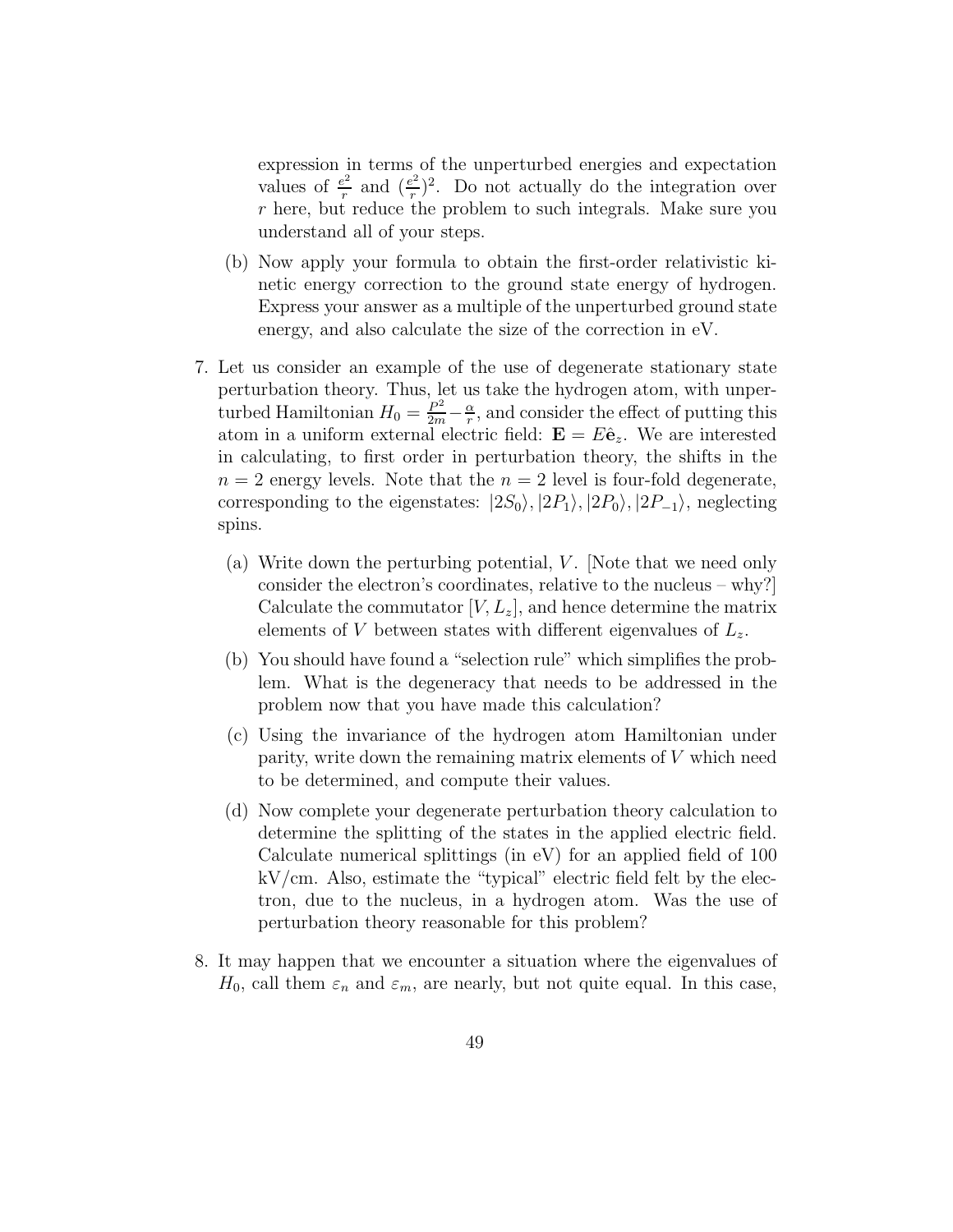we cannot use degenerate perturbation theory, and ordinary perturbation theory looks unreliable. Let us try to deal with such a situation: Suppose the two eigenstates  $|n\rangle$  and  $|m\rangle$  of  $H_0$  have nearly the same energy (and all other eigenstates don't suffer this disease, for simplicity). Let  $H = H_0 + V$ , and write

$$
V = \sum_{i,j} |i\rangle\langle i|V|j\rangle\langle j| \tag{320}
$$

$$
H_0|i\rangle = \varepsilon_i|i\rangle,\tag{321}
$$

where

$$
\langle i|j\rangle = \delta_{ij}.\tag{322}
$$

Let

$$
V = V_1 + V_2, \t\t(323)
$$

with

$$
V_1 \equiv |m\rangle\langle m|V|m\rangle\langle m| + |n\rangle\langle n|V|n\rangle\langle n| + \qquad (324)
$$

$$
+|m\rangle\langle m|V|n\rangle\langle n|+|n\rangle\langle n|V|m\rangle\langle m| \qquad (325)
$$

and  $V_2$  is everything else.

If we can solve exactly the problem with  $H_1 = H_0 + V_1$ , then the troublesome  $1/(\varepsilon_n - \varepsilon_m)$  terms are avoided by the exact treatment, and we may treat  $V_2$  as a perturbation in ordinary perturbation theory (since  $\langle i|V_2|j\rangle = 0$  for  $i, j = n, m$ ). All states  $|i\rangle, i \neq n, m$ , are eigenstates of  $H_1$ , since  $V_1|i\rangle = 0$  in this case. However,  $|n\rangle$  and  $|m\rangle$  are not in general eigenstates of *H*1.

(a) Solve exactly for the eigenstates and eigenvalues of  $H_1$ , in the subspace spanned by  $|n\rangle$ ,  $|m\rangle$ . Express your answer in terms of

 $\varepsilon_n, \varepsilon_m, \langle m | V | n \rangle, \langle n | V | n \rangle, \langle m | V | m \rangle.$ 

(You may also use the shorthand

$$
E_{n,m}^{(1)} = \varepsilon_{n,m} + \langle n,m|V|n,m\rangle
$$

if you find it convenient.)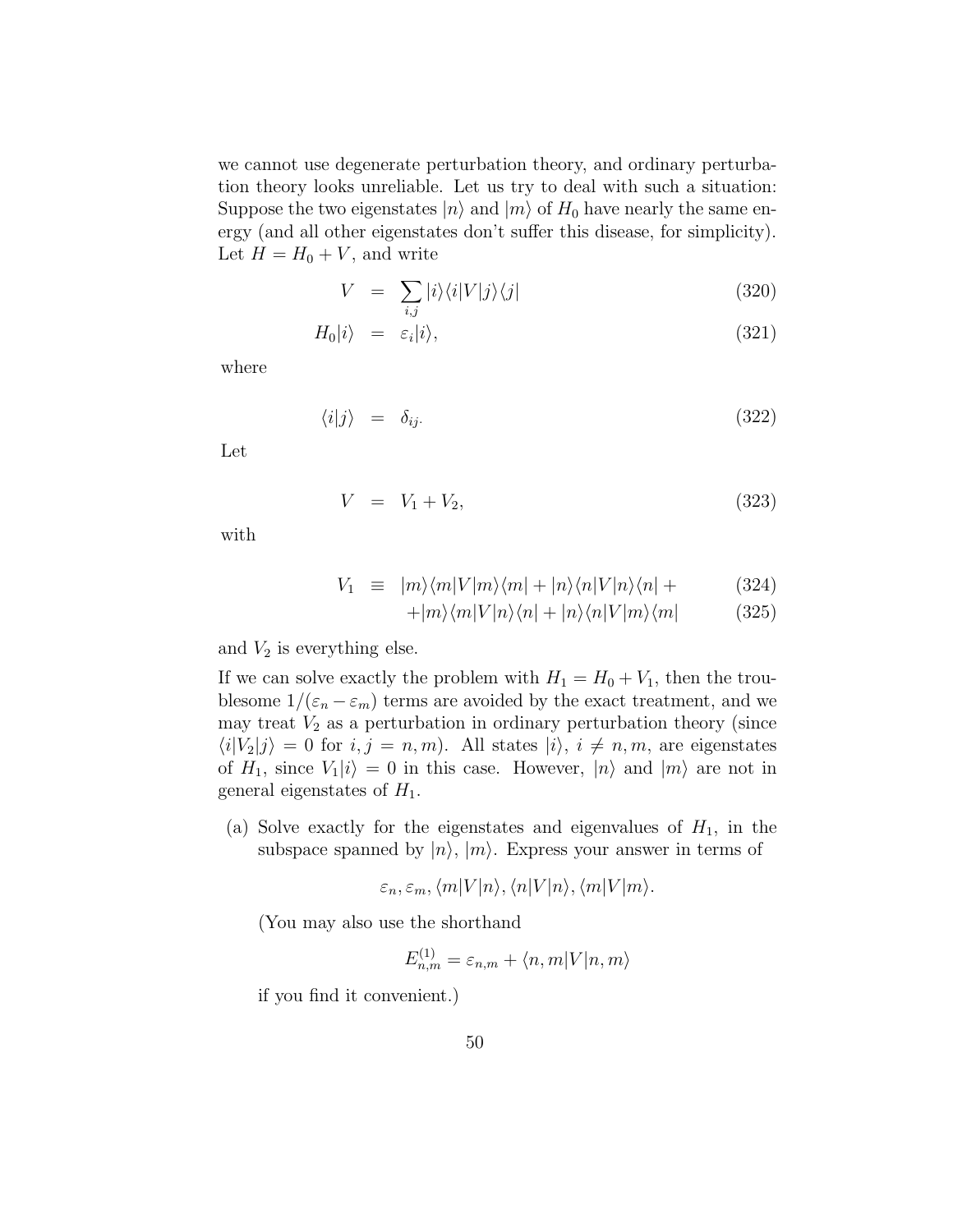(b) As an application, consider an electron in a weak one-dimensional periodic potential ("lattice")  $V(x) = V(x + d)$ . Assume the lattice has a size  $L = Nd$ , and that we the have periodic boundary condition on our wave functions:  $\psi(x) = \psi(x + L)$ . With this boundary condition, the unperturbed wave functions are plane waves,  $\psi_p(x) = \frac{1}{\sqrt{L}} e^{ipx}$ , where  $p = 2\pi n/L$ , *n*=integer, and the unperturbed eigenenergies are  $\varepsilon_n = \frac{p^2}{2m} = \left(\frac{2\pi n}{L}\right)^2$  $\int_{0}^{2} \frac{1}{2m}$ . We expand the potential in a Fourier series:

$$
V(x) = \sum_{n = -\infty}^{\infty} e^{in2\pi x/d} V_n
$$

If we label our eigenfunctions by  $|p\rangle = \frac{1}{\sqrt{L}}e^{2\pi i n_p x/L}$ , determine all nonvanishing matrix elements of *V* :

 $\langle q|V|p\rangle$ 

Express your answer in terms of  $V_n$ .

- (c) Suppose  $\varepsilon_{n_p}$  and  $\varepsilon_{n_q}$  are not close to each other  $\forall n_q$ , given some  $n_p$ . Calculate the perturbed wave function in ordinary first order perturbation theory corresponding to unperturbed wave function  $\psi_p(x)$ . Also, calculate the energy to 2<sup>nd</sup> order. Express your answer in terms of  $V_n$  and the unperturbed energies.
- (d) What is the condition on  $n_p$  (and hence on *p*) so that  $|p\rangle$  will be nearly degenerate in energy with another eigenstate of *H*0?
- (e) Assume that the condition in (d) exists, and use part (a) to solve this "almost degenerate" case for the eigenenergies. Complete the graph in Fig. 8 for higher values of |*p*|.
- 9. When we calculated the density of states for a free particle, we used a "box" of length *L* (in one dimension), and imposed periodic boundary conditions to ensure no net flux of particles into or out of the box. We have in mind that we can eventually let  $L \to \infty$ , and are really interested in quantities per unit length (or volume). Let us justify more carefully the use of periodic boundary conditions, *i.e.*, we wish to convince ourselves that the intuitive rationale given above is correct. To do this, consider a free particle in a one-dimensional "box" from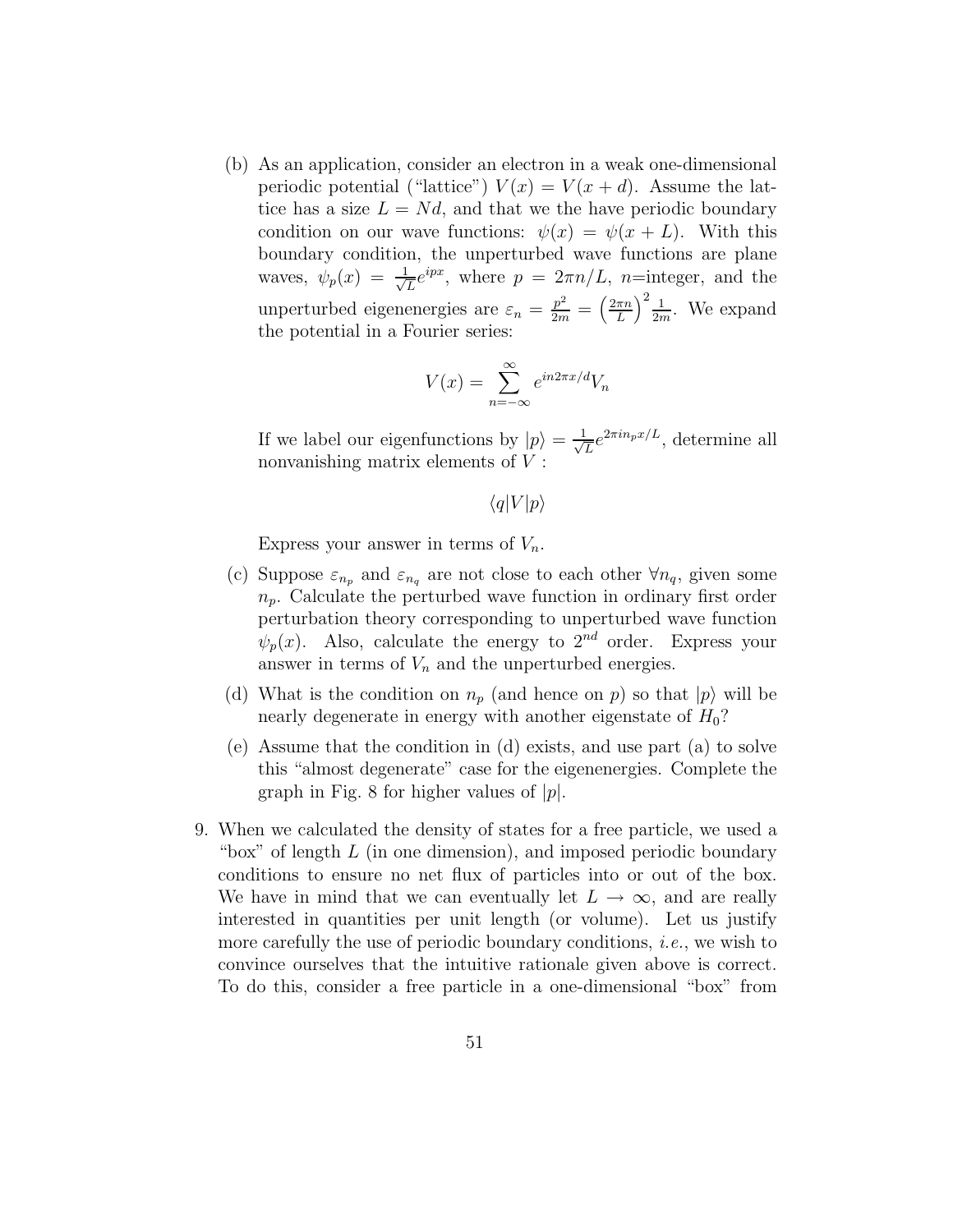

Figure 8: Energy versus momentum for the one-dimensional lattice problem (6).

−*L/*2 to *L/*2. Remembering that the Hilbert space of allowed states is a linear space, show that the periodic boundary condition:

$$
\psi(-L/2) = \psi(L/2), \tag{326}
$$

$$
\psi'(-L/2) = \psi'(L/2) \tag{327}
$$

gives acceptable wave functions. "Acceptable" here means that the probability to find a particle in the box must be constant. Are there other acceptable choices?

10. See if you can generalize the result for the first Born approximation:

$$
\frac{d\sigma}{d\Omega'} = \frac{m^2}{(2\pi)^2} |\hat{V}(\mathbf{p'} - \mathbf{p})|^2.
$$
 (328)

to the case where the scattered particle (mass  $m_f$ ) may have a different mass than the incident particle (mass  $m_i$ ).

11. We consider the potential (called the "Yukawa potential"):

$$
V(\mathbf{x}) = \frac{Ke^{-\mu r}}{r}, \qquad r = |\mathbf{x}|,
$$